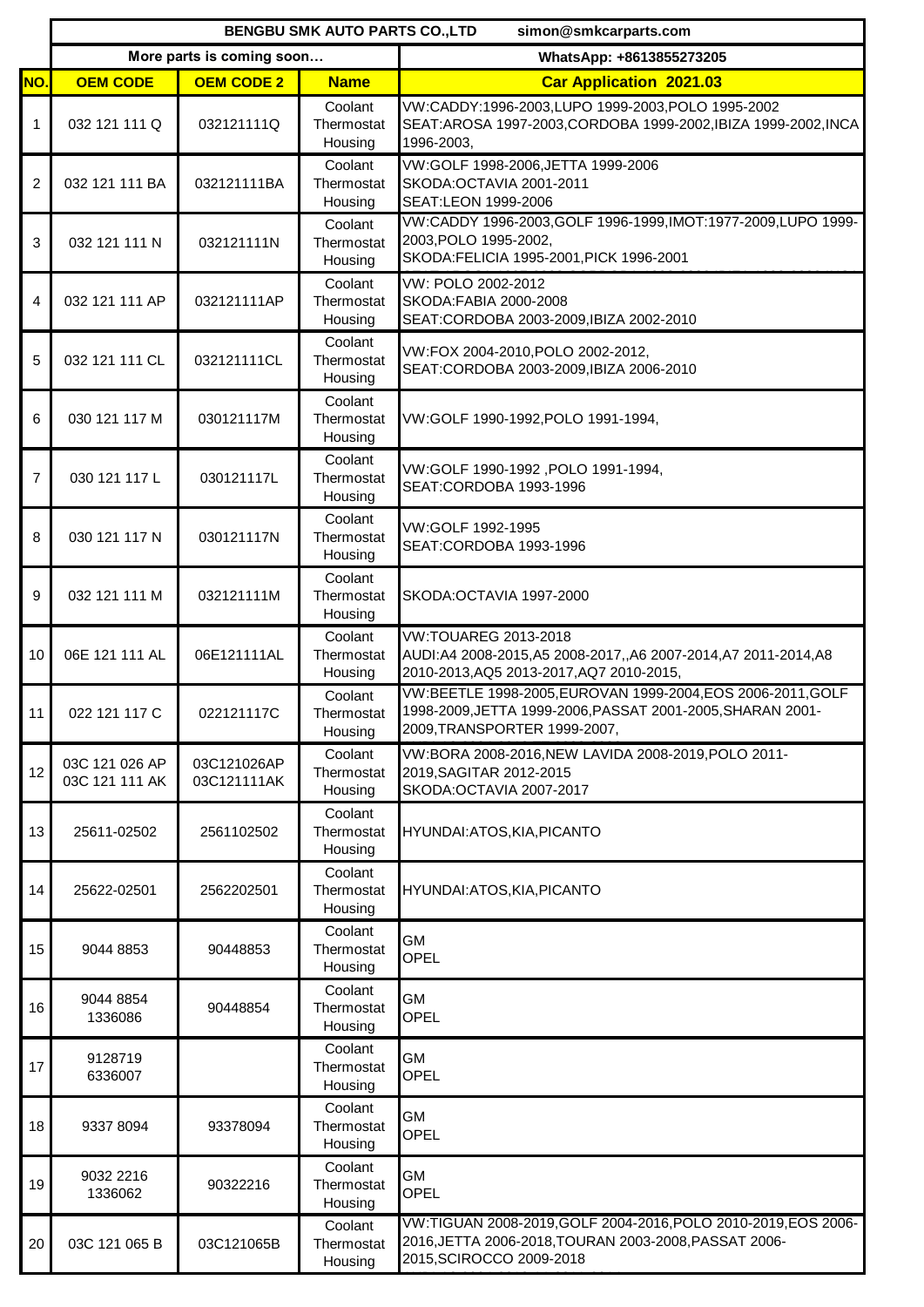| 21 | 021 121 050 C                                   | 021121050C                             | Coolant<br>Thermostat<br>Housing | VW:CORRADO 1989-1995, EUROVAN 1996-2004, GOLF 1992-<br>1999, JETTA 1993-1999, PASSAT 1988-1997, SHARAN 1996-<br>2000, TRANSPORTER 1996-2004,                                          |
|----|-------------------------------------------------|----------------------------------------|----------------------------------|---------------------------------------------------------------------------------------------------------------------------------------------------------------------------------------|
| 22 | 032 121 065<br>D<br>0.22101005                  | 032121065D<br>032121065F               | Coolant<br>Thermostat<br>Housing | VW:BEETLE 2002-2010, CADDY 1996-2003, FOX 2004-2019, GOLF<br>1994-2014, JETTA 1999-2006, LUPO 1999-2006, PARATI 2003-<br>2013, POLO 1995-2015, SAVEIRO 2010-2019,                     |
| 23 | 032 121 065<br>D<br>020 101 0CE                 |                                        | Coolant<br>Thermostat<br>Housing | SKODA:FABIA 2000-2008,FELICIA 1995-2001,OCTAVIA 1997-<br>2011, PICK 1996-2001,<br>SEAT:AROSA 1997-2004, CORDOBA 1993-2009, IBIZA 1999-2010, INCA<br>$1006, 2002$ LEON $1000, 2006$    |
| 24 | 06A 121 133 F                                   | 06A121133F                             | Coolant<br>Thermostat<br>Housing | VW:JETTA 1991-2012,                                                                                                                                                                   |
| 25 | 06A 121 132 A<br>06A 121 133 C                  | 06A121132A<br>06A121133C               | Coolant<br>Thermostat<br>Housing | VW:GOLF 1998-2001<br>AUDI:A3 1997-2000, TT 1999-2002,<br>SKODA: OCTAVIA 1997-2000                                                                                                     |
| 26 | 06A 121 132 D<br>06A 121 133 J<br>06A 121 132 Q | 06A121132D<br>06A121133J<br>06A121132Q | Coolant<br>Thermostat<br>Housing | VW:GOLF 1998-2001, JETTA 2001-2001<br>AUDI:A3 1997-2000, TT 2003-2006                                                                                                                 |
| 27 | 06B 121 132 E                                   | 06B121132E                             | Coolant<br>Thermostat<br>Housing | AUDI:A4 2001-2008, A4C 2003-2009, AA4C 2003-2009,<br>SEAT:EXEO 2009-2014                                                                                                              |
| 28 | 06A 121 133 AG<br>06A 121 132 AB                | 06A121133AG<br>06A121132AB             | Coolant<br>Thermostat<br>Housing | VW:POLO 2005-2010, SAGITAR 2006-2012, TOURAN 2004-2019,<br>SEAT:IBIZA 2002-2010                                                                                                       |
| 29 | 06A 121 133 AT<br>06A 121 132 AG                | 06A121133AT<br>06A121132AG             | Coolant<br>Thermostat<br>Housing | VW:BORA 2008-2016, CADDY 2004-2015, GOLF 2004-2014, JETTA<br>2006-2018, PASSAT 2006-2011, TOURAN 2003-2019,<br>AUDI:A3 2004-2013                                                      |
| 30 | 06A 121 133 AC<br>06A 121 132 R                 | 06A121133AC<br>06A121132R              | Coolant<br>Thermostat<br>Housing | VW:BEETLE 1998-2005, BORA 2001-2016, GOLF 2004-2014, JETTA<br>2006-2018, POLO 2002-2006, TOURAN 2004-2019,<br>AUDI:A3 2004-2008                                                       |
| 31 | 038 121 132 D                                   | 038121132D                             | Coolant<br>Thermostat<br>Housing | VW:CADDY 2004-2011, FOX 2005-2012, GOLF 2005-2009, JETTA 2005-<br>2011, PASSAT 2000-2011, POLO 2002-2010, SHARAN 2003-<br>2010, TOURAN 2003-2010                                      |
| 32 | 038 121 132 C                                   | 038121132C                             | Coolant<br>Thermostat<br>Housing | VW:BORA 1999-2005, CADDY 1996-2003, CAMPMOB 2008-<br>2010, DERBY 2006-2009, FOX 2004-2010, GOLF 2000-2014, JETTA<br>1999-2006.LUPO 1999-2006.NEW BEETLE 1998-2010.POLO 2000-          |
| 33 | 06A 121 133 AP<br>06A 121 132<br>06A 121 133 D  | 06A121133AP<br>06A121132<br>06A121133D | Coolant<br>Thermostat<br>Housing | VW:BORA 2001-2015.GOLF 2000-2014.IMOT 1977-2009.JETTA 1991-<br>2012, NEW BEETLE 2006-2010, POLO 2000-2015, TRANSPORTER<br>2003-2015,                                                  |
| 34 | 06A 121 132 C<br>06A 121 133 H                  | 06A121132C<br>06A121133H               | Coolant<br>Thermostat<br>Housing | VW: NEW BEETLE 1998-2010                                                                                                                                                              |
| 35 | 021 121 133 C<br>021 121 133 D                  | 021121133C<br>021121133D               | Coolant<br>Thermostat<br>Housing | VW:CORRADO 1989-1995, EUROVAN 1996-2004, GOLF 1992-<br>1999, JETTA 1994-1999, PASSAT 1992-1997, SHARAN 1996-<br>2000, TRANSPORTER 1996-2004,,                                         |
| 36 | 037 121 132 E<br>037 121 133 F                  | 037121132E<br>03721133F                | Coolant<br>Thermostat<br>Housing | VW:CADDY 1996-2005, CORRADO 1989-1995, DERBY 1995-<br>2008, GOLF 1992-2002, JETTA 1993-1999, PASSAT 1990-1997, POLO<br>1996-2005, SHARAN 1996-2000, VEN 2006-2009,                    |
| 37 | 037 121 132 G<br>037 121 133 K                  | 037121132G<br>037121133K               | Coolant<br>Thermostat<br>Housing | VW:GOLF 1996-2009<br>AUDI:A6 1995-1997, A80 1992-1996, A80Q 1992-1996, A100 1991-<br>1994, A10Q 1991-1992, CABRIOLET 1992-2000, COUPE 1989-1996,                                      |
| 38 | 037 121 133 E                                   | 037121133E                             | Coolant<br>Thermostat<br>Housing | VW                                                                                                                                                                                    |
| 39 | 068 121 132 B<br>068 121 133 AF                 | 068121132B<br>068121133AF              | Coolant<br>Thermostat<br>Housing | VW:CADDY 1996-2005, DERBY 2006-2009, GOLF 1992-2002, JETTA<br>1993-1999, PASSAT 1988-1997, POLO 1996-2005, VEN 2006-2009<br>SEAT:CORDOBA 1993-1999, INCA 1996-2003, TOLEDO 1997-1999, |
| 40 | 028 121 132 A                                   | 028121132A                             | Coolant<br>Thermostat<br>Housing | VW:CADDY 1996-2003, GOLF 1992-2002, JETTA 1997-1999, POLO<br>1996-2000, PASSAT 1994-1997, SHARAN 1996-2000,<br>SEAT: ALHAMBRA 1996-2000, CORDOBA 1993-1999, INCA 1996-                |
| 41 | 068 121 132 A<br>068 121 133 AE                 | 068121132A<br>068121133AE              | Coolant<br>Thermostat<br>Housing | VW:CADDY 1996-2005,DERBY 2006-2009, GOLF 1992-2003,JETTA<br>1993-1999, PARATI 1996-2002, PASSAT 1988-1997, POLO 1997-<br>2000, VEN 2006-2009,                                         |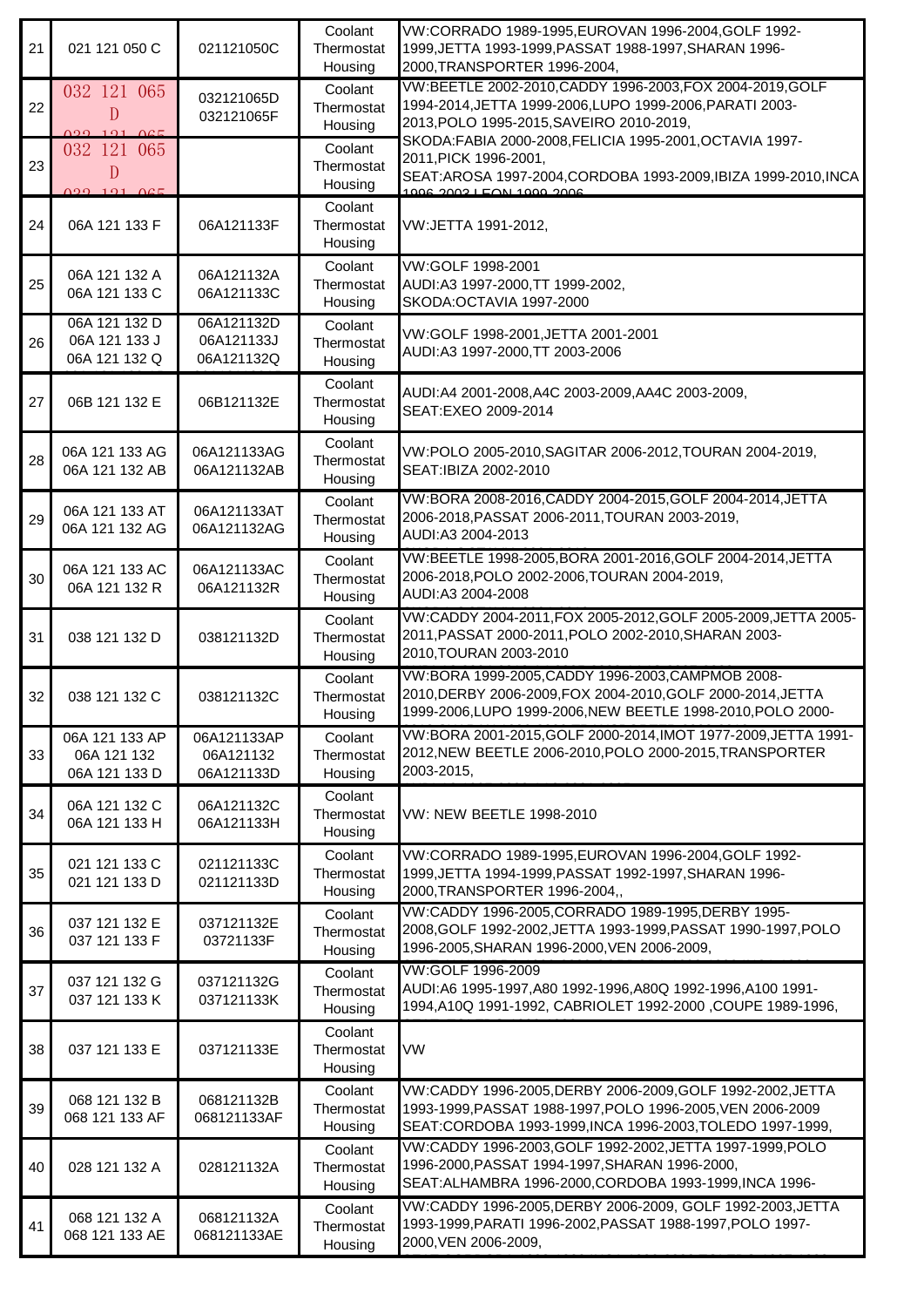| 42 | 038 121 121<br>055 121 121 E                    | 038121121<br>055121121E                | Coolant<br>Thermostat<br>Housing | VW:CADDY 1996-2003, DERBY 2006-2009, GOLF 1998-2014, IMOT<br>1977-2019, IMD 1990-2007, JETTA 1991-2012, NEW BEETLE 1998-<br>2005, POLO 2000-2005,                                    |
|----|-------------------------------------------------|----------------------------------------|----------------------------------|--------------------------------------------------------------------------------------------------------------------------------------------------------------------------------------|
| 43 | 068 121 132<br>068 121 133 AB                   | 068121132<br>068121133AB               | Coolant<br>Thermostat<br>Housing | VW:CADDY 1983-1992, GOLF 1989-2010, IMOT 1977-2009, IMD 1977-<br>2019, JETTA 1989-1992, PASSAT 1988-1994, PARATI 1996-<br>2010, SAVEIRO 2003-2010, TYP2 1988-1992, TRANSPORTER 1991- |
| 44 | 028 121 132                                     | 28121132                               | Coolant<br>Thermostat<br>Housing | VW:PASSAT 1997-2000<br>AUDI:A4 1995-2001,A4Q 1995-2001,A6 1995-2001,A80 1992-1996,ACA<br>1992-200                                                                                    |
| 45 | 037 121 144 J<br>037 121 145 G                  | 037121144J<br>037121145G               | Coolant<br>Thermostat<br>Housing | VW:GOLF 1994-2002, JETTA 1993-1999, POLO 1997-2005, PASSAT<br>1994-1997.                                                                                                             |
| 46 | 037 121 144 H<br>037 121 145 F                  | 037121144H<br>037121145F               | Coolant<br>Thermostat<br>Housing | VW:DERBY 2006-2009, GLOF 1993-2002, JETTA 1993-1999, POLO<br>1996-2005, PASSAT 1994-1997,<br>SEAT:CORDOBA 1993-1999, TOLEDO 1997-1999                                                |
| 47 | 037 121 133 C                                   | 037121133C                             | Coolant<br>Thermostat<br>Housing | VW:GOLF 1986-1992, JETTA 1987-1992, PASSAT 1988-<br>1991, TRANSPORTER 1991-1996,                                                                                                     |
| 48 | 037 121 132 B<br>037 121 133 B                  | 037121132B<br>037121133B               | Coolant<br>Thermostat<br>Housing | VW:CADDY 1983-1992,CORRADO 1989-1995,GOLF 194-1993,IMOT<br>1977-2009, JETTA 1989-2012, PASSAT 1988-1993, SCIROCCO 1984-<br>1992, TRANSPORTER 1995-2004, T2 1972-2001,                |
| 49 | 037 121 132 A                                   | 037121132A                             | Coolant<br>Thermostat<br>Housing | VW: VENTO, SHARAN , POLO, PASSAT , CADDY, CORRADO, GOLF<br>SEAT: CORDOBA, ALHAMBRA, IBIZA, INCA, TOLEDO                                                                              |
| 50 | 050 121 132 A<br>050 121 133 C                  | 050121132A<br>050121133C               | Coolant<br>Thermostat<br>Housing | VW:PASSAT 1997-2000<br>AUDI:A4 1995-1999                                                                                                                                             |
| 51 | 074 121 132                                     | 74121132                               | Coolant<br>Thermostat<br>Housing | VW:EUROVAN 1992-2000,LT 1997-2007,T2 1995-<br>2003, TRANSPORTER 1991-2004,                                                                                                           |
| 52 | 06B 121 133                                     | 06B121133                              | Coolant<br>Thermostat<br>Housing | VW                                                                                                                                                                                   |
| 53 | 6Q0 122 291 F                                   | 6Q0122291F                             | Coolant<br>Thermostat<br>Housing | VW:BORA 2001-2007, FOX 2004-2012, GOLF 1998-2014, JETTA 1999-<br>2009, NEW BEETLE 1998-2010, POLO 2002-2015,<br>AUDI: A3 1997-2003, AS3 2001-2004, ATT 1999-2006,                    |
| 54 | 074 121 132 B<br>074 121 132 D<br>074 121 133 D | 074121132B<br>074121132D<br>074121133D | Coolant<br>Thermostat<br>Housing | VW:TRANSPORTER 1996-2004                                                                                                                                                             |
| 55 | 028 121 132 C                                   | 028121132C                             | Coolant<br>Thermostat<br>Housing | VW:LUPO 1999-2006, POLO 1995-2002<br>SEAT: AROSA 1997-2004                                                                                                                           |
| 56 | 028 121 133 C<br>028 121 132 B                  | 028121133C<br>028121132B               | Coolant<br>Thermostat<br>Housing | VW:POLO 1995-2000,                                                                                                                                                                   |
| 57 | 96282726                                        |                                        | Coolant<br>Thermostat<br>Housing | CHEVROLET:LOVA 2006-2011, SPARK 2006-2010                                                                                                                                            |
| 58 | 96460002                                        |                                        | Coolant<br>Thermostat<br>Housing | BUICK:EXCELLE 2004-2016                                                                                                                                                              |
| 59 | 021 121 121 C                                   | 021121121C                             | Coolant<br>Thermostat<br>Housing | VW:GOLF 1998-2007 JETTA 1999-2006<br>SEAT:LEON 1999-2006                                                                                                                             |
| 60 | 021 121 121 A                                   | 021121121A                             | Coolant<br>Thermostat<br>Housing | VW:CORRADO 1989-1995, EUROVAN 1996-2004, GOLF 1992-<br>1999, PASSAT 1992-1997, SHARAN 1996-2000, TRANSPORTER 1996-<br>2004,                                                          |
| 61 | 074 121 121 B                                   | 074121121B                             | Coolant<br>Thermostat<br>Housing | VW:, EUROVAN 1992-1997, IMD 1981-2008, LT 1997-2007, MA 2002-<br>2016, TRANSPORTER 1991-2004, TRSY 1993-2004,<br>AUDI:A6 1995-1997, A6Q 1995-1998, A10Q 1991-1994, A100 1991-1994,   |
| 62 | 055 121 121 F                                   | 055121121F                             | Coolant<br>Thermostat<br>Housing | VW:CADDY 1983-2007, CORRADO 1989-1995, GOLF 1975-2009, IMD<br>1977-2019, IMOT 1977-2009, JETTA 1979-2012, PASSAT 1985-<br>1994, SCIROCCO 1974-1992, TRANSPORTER 1991-2004,           |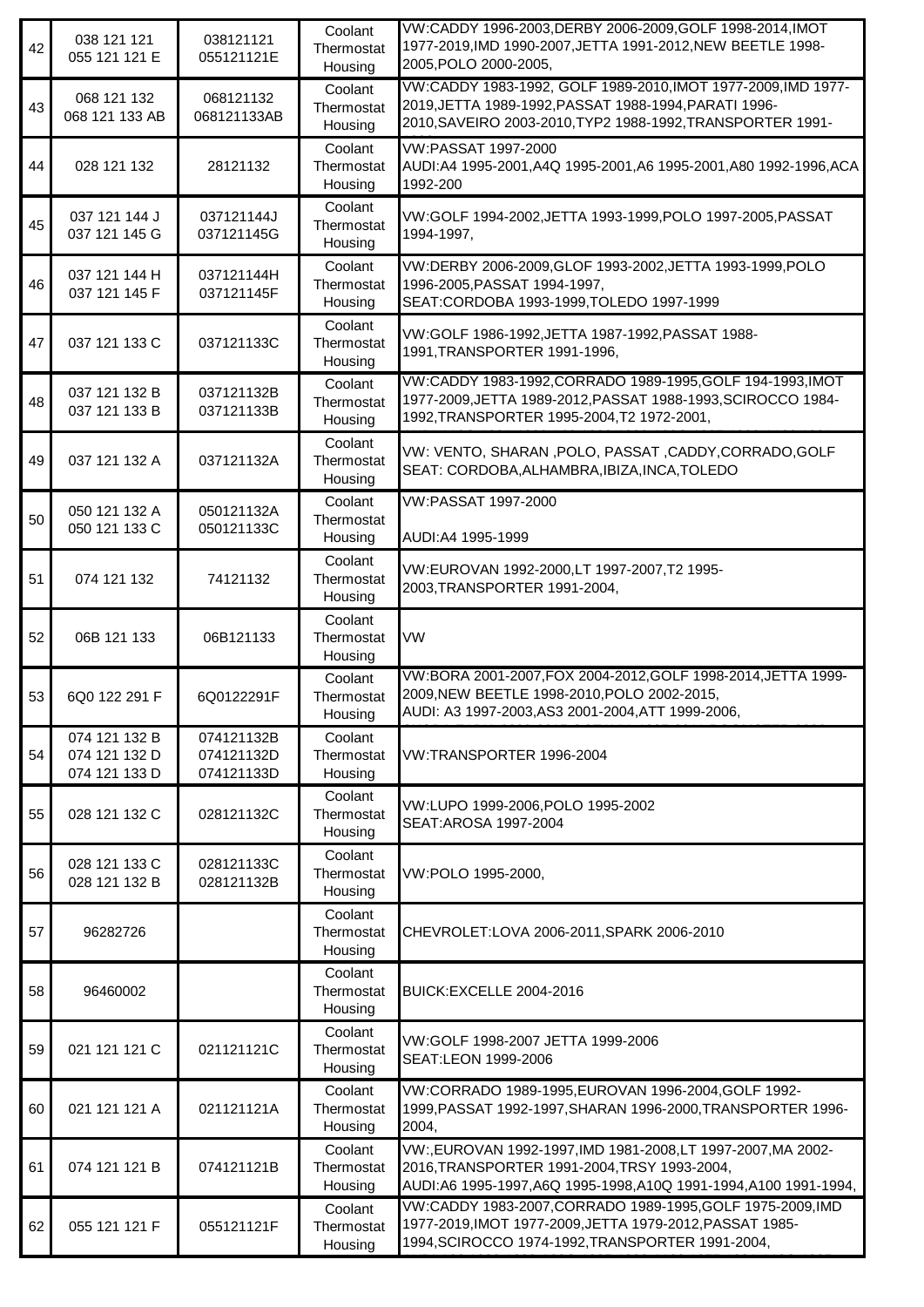| 63 | 030 121 121 B                                 | 030121121B                            | Coolant<br>Thermostat<br>Housing | VW:CADDY 1997-2001, GOLF 1986-1995, IMOT 1977-2009, IMD 1977-<br>1996, PASSAT 1997-2001, POLO 1982-2000, T2 1972-2003,<br>AUDI:A4 1995-2002,A4Q 1995-2002 ,A6 1996-2001, A6Q 1996-2001, |
|----|-----------------------------------------------|---------------------------------------|----------------------------------|-----------------------------------------------------------------------------------------------------------------------------------------------------------------------------------------|
| 64 | 037 121 121 A                                 | 037121121A                            | Coolant<br>Thermostat<br>Housing | VW:CADDY 1996-2005, GOLF 1992-2009, IMD 1990-2007, POLO 1996-<br>2005, PASSAT 1990-1997, SHARAN 1996-2000,<br>SEAT: ALHAMBRA 1996-2000, CORDOBA 1993-1999, INCA 1996-                   |
| 65 | 026 121 121 A                                 | 026121121A                            | Coolant<br>Thermostat<br>Housing | VW:GOL 1994-2014, PARATI 1996-2013, SANTANA 1984-<br>2006, SAVEIRO 2003-2010,                                                                                                           |
| 66 | 037 121 145<br>026 121 144 A<br>026 121 145 E | 037121145<br>026121144A<br>026121145E | Coolant<br>Thermostat<br>Housing | VW:CADDY 1983-1992, CORRADO 1989-1995, GOLF 1982-1999, JETTA<br>1982-2012, POLO 1995-2000, PASSAT 1985-1997, SCIROCCO 1982-<br>1989, T2 1988-1992                                       |
| 67 | 026 121 144 B<br>026 121 145 F                | 026121144B<br>026121145F              | Coolant<br>Thermostat<br>Housing | VW:CORRADO 1989-1995, GOLF 1992-1999, PASSAT 1992-1997,<br>AUDI:A100 1990-1991, COUPE 1981-1987                                                                                         |
| 68 | 028 121 144 M                                 | 028121144M                            | Coolant<br>Thermostat<br>Housing | AUDI:A6 1995-1996,A80 1992-1996,ACA 1992-2000,                                                                                                                                          |
| 69 | 068 121 144<br>068 121 145 Q                  | 068121144<br>068121145Q               | Coolant<br>Thermostat<br>Housing | VW:CORRADO 1989-1995, GOLF 1989-1992, IMD 1977-2019, JETTA<br>1989-1992, T2 1988-1992,<br>AUDI:A80 1990-1992                                                                            |
| 70 | 027 121 133 E                                 | 027121133E                            | Coolant<br>Thermostat<br>Housing | VW:CORRADO 1989-1995, GOLF 1986-1992, JETTA 1987-<br>1992, PASSAT 1988-1994, SCIROCCO 1984-1992,<br>SEAT: TOLEDO 1992-1996                                                              |
| 71 | 027 121 145 B                                 | 027121145B                            | Coolant<br>Thermostat<br>Housing | VW:CORRADO 1989-1995, GOLF 1988-1998, JETTA 1988-1992, POLO<br>1996-1996, PASSAT 1988-1994,<br>AUDI:A6 1995-1997, A6Q 1995-1997, A80 1990-1996, A80Q 1987-                              |
| 72 | 048 121 145 B                                 | 048121145B                            | Coolant<br>Thermostat<br>Housing | AUDI:A80 1990-1996,A80Q 1987-1996,CABRIOLET 1992-2000,COUPE<br>1989-1996,                                                                                                               |
| 73 | PEP 103270                                    | PEP103270                             | Coolant<br>Thermostat<br>Housing | ROEWE 750                                                                                                                                                                               |
| 74 | <b>PCHS 0040A</b>                             | PCHS0040A                             | Coolant<br>Thermostat<br>Housing | <b>ROEWE 750</b>                                                                                                                                                                        |
| 75 | 021 121 174                                   | 021121174                             | Coolant<br>Thermostat<br>Housing | <b>VW</b>                                                                                                                                                                               |
| 77 | N906 92901                                    | N90692901                             | Coolant<br>Thermostat<br>Housing | VW:BEETLE 2012-2019, BORA 2008-2016, CC 2010-2019, CADDY 2011-<br>2019, GOLF 2004-2019, JETTA 2005-2018, PASSAT 2006-2019, POLO<br>2010-2019, SCIROCCO 2009-2018, TIGUAN 2008-2019,     |
| 80 | 4A0 819 497                                   | 4A0819497                             | Coolant<br>Thermostat<br>Housing | VW:CADDY 1996-2003, EUROVAN 1995-1997, GOLF 1992-<br>1999, PASSAT 1994-1997, POLO 1997-2000, SHARAN 1996-<br>2000, TRANSPORTER 1993-2004,                                               |
| 81 | 8D0 955 773<br>8D0 955 873                    | 8D0955773<br>8D0955873                | Coolant<br>Thermostat<br>Housing | VW:BORA 2001-2006,CC 2010-2019,CADDY 2016-2019,GOLF 1998-<br>2019, JETTA 1999-2018, POLO 2000-2019, PASSAT 1997-<br>2015, TRANSPORTER 1996-2004,                                        |
| 84 | 1J0 122 291 D                                 | 1J0122291D                            | Coolant<br>Thermostat<br>Housing | VW:BEETLE 1998-2010, BORA 2001-2019, CC 2010-2019, EOS 2009-<br>2011, GOLF 2000-2014, PHAETON 2002-2016, PASSAT 2006-<br>2019, SHARAN 2001-2010,                                        |
| 85 | 1J0 121 619<br>1J0 122 291                    | 1J0121619<br>1J0122291                | Coolant<br>Thermostat<br>Housing | VW:BEETLE 2006-2010, BORA 2001-2015, CADDY 2004-2011, EOS<br>2006-2008, FOX 2004-2010, GOLF 1998-2014, JETTA 1999-<br>2011, PASSAT 2006-2011, POLO 2002-2012, TOURAN 2003-2008,         |
| 86 | 1J0 121 087 A                                 | 1J0121087A                            | Coolant<br>Thermostat<br>Housing | VW:BORA 2001-2005, GOLF 1998-2007, JETTA 1999-2001<br>AUDI:A3 1997-2000, ATT 1999-2002,<br>SKODA: OCTAVIA 1997-2000                                                                     |
| 87 | 1J0 121 087 C                                 | 1J0121087C                            | Coolant<br>Thermostat<br>Housing | VW:BEETLE 2006-2010, BORA 2001-2015, GOLF 1998-2014, JETTA<br>1991-2012, POLO 2000-2002, SHARAN 2001-2002,<br>AUDI:A3 1997-2003, AA3 2001-2007, AS3 2001-2004, ATT 1999-2006,           |
| 88 | 1J0 121 087 B                                 | 1J0121087B                            | Coolant<br>Thermostat<br>Housing | VW:NEW BEETLE 2002-2010 , BORA 2001-2015, CADDY 1996-2003, CC<br>2010-2019.EOS 2006-2011.FOX 2005-2012.GOLF 1998-2014.POLO<br>2000-2010, PASSAT 2008-2019, SHARAN 2001-2002,            |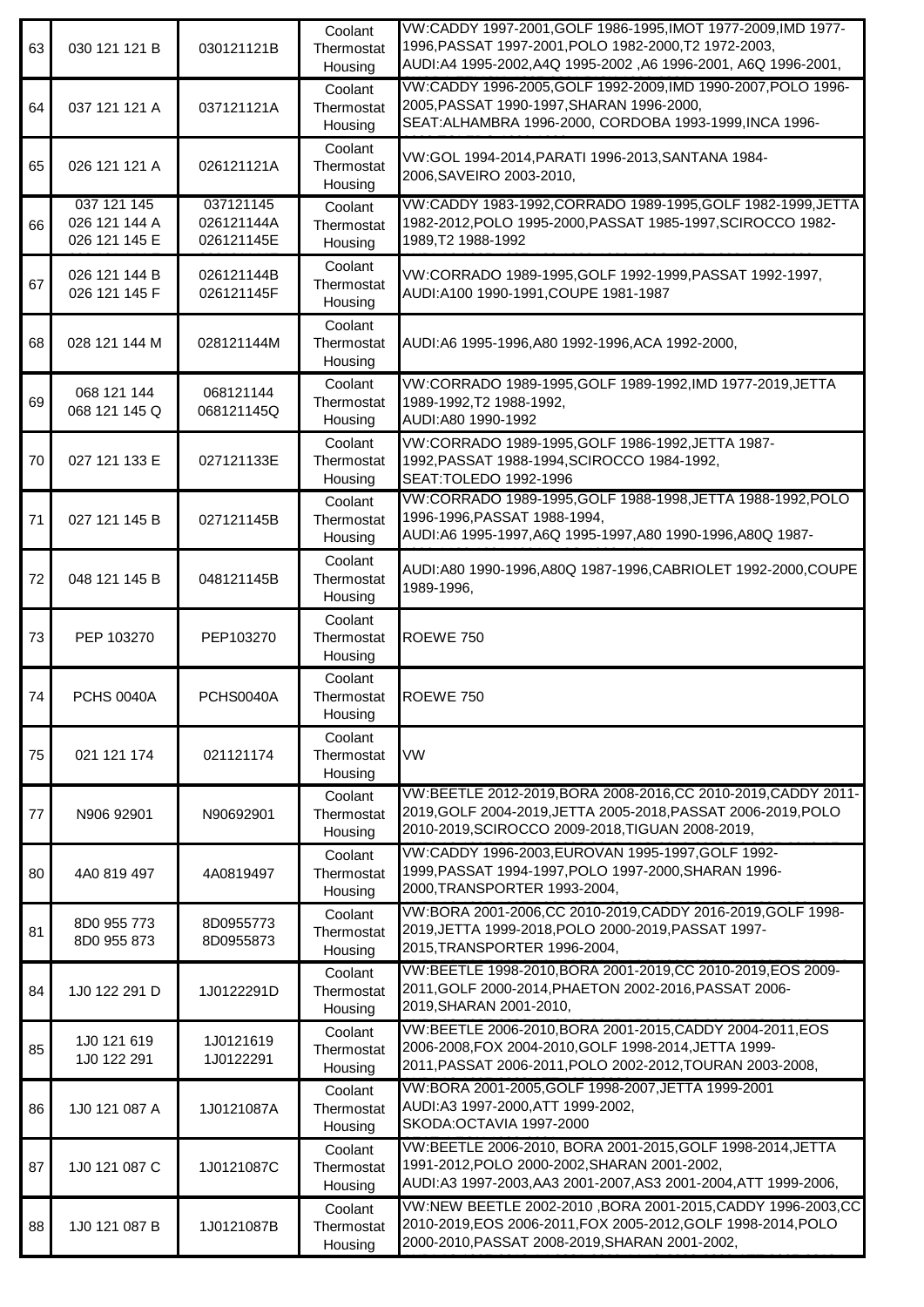| 89  | 6Q0 122 291 E                                   | 6Q0122291E                             | Coolant<br>Thermostat<br>Housing | VW:BEETLE 2006-2010, CADDY 2004-2011, EOS 2006-2008, FOX 2004-<br>2012, GOLF 2004-2014, JETTA 2005-2014, PASSAT 2006-2019, POLO<br>2002-2015, TOURAN 2003-2019,                       |
|-----|-------------------------------------------------|----------------------------------------|----------------------------------|---------------------------------------------------------------------------------------------------------------------------------------------------------------------------------------|
| 90  | 1J0 122 291 B                                   | 1J0122291B                             | Coolant<br>Thermostat<br>Housing | VW:BEETLE 1998-2010, BORA 2001-2016, CRAFTER 2017-2019, GOLF<br>1998-2014, JETTA 1999-2009, NEW LAVIDA 2008-2019,<br>AUDI:A3 1997-2003, AA3 2001-2007,                                |
| 91  | 1K0 122 291 C                                   | 1K0122291C                             | Coolant<br>Thermostat<br>Housing | VW:BEETLE 2012-2019, CADDY 2004-2015, CC 2010-2019, EOS 2006-<br>2016, GOLF 2004-2016, JETTA 2005-2018, PASSAT 2009-<br>2019, SCIROCCO 2009-2018, TIGUAN 2008-2019, TOURAN 2003-2015, |
| 92  | 3B0 122 291 B                                   | 3B0122291B                             | Coolant<br>Thermostat<br>Housing | VW:AMAROK 2017-2019, BEETLE 1998-2019, CADDY 2004-2019, GOLF<br>1998-2019, JETTA 1999-2019, PASSAT 2001-2019, SCIROCCO 2009-<br>2018, TOURAN 2003-2019,                               |
| 93  | 037 121 619                                     | 037121619                              | Coolant<br>Thermostat<br>Housing | VW:CADDY 1996-2005, DERBY 1995-1997, GOLF 1992-2009, POLO<br>1996-2005, SHARAN 1996-2000                                                                                              |
| 94  | 06B 121 121 L                                   | 06B121121L                             | Coolant<br>Thermostat<br>Housing | VW:PASSAT 2003-2005<br>AUDI:A4Q 1999-2002<br>SKODA: SUPERB 2002-2008,                                                                                                                 |
| 95  | 038 121 121 B                                   | 038121121B                             | Coolant<br>Thermostat<br>Housing | VW:PASSAT 1997-2009<br>AUDI:A4 1999-2008,A4Q 1999-2001,A6 1998-2005,AA4C 2007-2009,<br>SKODA:SUPERB 2002-2008                                                                         |
| 96  | 06A 121 121 C<br>06A 121 121 D<br>06A 121 121 F | 06A121121C<br>06A121121D<br>06A121121F | Coolant<br>Thermostat<br>Housing | VW:BEETLE 1998-2010, BORA 2001-2015, CADDY 2004-2015, GOLF<br>1998-2014, IMOT 1977-2019, JETTA 1991-2018, PASSAT 2006-<br>2011, POLO 2000-2015, SHARAN 1996-2010, TRANSPORTER 2003-   |
| 97  | 058 121 133 B<br>058 121 132                    | 058121133B<br>058121132                | Coolant<br>Thermostat<br>Housing | AUDI:A4 1995-1998,A4Q 1995-1998,A6 1996-1996,A6Q 1996-<br>1997, A200 1996-1999,                                                                                                       |
| 98  | 058 121 132 A<br>058 121 132 B                  | 058121132A<br>058121132B               | Coolant<br>Thermostat<br>Housing | VW:PASSAT 1998-2005<br>AUDI:A4 1999-2002,A4Q 1999-2002,A6 1998-2005,A6Q 1998-2001                                                                                                     |
| 99  | 050 121 132 B<br>06B 121 132 H                  | 050121132B<br>06B121132H               | Coolant<br>Thermostat<br>Housing | VW: PASSAT 1997-2000<br>AUDI: A4 1998-2001                                                                                                                                            |
| 100 | 032 121 121 B<br>032 121 121 J                  | 032121121B<br>032121121J               | Coolant<br>Thermostat<br>Housing | VW:GOLF 1996-2001,JETTA 1999-2001,POLO 1995-2000,                                                                                                                                     |
| 101 | 074 121 143 D                                   | 074121143D                             | Coolant<br>Thermostat<br>Housing | VW:EUROVAN 1992-1996, TRANSPORTER 1991-1996,                                                                                                                                          |
| 102 | 044 121 144 B                                   | 044121144B                             | Coolant<br>Thermostat<br>Housing | VW:GOLF 2002-2007, JETTA 1999-2006, TRANSPORTER 1991-2004,<br>AUDI:A3 2001-2003                                                                                                       |
| 103 | 032 121 121 A                                   | 032121121A                             | Coolant<br>Thermostat<br>Housing | VW:GOLF 1995-1995, POLO 1995-2000,                                                                                                                                                    |
| 104 | 1J0 122 291 G                                   | 1J0122291G                             | Coolant<br>Thermostat<br>Housing | VW:BEETLE 2002-2010, BORA 2001-2015, GOLF 1998-2014, JETTA<br>1999-2009,                                                                                                              |
| 105 | 357 121 140                                     | 357121140                              | Coolant<br>Thermostat<br>Housing | VW: BEETLE 1998-2010, BORA 2001-2009, CADDY 1983-<br>2011, CORRADO 1989-1995, GOLF 1984-2016, IMD 1977-2019, JETTA<br>1990-2012, PASSAT 1988-2012, POLO 1996-2019, SHARAN 1996-       |
| 106 | 032 121 121 G                                   | 032121121G                             | Coolant<br>Thermostat<br>Housing | VW:BEETLE 2006-2010, POLO 2002-2014,<br>AUDI:A2 2000-2005<br>SKODA:FABIA 2000-2015, ROOMSTER 2006-2015,                                                                               |
| 107 | 032 121 121 K                                   | 032121121K                             | Coolant<br>Thermostat<br>Housing | VW:BEETLE 2002-2010, CADDY 2004-2011, FOX 2004-2019, GOLF<br>1994-2019, LUPO 1999-2006, POLO 2002-2015, PARATI 1996-<br>2013, SAVEIRO 2010-2019,                                      |
| 108 | 25632-02501                                     | 2563202501                             | Coolant<br>Thermostat<br>Housing | <b>HYUNDAI</b>                                                                                                                                                                        |
| 109 | 025 121 114                                     | 025121114                              | Coolant<br>Thermostat<br>Housing | VW:VANAGON 1986-1992,TYP2 1985-1992,                                                                                                                                                  |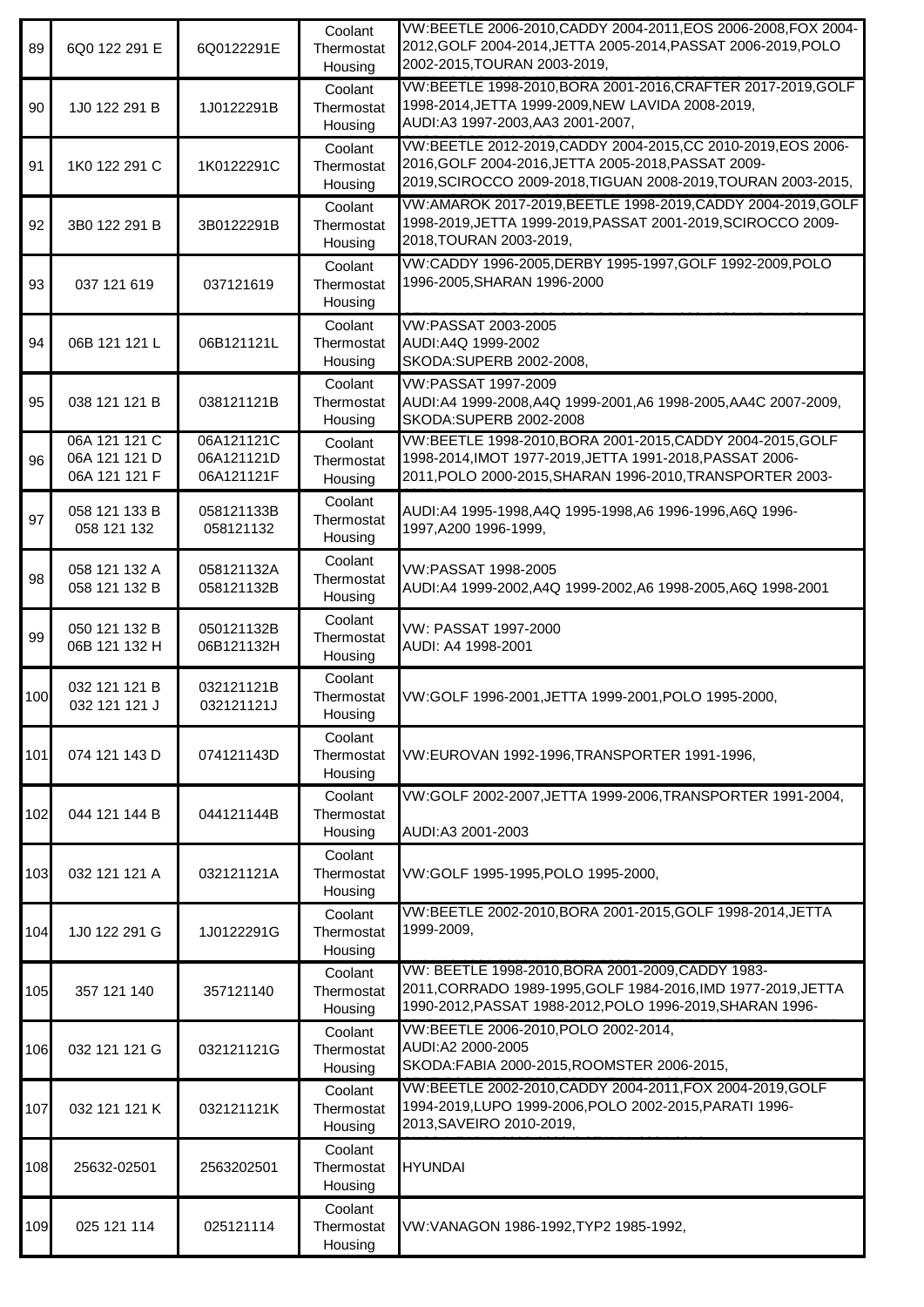| 110   | 06A 121 133 AH                      | 06A121133AH                        | Coolant<br>Thermostat<br>Housing | VW:BORA 2005-2015, GOLF 2002-2007, JETTA 2002-2006<br>AUDI:A3 2001-2003,AA3 2001-2005,ATT 2003-2006,                                                                                            |
|-------|-------------------------------------|------------------------------------|----------------------------------|-------------------------------------------------------------------------------------------------------------------------------------------------------------------------------------------------|
| $111$ | 1H0 121 619 D                       | 1H0121619D                         | Coolant<br>Thermostat<br>Housing | VW:JETTA, GOLF, CLASICO,                                                                                                                                                                        |
| 112   | 038 121 132 G                       | 038121132G                         | Coolant<br>Thermostat<br>Housing | VW:CAMPMOB 2004-2010, GOLF 2004-2009, JETTA 2005-<br>2011, PASSAT 2006-2011, POLO 2005-2010, TOURAN 2003-<br>2010, TRANSPORTER 2006-2010                                                        |
| 113   | 03L 121 132 F                       | 03L121132F                         | Coolant<br>Thermostat<br>Housing | VW:GOLF 2009-2011, JETTA 2006-2011, POLO 2010-2019,<br>AUDI:A1 2011-2014<br>SKODA:FABIA 2009-2015, OCTAVIA 2009-2013, ROOMSTER 2011-                                                            |
| 114   | 535 121 647                         | 535121647                          | Coolant<br>Thermostat<br>Housing | VW:CORRADO 1989-1995, GOLF 1986-1992<br>SEAT: TOLEDO 1992-1999                                                                                                                                  |
| 115   | 03L 121 132 Q                       | 03L121132Q                         | Coolant<br>Thermostat<br>Housing | VW:BEETLE 2012-2016, EOS 2009-2011, GOLF 2009-2014, IMD 2008-<br>2019, JETTA 2005-2014, PASSAT 2009-2012, SCIROCCO 2009-<br>2014, TIGUAN 2008-2011,                                             |
| 116   | 03L 121 132                         | 03L121132                          | Coolant<br>Thermostat<br>Housing | VW:EOS 2009-2011, GOLF 2009-2014, JETTA 2005-2011, PASSAT<br>2008-2012, SCIROCCO 2009-2014, TIGUAN 2008-2011<br>AUDI:A3 2009-2013, ATT 2007-2010, A3CA 2008-2013                                |
| 117   | 06F 121 133 A                       | 06F121133A                         | Coolant<br>Thermostat<br>Housing | VW:EOS 2006-2008, GOLF 2004-2009, JETTA 2006-2011, PASSAT<br>2006-2011, TOURAN 2003-2008,<br>AUDI:A3 2004-2008                                                                                  |
| 118   | 7M0 122 291                         | 7M0122291                          | Coolant<br>Thermostat<br>Housing | VW:BORA 2005-2015, BEETLE 2002-2016, CADDY 2004-2019, CC 2012-<br>2017, EOS 2011-2016, GOLF 1998-2016, JETTA 1999-2018, PASSAT<br>2009-2015, SHARAN 1996-2016, SCIROCCO 2009-2014, TIGUAN 2008- |
| 119   | 555 75048<br>555<br>64890(assembly) | 55575048<br>55564890(assem<br>bly) | Coolant<br>Thermostat<br>Housing | <b>GM BUICK CHEVROLET</b>                                                                                                                                                                       |
| 120   | 06H 121 131 D                       | 06H121131D                         | Coolant<br>Thermostat<br>Housing | VW:CC 2010-2019, MAGOTAN 2007-2016, GOLF 2009-2014, PASSAT<br>2011-2019, SAGITAR 2006-2019, TIGUAN 2010-2018,<br>AUDI:A4L 2009-2016, A6L 2012-2019, AQ3C 2013-2015                              |
| 121   | 037 198 144 J                       | 037198144J                         | Coolant<br>Thermostat<br>Housing | VW                                                                                                                                                                                              |
| 122   | 357 121 140 S<br>357 198 140 S      | 357121140S<br>357198140S           | Coolant<br>Thermostat<br>Housing | <b>VW</b>                                                                                                                                                                                       |
| 123   | N91033401                           |                                    | Coolant<br>Thermostat<br>Housing | VW:CADDY 2004-2011, EOS 2006-2011, JATTA 2006-2019, GOLF 2004-<br>2011, POLO 2015-2019, PASSAT 2008-2011, SCIROCCO 2009-<br>2014, TOUAREG 2003-2010, TOURAN 2003-2008,                          |
| 124   | 06J 121 132 F<br>06J 121 132 G      | 06J121132F<br>06J121132G           | Coolant<br>Thermostat<br>Housing | VW:CC 2010-2018, GOLF 2009-2014, MAGOTAN 2007-2016, SAGITAR<br>2006-2015, TIGUAN 2010-2018<br>AUDI:AQ3C 2013-2015                                                                               |
| 125   | 079 121 147 C                       | 079121147C                         | Coolant<br>Thermostat<br>Housing | AUDI:A8 2010-2017, A8Q 2010-2017, RS6 2013-2018, RS7 2014-2018                                                                                                                                  |
| 126   | 021 121 117 A                       | 021121117A                         | Coolant<br>Thermostat<br>Housing | VW:CORRADO 1989-1995, EUROVAN 1996-2004, GOLF 1992-<br>1999, JETTA 1993-1999, PASSAT 1992-1997, SHARAN 1996-<br>2000, TRANSPORTER 1996-2004,                                                    |
| 127   | 16323-33030                         | 1632333030                         | Coolant<br>Thermostat<br>Housing | <b>TOYOTA</b>                                                                                                                                                                                   |
| 128   | 032 121 111 BM                      | 032121111BM                        | Coolant<br>Thermostat<br>Housing | VW:CADDY 2004-2011, GOLF 2004-2014, POLO 2005-2014,<br>SKODA: FABIA 2005-2015, OCTAVIA 2004-2013, ROOMSTER 2006-<br>2015,                                                                       |
| 129   | 03C 121 026 AR<br>03C 121 111 AM    | 03C121026AR<br>03C121111AM         | Coolant<br>Thermostat<br>Housing | VW:BORA 2008-2016, GOLF 2009-2014, PASSAT 2011-2019, POLO<br>2010-2019, TOURAN 2004-2019, TIGUAN 2010-2018,<br>SKODA:FABIA 2009-2014, OCTAVIA 2007-2017, SUPERB 2009-2015,                      |
| 130   | 03C 121 026 AQ<br>03C 121 111 AL    | 03C121026AQ<br>03C121111AL         | Coolant<br>Thermostat<br>Housing | VW, SKODA                                                                                                                                                                                       |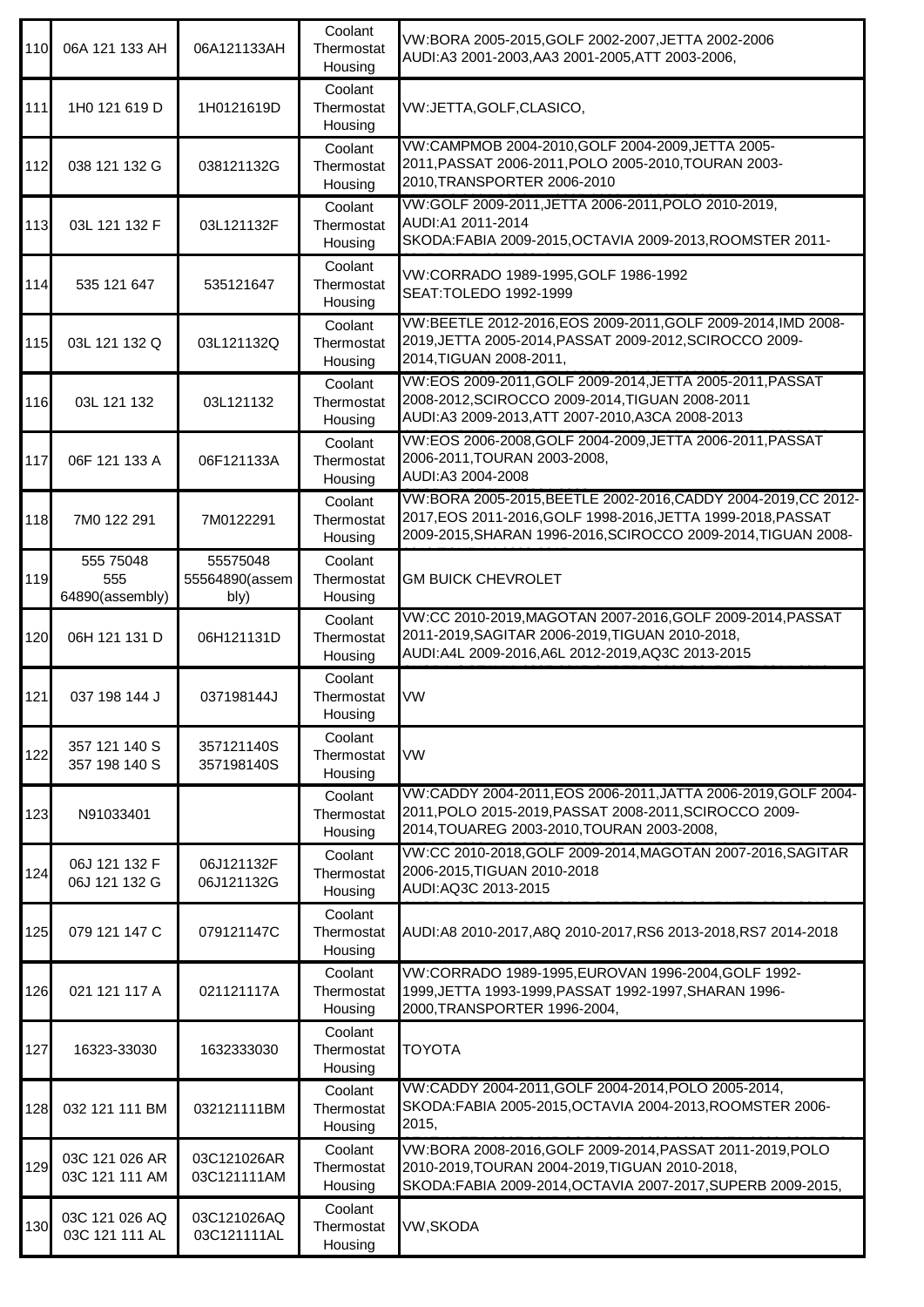| 131 | 06F 121 132 H                  | 06F121132H               | Coolant<br>Thermostat<br>Housing | VW:GOLF 2004-2016, JETTA 2006-2011, POLO 2013-2014, PASSAT<br>2008-2008, SCIROCCO 2009-2018,<br>AUDI:A1 2011-2014, ATT 2011-2014                                                          |
|-----|--------------------------------|--------------------------|----------------------------------|-------------------------------------------------------------------------------------------------------------------------------------------------------------------------------------------|
| 132 | 06F 121 131 C                  | 06F121131C               | Coolant<br>Thermostat<br>Housing | VW:EOS 2006-2008, GOLF 2004-2009, JETTA 2006-2011, PASSAT<br>2006-2011, TOURAN 2003-2008,<br>AUDI:A3 2004-2008                                                                            |
| 133 | 038 121 121 D                  | 038121121D               | Coolant<br>Thermostat<br>Housing | VW:BEETLE 1998-2010, BORA 2001-2015, CADDY 2004-2011, GOLF<br>1998-2009, JETTA 2002-2011, PASSAT 2006-2011, SHARAN 1996-<br>2010, TRANSPORTER 2003-2010, TOURAN 2003-2010                 |
| 134 | 03H 121 144 A                  | 03H121144A               | Coolant<br>Thermostat<br>Housing | VW, AUDI, SKODA                                                                                                                                                                           |
| 135 | 03C 121 118 F                  | 03C121118F               | Coolant<br>Thermostat<br>Housing | VW:POLO 2015>><br>SKODA: OCTAVIA 2007-2017, SUPERB 2009-2015                                                                                                                              |
| 136 | 032 121 118 D<br>032 121 118 C | 032121118D<br>032121118C | Coolant<br>Thermostat<br>Housing | VW:POLO 2003-2006                                                                                                                                                                         |
| 137 | 03C 121 121 F                  | 03C121121F               | Coolant<br>Thermostat<br>Housing | VW:BORA 2008-2016, GOLF 2009-2014, MAGOTAN 2007-<br>2016, SAGITAR 2006-2015, TIGUAN 2010-2018<br>SKODA:OCTAVIA 2007-2017, SUPERB 2009-2015                                                |
| 138 | 038 121 144 A                  | 038121144A               | Coolant<br>Thermostat<br>Housing | VW:PASSAT 1997-2005, SHARAN 1996-2000<br>AUDI:A4 1999-2005,A4Q 1999-2001,A6 1998-2005,<br>SKODA: SUPERB 2002-2008,                                                                        |
| 139 | 2K0 122 291                    | 2K0122291                | Coolant<br>Thermostat<br>Housing | VW:CADDY 2004-2011                                                                                                                                                                        |
| 140 | 03L 121 131 M                  | 03L121131M               | Coolant<br>Thermostat<br>Housing | VW:AMAROK 2010-2019                                                                                                                                                                       |
| 141 | 03L 121 132 AA                 | 03L121132AA              | Coolant<br>Thermostat<br>Housing | VW:AMEO 2017-2019, BEETLE 2012-2016, CADDY 2011-2019, CC 2012-<br>2017, EOS 2011-2016, GOLF 2009-2016, IMD 2008-2019, JETTA 2009-<br>2018, PASSAT 2009-2015, POLO 2010-2019, SHARAN 2011- |
| 142 | 022 121 121 D                  | 022121121D               | Coolant<br>Thermostat<br>Housing | VW:IMOT 1977-2010, TOUAREG 2003-2007                                                                                                                                                      |
| 143 | 022 121 111 G                  | 022121111G               | Coolant<br>Thermostat<br>Housing | VW Touareg 7LA 2002-06                                                                                                                                                                    |
| 144 | 03H 121 117 A                  | 03H121117A               | Coolant<br>Thermostat<br>Housing | VW:EOS 2009-2011, PASSAT 2006-2012, PHAETON 2009-<br>2016, TOUAREG 2006-2012<br>AUDI:AQ7 2007-2015                                                                                        |
| 145 | 03H 121 121 C                  | 03H121121C               | Coolant<br>Thermostat<br>Housing | VW CC, Passat, Passat Wagon, Q7, Touareg                                                                                                                                                  |
| 146 | 03H 121 111 A                  | 03H121111A               | Coolant<br>Thermostat<br>Housing | VW Porsche Cayenne (955) Audi Q7 4L                                                                                                                                                       |
| 147 | 113 201 943 B<br>2D0 129 737 A | 113201943B<br>2D0129737A | Vacuum.<br>Connector.<br>hose T  | VW T1, T2, T3, Mk1/2 Golf/Jetta. T4                                                                                                                                                       |
| 148 | 6Q0 121 087 B                  | 6Q0121087B               | Coolant<br>Thermostat<br>Housing | VW Fabia I li Roomster Arona Cordoba Ibiza lii Polo, Up Q2                                                                                                                                |
| 149 | 5Q0 121 087 A                  | 5Q0121087A               | Coolant<br>Thermostat<br>Housing | VW 15-20 AUDI VW A3 Jetta S3                                                                                                                                                              |
| 150 | 04L 121 131 E                  | 04L121131E               | Coolant<br>Thermostat<br>Housing | 12-16 Beetle, 14-16 Golf, 15-16 Jetta                                                                                                                                                     |
| 151 | 5Q0 121 087 F                  | 5Q0121087F               | Coolant<br>Thermostat<br>Housing | VW AUDI VW A3 S3                                                                                                                                                                          |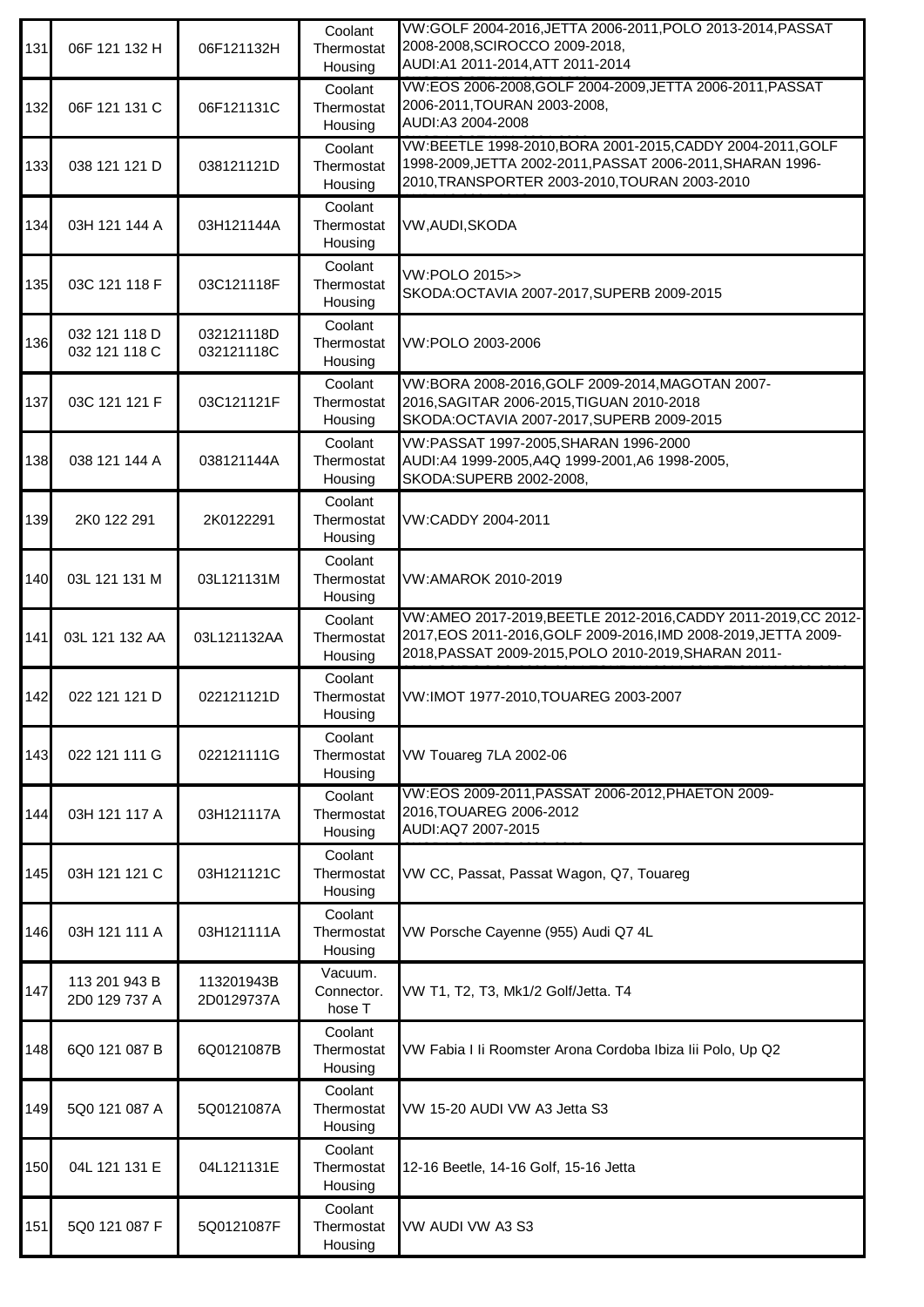| 152            | 5Q0 121 619 A                                | 5Q0121619A                             | Coolant<br>Thermostat<br>Housing | VW Volkswagen Golf 2015 Diesel Mk7                            |
|----------------|----------------------------------------------|----------------------------------------|----------------------------------|---------------------------------------------------------------|
| 153            | 06L 121 131                                  | 06L121131                              | Coolant<br>Thermostat<br>Housing | VW                                                            |
| 154            | 1K0 122 291 BM                               | 1K0122291BM                            | Coolant<br>Thermostat<br>Housing | VW Audi A3 8P TDI, Volkswagen Golf VI TDI, Volkswagen Jetta V |
| 155            | 03L 121 121                                  | 03L121121                              | Coolant<br>Thermostat<br>Housing | VW Eos Golf R32 GTI Rabbit Passat CC Tiguan                   |
| 156            | 3C0 129 635                                  | 3C0129635                              | Coolant<br>Thermostat<br>Housing | VW Beetle Convertible CC Eos Golf R32 GTI Rabbit              |
| 157            | 04E 121 121 L                                | 04E121121L                             | Coolant<br>Thermostat<br>Housing | VW JETTA A7 GOLF                                              |
| 158            | 06K 121 132                                  | 06K121132                              | Coolant<br>Thermostat<br>Housing | VW 2013-2016 Audi A4, A4 Quattro                              |
| 159            | 4F0 122 293 A                                | 4F0122293A                             | Coolant<br>Thermostat<br>Housing | VW Audi A4 S4 B8 8K                                           |
| 160            | 06H 121 132 G                                | 06H121132G                             | Coolant<br>Thermostat<br>Housing | VW AUDI Q5 8RB                                                |
| 161            | 06H 121 132 H                                | 06H121132H                             | Coolant<br>Thermostat<br>Housing | VW Audi A4 A5 A6 Quattro Q5                                   |
| 162            | 6R0 122 291                                  | 6R0122291                              | Coolant<br>Thermostat<br>Housing | VW SKODA Roomster Praktik 5J 1.6 TDI, VW Polo V Hatchb        |
| 163            | 8K0 122 293 F                                | 8K0122293F                             | Coolant<br>Thermostat<br>Housing | VW Audi A4 S4 A5 A6 S6 Q5 2012-                               |
| 1              | 059 121 111N                                 | 059121111N                             | Coolant<br>Thermostat<br>Housing | VAG AUDI VW SKODA SEAT                                        |
| $\overline{2}$ | 059 121 111AA                                | 059121111AA                            | Coolant<br>Thermostat<br>Housing | VAG AUDI VW SKODA SEAT                                        |
| 3              | 059 121 111L<br>059 121 111F<br>059 121 111H | 059121111L<br>059121111F<br>059121111H | Coolant<br>Thermostat<br>Housing | VAG AUDI VW SKODA SEAT                                        |
| 4              | 059 121 111R                                 | 059121111R                             | Coolant<br>Thermostat<br>Housing | VAG AUDI VW SKODA SEAT                                        |
| 5              | 06F 121 111F                                 | 06F121111F                             | Coolant<br>Thermostat<br>Housing | VAG AUDI VW SKODA SEAT                                        |
| 6              | 06D 121 111G                                 | 06D121111G                             | Coolant<br>Thermostat<br>Housing | VAG AUDI VW SKODA SEAT                                        |
| $\overline{7}$ | 06F 121 111G                                 | 06F121111G                             | Coolant<br>Thermostat<br>Housing | VAG AUDI VW SKODA SEAT                                        |
| 8              | 06F 121 111G-2<br>06B 121 111M               | 06F121111G-2<br>06B121111M             | Coolant<br>Thermostat<br>Housing | VAG AUDI VW SKODA SEAT                                        |
| $9\,$          | 03C 121 111B                                 | 03C121111B                             | Coolant<br>Thermostat<br>Housing | VAG AUDI VW SKODA SEAT                                        |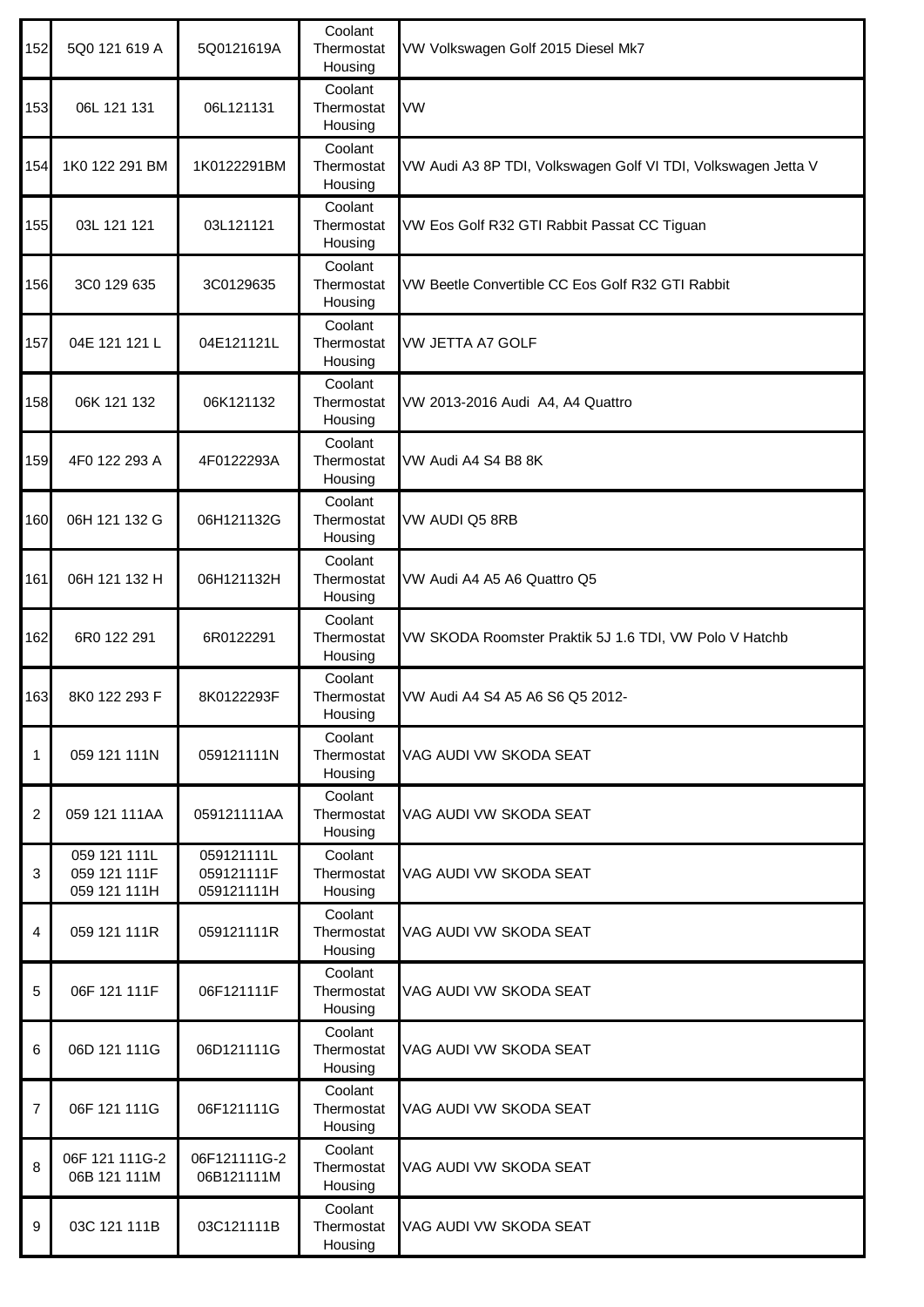| 10 | 03F 121 111A                   | 03F121111A                 | Coolant<br>Thermostat<br>Housing | VAG AUDI VW SKODA SEAT |
|----|--------------------------------|----------------------------|----------------------------------|------------------------|
| 11 | 03L 121 111S                   | 03L121111S                 | Coolant<br>Thermostat<br>Housing | VAG AUDI VW SKODA SEAT |
| 12 | 03L 121 111AE<br>03L 121 111   | 03L121111AE<br>03L121111   | Coolant<br>Thermostat<br>Housing | VAG AUDI VW SKODA SEAT |
| 13 | 03L 121 111AC<br>03L 121 111M  | 03L121111AC<br>03L121111M  | Coolant<br>Thermostat<br>Housing | VAG AUDI VW SKODA SEAT |
| 14 | 03L 121 111R                   | 03L121111R                 | Coolant<br>Thermostat<br>Housing | VAG AUDI VW SKODA SEAT |
| 15 | 03L 121 111AB<br>03L 121 111H  | 03L121111AB<br>03L121111H  | Coolant<br>Thermostat<br>Housing | VAG AUDI VW SKODA SEAT |
| 16 | 03L 121 111AD<br>03L 121 111N  | 03L121111AD<br>03L121111N  | Coolant<br>Thermostat<br>Housing | VAG AUDI VW SKODA SEAT |
| 17 | 032 121 111AT                  | 032121111AT                | Coolant<br>Thermostat<br>Housing | VAG AUDI VW SKODA SEAT |
| 18 | 03P 121 111E<br>03P 121 111D   | 03P121111E<br>03P121111D   | Coolant<br>Thermostat<br>Housing | VAG AUDI VW SKODA SEAT |
| 19 | 032 121 111N<br>03C 121 111AF  | 032121111N<br>03C121111AF  | Coolant<br>Thermostat<br>Housing | VAG AUDI VW SKODA SEAT |
| 20 | 032 121 111BB<br>032 121 111AF | 032121111BB<br>032121111AF | Coolant<br>Thermostat<br>Housing | VAG AUDI VW SKODA SEAT |
| 21 | 032 121 111M<br>032 121 111P   | 032121111M<br>032121111P   | Coolant<br>Thermostat<br>Housing | VAG AUDI VW SKODA SEAT |
| 22 | 047 121 111T                   | 047121111T                 | Coolant<br>Thermostat<br>Housing | VAG AUDI VW SKODA SEAT |
| 23 | 047 121 111S                   | 047121111S                 | Coolant<br>Thermostat<br>Housing | VAG AUDI VW SKODA SEAT |
| 24 | 047 121 111A                   | 047121111A                 | Coolant<br>Thermostat<br>Housing | VAG AUDI VW SKODA SEAT |
| 25 | 047 121 111E                   | 047121111E                 | Coolant<br>Thermostat<br>Housing | VAG AUDI VW SKODA SEAT |
| 26 | 047 121 122B                   | 047121122B                 | Coolant<br>Thermostat<br>Housing | VAG AUDI VW SKODA SEAT |
| 27 | 047 121 121A                   | 047121121A                 | Coolant<br>Thermostat<br>Housing | VAG AUDI VW SKODA SEAT |
| 28 | 04B 121 026C<br>04B 121 111C   | 04B121026C<br>04B121111C   | Coolant<br>Thermostat<br>Housing | VAG AUDI VW SKODA SEAT |
| 29 | 06A 121 132AQ<br>06A 121 132H  | 06A121132AQ<br>06A121132H  | Coolant<br>Thermostat<br>Housing | VAG AUDI VW SKODA SEAT |
| 30 | 030 121 111AL                  | 030121111AL                | Coolant<br>Thermostat<br>Housing | VAG AUDI VW SKODA SEAT |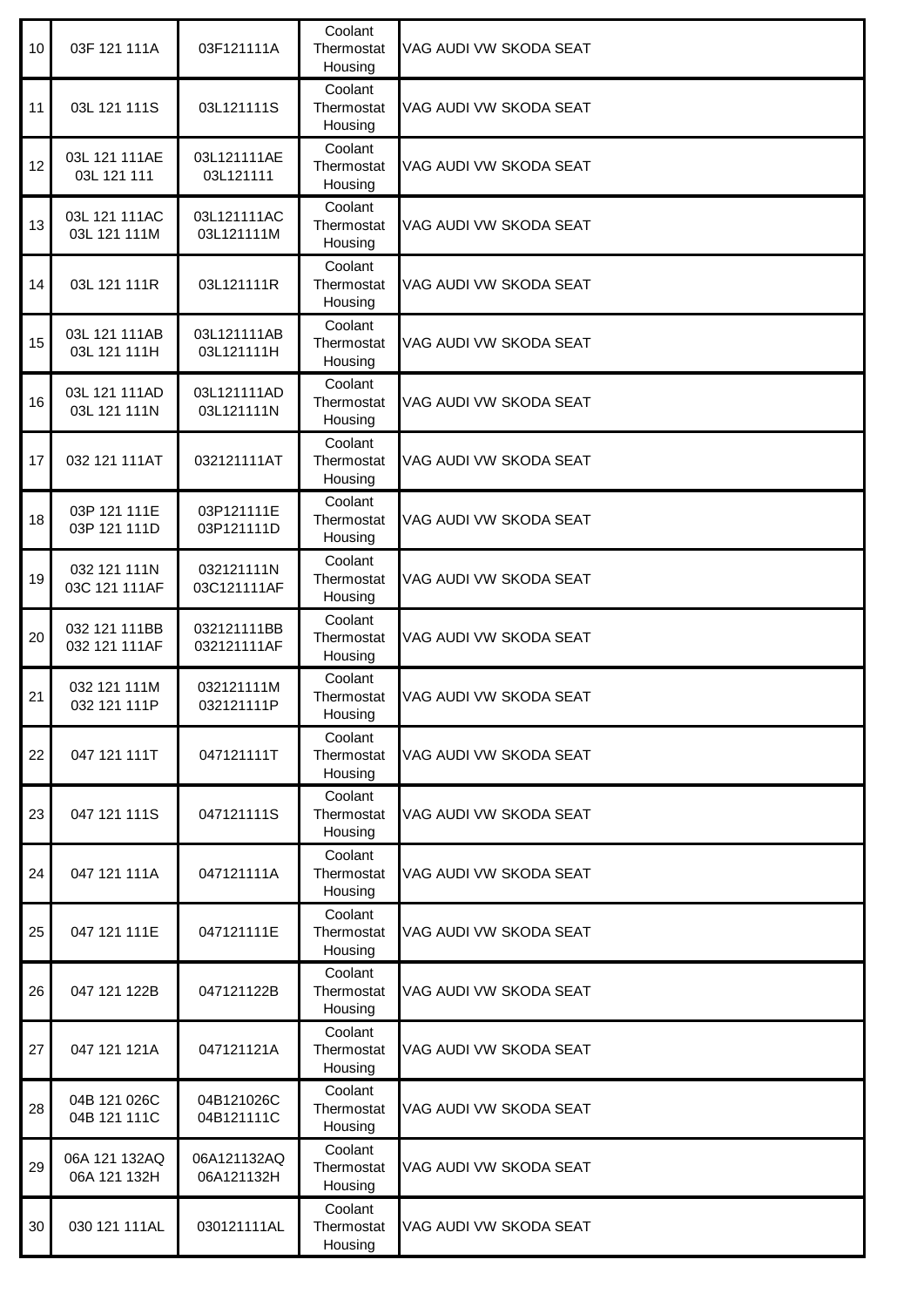| 31 | 03L 121 131K                                      | 03L121131K                                | Coolant<br>Thermostat<br>Housing | VAG AUDI VW SKODA SEAT |
|----|---------------------------------------------------|-------------------------------------------|----------------------------------|------------------------|
| 32 | 1K0 122 291H<br>1T0 122 157 Q                     | 1K0122291H<br>1T0122157Q                  | Coolant<br>Thermostat<br>Housing | VAG AUDI VW SKODA SEAT |
| 33 | 1K0 122 291J                                      | 1K0122291J                                | Coolant<br>Thermostat<br>Housing | VAG AUDI VW SKODA SEAT |
| 34 | 06F 121 131C<br>06F 121 133A<br>371 136 6110      | 06F121131C<br>06F121133A<br>3711366110    | Coolant<br>Thermostat<br>Housing | VAG AUDI VW SKODA SEAT |
| 35 | 06A 121 133S<br>04A 121 132K                      | 06A121133S<br>04A121132K                  | Coolant<br>Thermostat<br>Housing | VAG AUDI VW SKODA SEAT |
| 36 | 047 121 117                                       | 047121117                                 | Coolant<br>Thermostat<br>Housing | VAG AUDI VW SKODA SEAT |
| 37 | 047 121 121                                       | 047121121                                 | Coolant<br>Thermostat<br>Housing | VAG AUDI VW SKODA SEAT |
| 38 | 047 121 111                                       | 047121111                                 | Coolant<br>Thermostat<br>Housing | VAG AUDI VW SKODA SEAT |
| 39 | 1K0 122 291AD<br>1K0 122 291D                     | 1K0122291AD<br>1K0122291D                 | Coolant<br>Thermostat<br>Housing | VAG AUDI VW SKODA SEAT |
| 40 | 1K0 122 291AE<br>1K0 122 291K                     | 1K0122291AE<br>1K0122291K                 | Coolant<br>Thermostat<br>Housing | VAG AUDI VW SKODA SEAT |
| 41 | 1C0 122 291A                                      | 1C0122291A                                | Coolant<br>Thermostat<br>Housing | VAG AUDI VW SKODA SEAT |
| 42 | 1C0 121 438A                                      | 1C0121438A                                | Coolant<br>Thermostat<br>Housing | VAG AUDI VW SKODA SEAT |
| 43 | 1J0 121 087                                       | 1J0121087                                 | Coolant<br>Thermostat<br>Housing | VAG AUDI VW SKODA SEAT |
| 44 | 1J0 121 087D                                      | 1J0121087D                                | Coolant<br>Thermostat<br>Housing | VAG AUDI VW SKODA SEAT |
| 45 | 1K0 122 291A                                      | 1K0122291A                                | Coolant<br>Thermostat<br>Housing | VAG AUDI VW SKODA SEAT |
| 46 | 1K0 122 291BA<br>1K0 122 101 DJ<br>1K0 122 101 DE | 1K0122291BA<br>1K0122101DJ<br>1K0122101DE | Coolant<br>Thermostat<br>Housing | VAG AUDI VW SKODA SEAT |
| 47 | 06A 121 133AL<br>06A 121 132AM<br>06A 121 132AG   | 06A121133AL<br>06A121132AM<br>06A121132AG | Coolant<br>Thermostat<br>Housing | VAG AUDI VW SKODA SEAT |
| 48 | 06A 121 133D<br>06A 121 132                       | 06A121133D<br>06A121132                   | Coolant<br>Thermostat<br>Housing | VAG AUDI VW SKODA SEAT |
| 49 | 038 121 132C<br>038 121 133                       | 038121132C<br>038121133                   | Coolant<br>Thermostat<br>Housing | VAG AUDI VW SKODA SEAT |
| 50 | 06A 121 132R                                      | 06A121132R                                | Coolant<br>Thermostat<br>Housing | VAG AUDI VW SKODA SEAT |
| 51 | 03G 121 132B<br>371 136 0110                      | 03G121132B<br>3711360110                  | Coolant<br>Thermostat<br>Housing | VAG AUDI VW SKODA SEAT |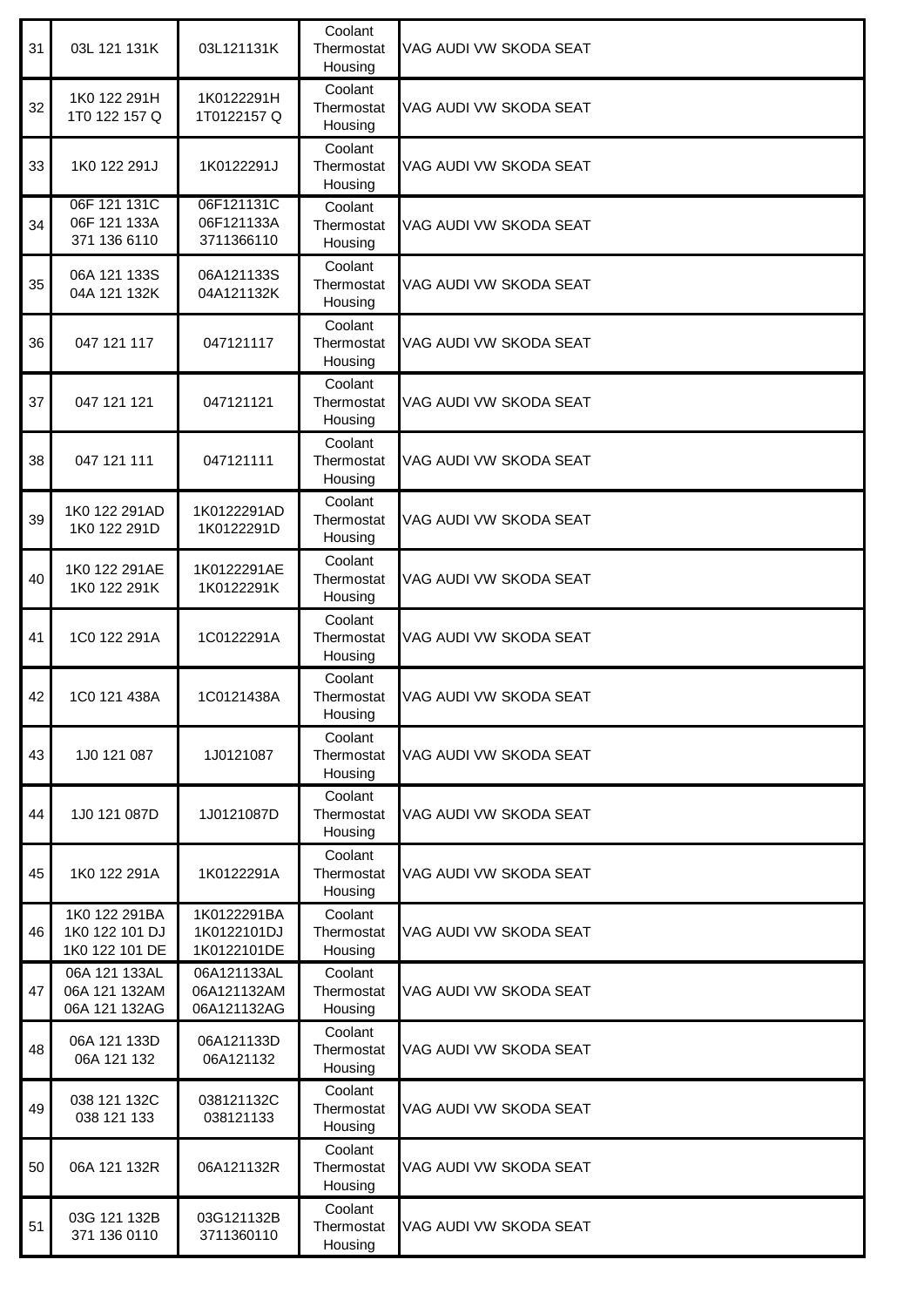| 52 | 1K0 121 087E                                  | 1K0121087E                              | Coolant<br>Thermostat<br>Housing | VAG AUDI VW SKODA SEAT |
|----|-----------------------------------------------|-----------------------------------------|----------------------------------|------------------------|
| 53 | 032 121 118D                                  | 032121118D                              | Coolant<br>Thermostat<br>Housing | VAG AUDI VW SKODA SEAT |
| 54 | 03G 121 121D<br>03L 121 121A                  | 03G121121D<br>03L121121A                | Coolant<br>Thermostat<br>Housing | VAG AUDI VW SKODA SEAT |
| 55 | 030 121 117D                                  | 030121117D                              | Coolant<br>Thermostat<br>Housing | VAG AUDI VW SKODA SEAT |
| 56 | 030 121 117C                                  | 030121117C                              | Coolant<br>Thermostat<br>Housing | VAG AUDI VW SKODA SEAT |
| 57 | 037 121 132G<br>030 121 133K                  | 037121132G<br>030121133K                | Coolant<br>Thermostat<br>Housing | VAG AUDI VW SKODA SEAT |
| 58 | 028 121 144N                                  | 028121144N                              | Coolant<br>Thermostat<br>Housing | VAG AUDI VW SKODA SEAT |
| 59 | 032 121 121J                                  | 032121121J                              | Coolant<br>Thermostat<br>Housing | VAG AUDI VW SKODA SEAT |
| 60 | 075 121 133B                                  | 075121133B                              | Coolant<br>Thermostat<br>Housing | VAG AUDI VW SKODA SEAT |
| 61 | 074 121 438C                                  | 074121438C                              | Coolant<br>Thermostat<br>Housing | VAG AUDI VW SKODA SEAT |
| 62 | 371 1872 115<br>N90760601                     | 3711872115                              | Coolant<br>Thermostat<br>Housing | VAG AUDI VW SKODA SEAT |
| 63 | 371 1861 116<br>N90761001                     | 3711861116                              | Coolant<br>Thermostat<br>Housing | VAG AUDI VW SKODA SEAT |
| 64 | 371 1862 116<br>N90794401                     | 3711862116                              | Coolant<br>Thermostat<br>Housing | VAG AUDI VW SKODA SEAT |
| 65 | 371 1310 116<br>1K0 121 087T                  | 3711310116                              | Coolant<br>Thermostat<br>Housing | VAG AUDI VW SKODA SEAT |
| 66 | 048 121 121B<br>026 121 121A                  | 048121121B<br>026121121A                | Coolant<br>Thermostat<br>Housing | VAG AUDI VW SKODA SEAT |
| 67 | 068 121 144<br>068 121 145Q                   | 068121144<br>068121145Q                 | Coolant<br>Thermostat<br>Housing | VAG AUDI VW SKODA SEAT |
| 68 | 06A 121 133J<br>06A 121 132Q<br>06A 121 132AP | 06A121133J<br>06A121132Q<br>06A121132AP | Coolant<br>Thermostat<br>Housing | VAG AUDI VW SKODA SEAT |
| 69 | 037 121 132J                                  | 037121132J                              | Coolant<br>Thermostat<br>Housing | VAG AUDI VW SKODA SEAT |
| 70 | 1J0 122 291F                                  | 1J0122291F                              | Coolant<br>Thermostat<br>Housing | VAG AUDI VW SKODA SEAT |
| 71 | 037 121 619A                                  | 037121619A                              | Coolant<br>Thermostat<br>Housing | VAG AUDI VW SKODA SEAT |
| 72 | 1K0 122 291R                                  | 1K0122291R                              | Coolant<br>Thermostat<br>Housing | VAG AUDI VW SKODA SEAT |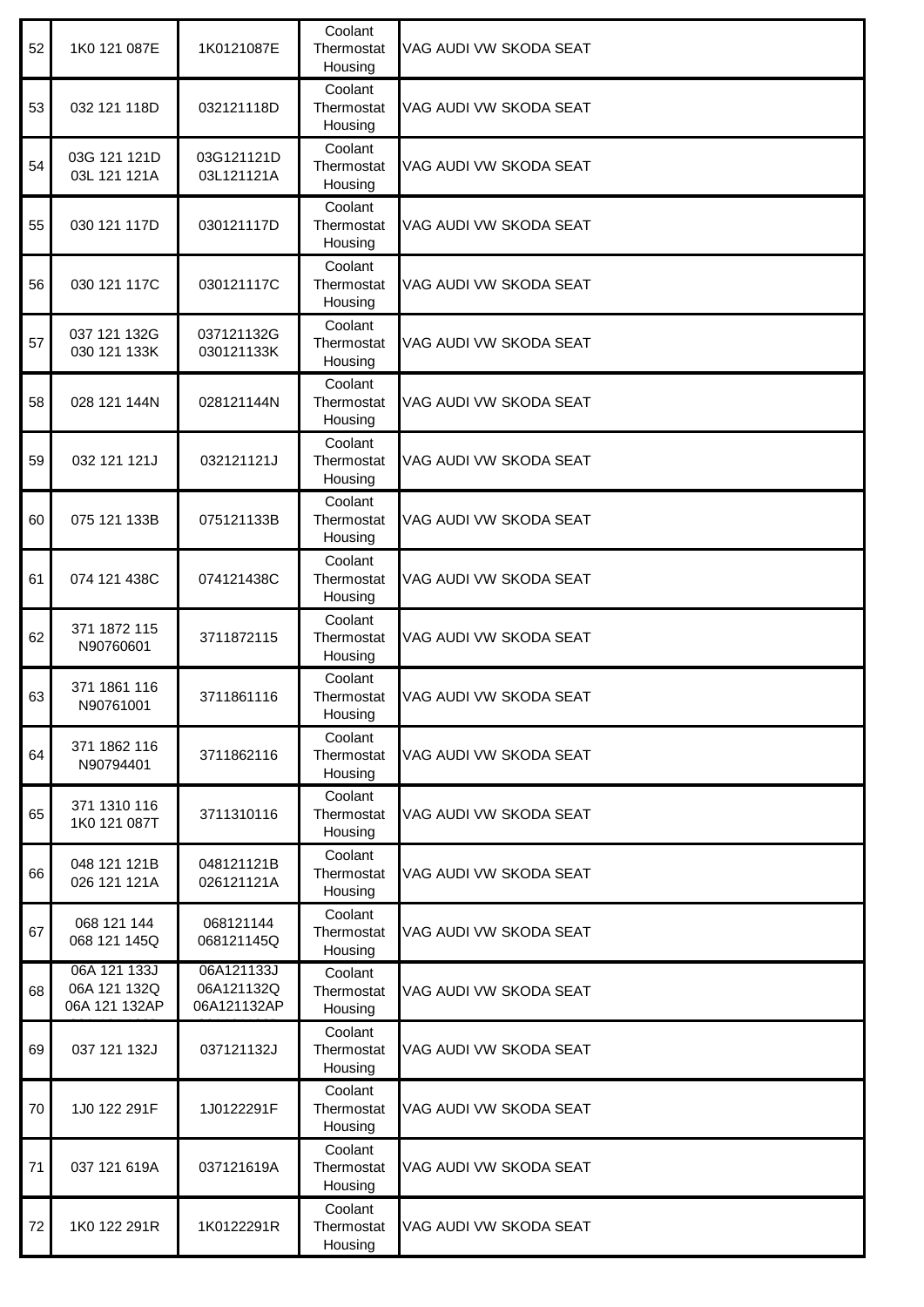| 73 | 074 121 143C<br>371 163 5109                 | 074121143C<br>3711635109               | Coolant<br>Thermostat<br>Housing | VAG AUDI VW SKODA SEAT |
|----|----------------------------------------------|----------------------------------------|----------------------------------|------------------------|
| 74 | 045 121 121A                                 | 045121121A                             | Coolant<br>Thermostat<br>Housing | VAG AUDI VW SKODA SEAT |
| 75 | 06B 103 246A                                 | 06B103246A                             | Coolant<br>Thermostat<br>Housing | VAG AUDI VW SKODA SEAT |
| 76 | 06D 121 133C                                 | 06D121133C                             | Coolant<br>Thermostat<br>Housing | VAG AUDI VW SKODA SEAT |
| 77 | 050 121 132B<br>06B 121 132A<br>06B 121 132H | 050121132B<br>06B121132A<br>06B121132H | Coolant<br>Thermostat<br>Housing | VAG AUDI VW SKODA SEAT |
| 78 | 1J0 122 291C                                 | 1J0122291C                             | Coolant<br>Thermostat<br>Housing | VAG AUDI VW SKODA SEAT |
| 79 | 1K0 122 291BN                                | 1K0122291BN                            | Coolant<br>Thermostat<br>Housing | VAG AUDI VW SKODA SEAT |
| 80 | 5Q0 121 087H                                 | 5Q0121087H                             | Coolant<br>Thermostat<br>Housing | VAG AUDI VW SKODA SEAT |
| 81 | 5Q0 122 291BE                                | 5Q0122291BE                            | Coolant<br>Thermostat<br>Housing | VAG AUDI VW SKODA SEAT |
| 82 | 5Q0 122 291E<br>5Q0 122 291AM                | 5Q0122291E<br>5Q0122291AM              | Coolant<br>Thermostat<br>Housing | VAG AUDI VW SKODA SEAT |
| 83 | 5Q0 122 291S                                 | 5Q0122291S                             | Coolant<br>Thermostat<br>Housing | VAG AUDI VW SKODA SEAT |
| 84 | 5Q0 122 291AK                                | 5Q0122291AK                            | Coolant<br>Thermostat<br>Housing | VAG AUDI VW SKODA SEAT |
| 85 | 06J 121 132G<br>06J 121 132D                 | 06J121132G<br>06J121132D               | Coolant<br>Thermostat<br>Housing | VAG AUDI VW SKODA SEAT |
| 86 | 5Q0 122 291AJ                                | 5Q0122291AJ                            | Coolant<br>Thermostat<br>Housing | VAG AUDI VW SKODA SEAT |
| 87 | 06L 103 801                                  | 06L103801                              | Coolant<br>Thermostat<br>Housing | VAG AUDI VW SKODA SEAT |
| 88 | 5Q0 122 291BG<br>5Q0 12 2291DS               | 5Q0122291BG<br>5Q0122291DS             | Coolant<br>Thermostat<br>Housing | VAG AUDI VW SKODA SEAT |
| 89 | 1K0 122 291L                                 | 1K0122291L                             | Coolant<br>Thermostat<br>Housing | VAG AUDI VW SKODA SEAT |
| 90 | 047 121 111P                                 | 047121111P                             | Coolant<br>Thermostat<br>Housing | VAG AUDI VW SKODA SEAT |
| 91 | 371 1450 116<br>1K0 122 291B                 | 3711450116<br>1K0122291B               | Coolant<br>Thermostat<br>Housing | VAG AUDI VW SKODA SEAT |
| 92 | 03F 121 065A                                 | 03F121065A                             | Coolant<br>Thermostat<br>Housing | VAG AUDI VW SKODA SEAT |
| 93 | 036 121 188B<br>03C 121 188                  | 036121188B<br>03C121188                | <b>Heater Pipe</b><br>Adapter    | VAG AUDI VW SKODA SEAT |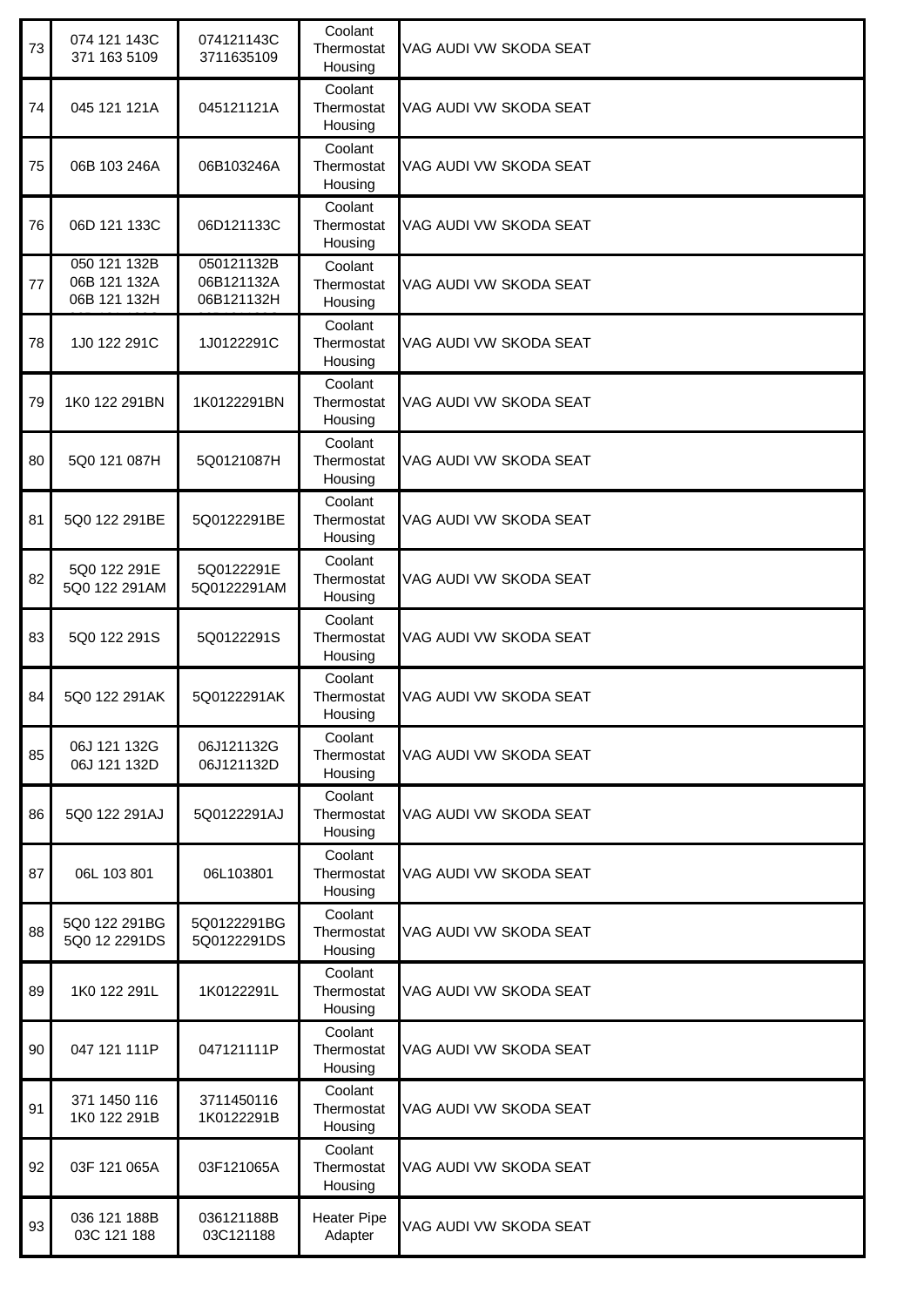| 94    | 03C 121 118E                                    | 03C121118E                                | Coolant<br>Thermostat<br>Housing | VAG AUDI VW SKODA SEAT |
|-------|-------------------------------------------------|-------------------------------------------|----------------------------------|------------------------|
| 95    | 03C 121 121D<br>03C 121 121E                    | 03C121121D<br>03C121121E                  | Coolant<br>Thermostat<br>Housing | VAG AUDI VW SKODA SEAT |
| 96    | 1J0 121 087K                                    | 1J0121087K                                | Coolant<br>Thermostat<br>Housing | VAG AUDI VW SKODA SEAT |
| 97    | 032 121 111DF<br>032 121 026CS                  | 032121111DF<br>032121026CS                | Coolant<br>Thermostat<br>Housing | VAG AUDI VW SKODA SEAT |
| 98    | 1J0 121 087E<br>1J0 121 109AQ                   | 1J0121087E<br>1J0121109AQ                 | Coolant<br>Thermostat<br>Housing | VAG AUDI VW SKODA SEAT |
| 99    | 06F 121 111H                                    | 06F 121 111H                              | Coolant<br>Thermostat<br>Housing | VAG AUDI VW SKODA SEAT |
| 100   | 032 121 111AM<br>032 121 111AH<br>032 121 111BE | 032121111AM<br>032121111AH<br>032121111BE | Coolant<br>Thermostat<br>Housing | VAG AUDI VW SKODA SEAT |
| 101   | 03L 121 131S<br>03L 121 131M                    | 03L121131S<br>03L121131M                  | Coolant<br>Thermostat<br>Housing | VAG AUDI VW SKODA SEAT |
| 102   | 07K 121 133E                                    | 07K121133E                                | Coolant<br>Thermostat<br>Housing | VAG AUDI VW SKODA SEAT |
| 103   | 1K0 122 291BE                                   | 1K0122291BE                               | Coolant<br>Thermostat<br>Housing | VAG AUDI VW SKODA SEAT |
| 104   | 1K0 122 291M                                    | 1K0122291M                                | Coolant<br>Thermostat<br>Housing | VAG AUDI VW SKODA SEAT |
| 105   | 06D 103 634E                                    | 06D103634E                                | Coolant<br>Thermostat<br>Housing | VAG AUDI VW SKODA SEAT |
| 106   | 06H 121<br>131A/B/C/D                           | 06H121131A/B/C/<br>D                      | Coolant<br>Thermostat<br>Housing | VAG AUDI VW SKODA SEAT |
| 107   | 06K 121 131                                     | 06K121131                                 | Coolant<br>Thermostat<br>Housing | VAG AUDI VW SKODA SEAT |
| 108   | 04L 121 131AA<br>04L 121 131J                   | 04L121131AA<br>04L121131J                 | Coolant<br>Thermostat<br>Housing | VAG AUDI VW SKODA SEAT |
| 109   | 3B0 122 291C                                    | 3B0122291C                                | Coolant<br>Thermostat<br>Housing | VAG AUDI VW SKODA SEAT |
| 110   | 6Q0 121 619                                     | 6Q0121619                                 | Coolant<br>Thermostat<br>Housing | VAG AUDI VW SKODA SEAT |
| 111   | 1K0 122 291BQ                                   | 1K0122291BQ                               | Coolant<br>Thermostat<br>Housing | VAG AUDI VW SKODA SEAT |
| $112$ | 5Q0 122 291BD                                   | 5Q0122291BD                               | Coolant<br>Thermostat<br>Housing | VAG AUDI VW SKODA SEAT |
| 113   | 032 121 065G                                    | 032121065G                                | Coolant<br>Thermostat<br>Housing | VAG AUDI VW SKODA SEAT |
| 114   | 04L 121 026F<br>04L 121 026E<br>04L 121 026J    | 04L121026F<br>04L121026E<br>04L121026J    | Coolant<br>Thermostat<br>Housing | VAG AUDI VW SKODA SEAT |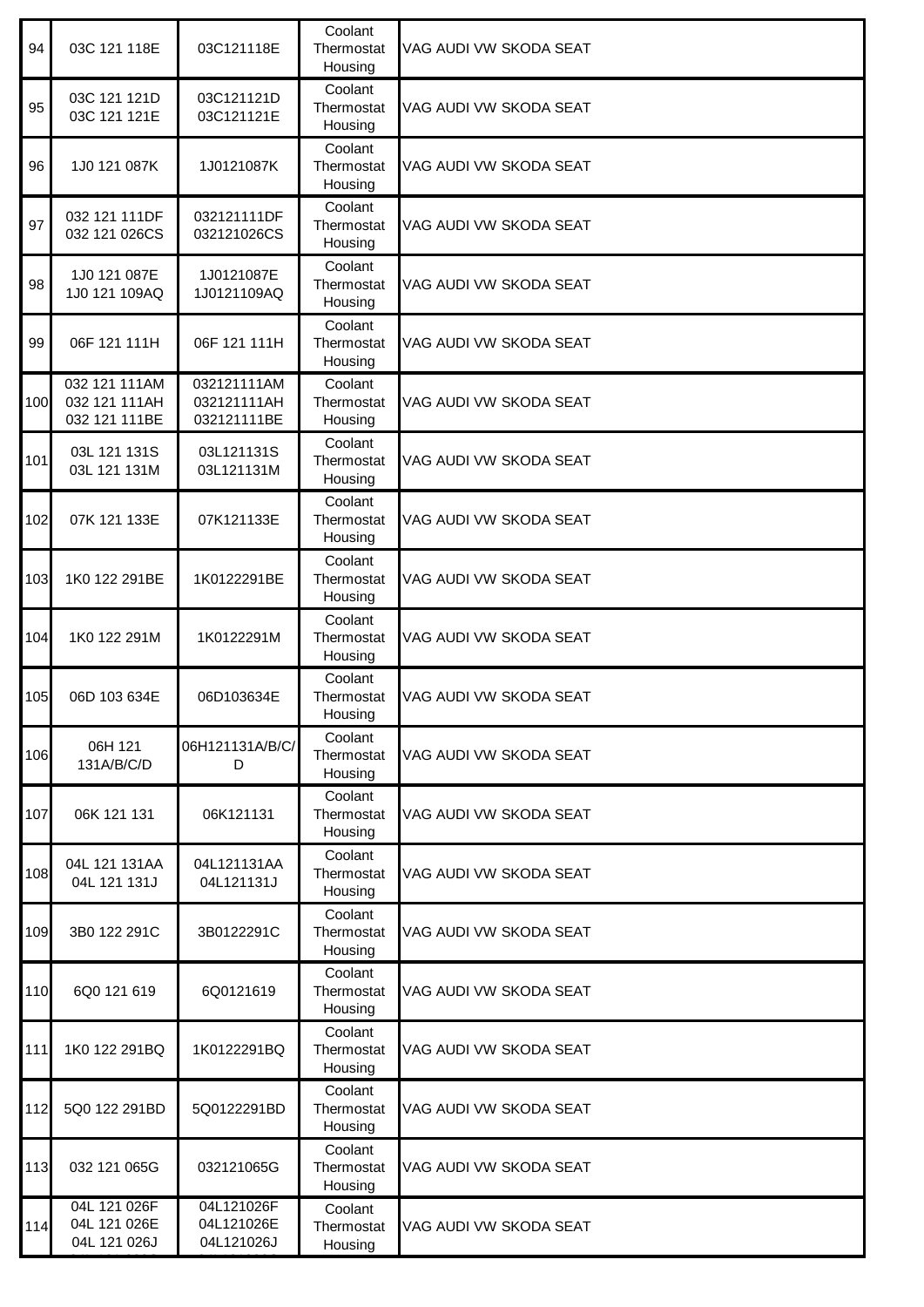| 115            | 04L 121 026AF<br>03N 121 026B<br>04L 121 026Q      | 04L121026AF<br>03N121026B<br>04L121026Q      | Coolant<br>Thermostat<br>Housing | VAG AUDI VW SKODA SEAT |
|----------------|----------------------------------------------------|----------------------------------------------|----------------------------------|------------------------|
| 116            | 04L 121 026AG<br>04L 121 026R<br>04L 121 026N      | 04L121026AG<br>04L121026R<br>04L121026N      | Coolant<br>Thermostat<br>Housing | VAG AUDI VW SKODA SEAT |
| 117            | 04L 121 026L                                       | 04L121026L                                   | Coolant<br>Thermostat<br>Housing | VAG AUDI VW SKODA SEAT |
| 118            | 04L 121 026P                                       | 04L121026P                                   | Coolant<br>Thermostat<br>Housing | VAG AUDI VW SKODA SEAT |
| 119            | 03C 121 065F                                       | 03C121065F                                   | Coolant<br>Thermostat<br>Housing | VAG AUDI VW SKODA SEAT |
| 1              | 271 200 01 15 271<br>200 02 15 271 200<br>03 15    | 2712000115<br>2712000215<br>2712000315       | Coolant<br>Thermostat<br>Housing | <b>MERCEDES BENZ</b>   |
| $\overline{2}$ | 651 200 06 15<br>651 200 17 15                     | 6512000615<br>6512001715                     | Coolant<br>Thermostat<br>Housing | <b>MERCEDES BENZ</b>   |
| 3              | 276 200 05 15 276<br>200 01 15 276 200<br>03 15    | 2762000515<br>2762000115<br>2762000315       | Coolant<br>Thermostat<br>Housing | <b>MERCEDES BENZ</b>   |
| 4              | A270 200 03 15<br>A270 200 04 15<br>A270 200 06 15 | A2702000315<br>A2702000415<br>A2702000615    | Coolant<br>Thermostat<br>Housing | <b>MERCEDES BENZ</b>   |
| 5              | A274 200 02 15                                     | A2742000215                                  | Coolant<br>Thermostat<br>Housing | <b>MERCEDES BENZ</b>   |
| 6              | A274 200 07 15                                     | A2742000715                                  | Coolant<br>Thermostat<br>Housing | <b>MERCEDES BENZ</b>   |
| $\overline{7}$ | A274 200 01 15                                     | A2742000115                                  | Coolant<br>Thermostat<br>Housing | <b>MERCEDES BENZ</b>   |
| 8              | A274 200 06 15<br>A274 200 00 15                   | A2742000615<br>A2742000015                   | Coolant<br>Thermostat<br>Housing | <b>MERCEDES BENZ</b>   |
| 9              | A266 203 02 75<br>A266 203 04 75<br>A266 203 06 75 | A2662030275<br>A2662030475<br>A2662030675 87 | Coolant<br>Thermostat<br>Housing | <b>MERCEDES BENZ</b>   |
| 10             | A660 200 03 15                                     | A6602000315<br>0004698V003<br>0004698V002    | Coolant<br>Thermostat<br>Housing | <b>MERCEDES BENZ</b>   |
| 11             | A160 200 03 15                                     | A1602000315<br>0003179V009<br>0003179V010 90 | Coolant<br>Thermostat<br>Housing | <b>MERCEDES BENZ</b>   |
| 12             | A626 200 01 15<br>11061-6618R                      | A6262000115<br>110616618R                    | Coolant<br>Thermostat<br>Housing | <b>MERCEDES BENZ</b>   |
| 13             | A271 200 24 52                                     | A2712002452                                  | Coolant<br>Thermostat<br>Housing | <b>MERCEDES BENZ</b>   |
| 14             | 271 203 05 75                                      | 2712030575                                   | Coolant<br>Thermostat<br>Housing | <b>MERCEDES BENZ</b>   |
| 15             | A651 200 07 15                                     | A6512000715                                  | Coolant<br>Thermostat<br>Housing | <b>MERCEDES BENZ</b>   |
| 16             | 622 200 02 15                                      | 6222000215                                   | Coolant<br>Thermostat<br>Housing | <b>MERCEDES BENZ</b>   |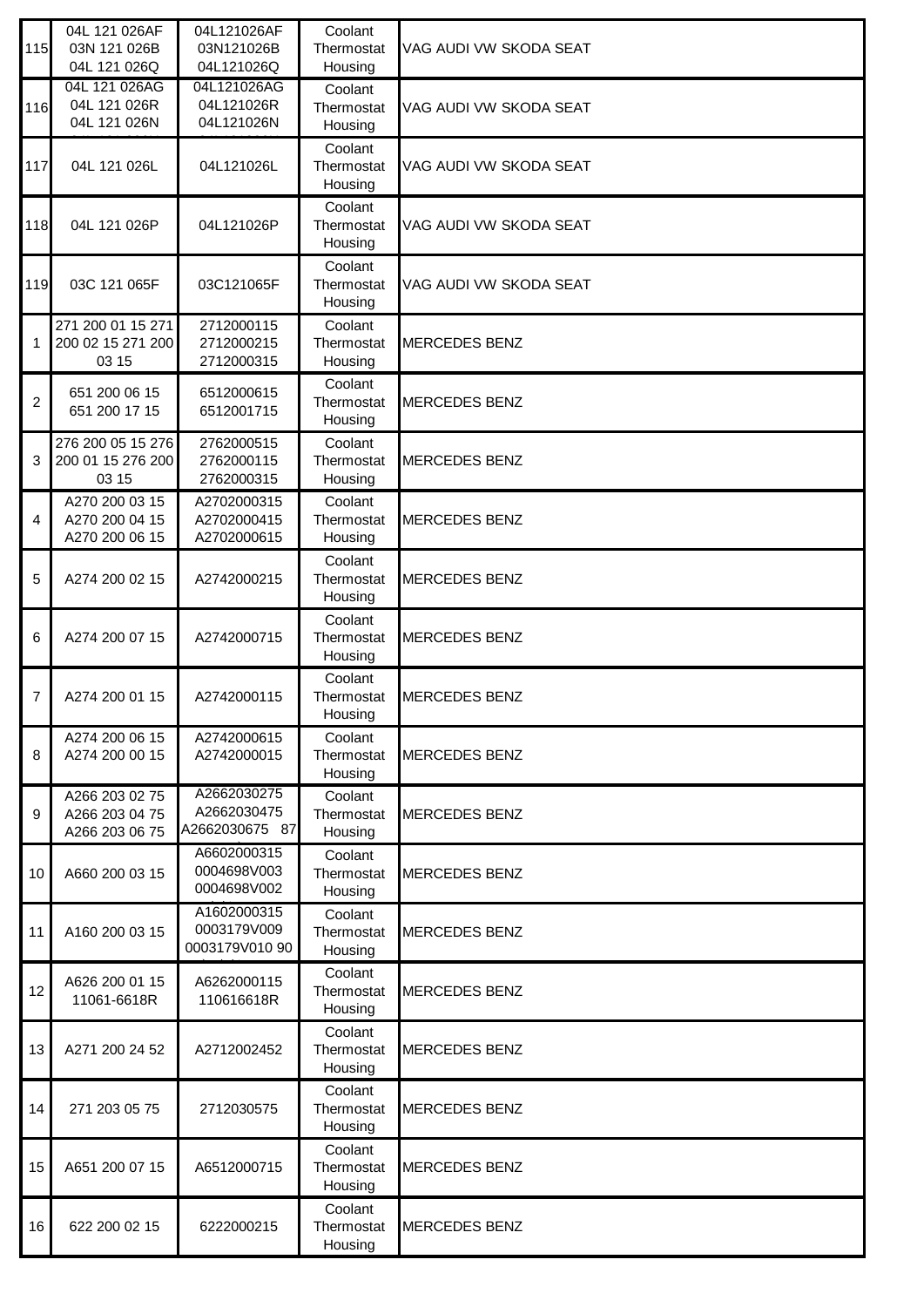| 17             | A282 203 00 75                                        | A2822030075                               | Coolant<br>Thermostat<br>Housing | <b>MERCEDES BENZ</b> |
|----------------|-------------------------------------------------------|-------------------------------------------|----------------------------------|----------------------|
| 18             | 272 200 01 15<br>272 200 00 15<br>272 200 04 15       | 2722000115<br>2722000015<br>2722000415    | Coolant<br>Thermostat<br>Housing | <b>MERCEDES BENZ</b> |
| 19             | 273 200 02 15<br>272 200 05 15                        | 2732000215<br>2722000515                  | Coolant<br>Thermostat<br>Housing | <b>MERCEDES BENZ</b> |
| 20             | A607 200 02 15                                        | A6072000215                               | Coolant<br>Thermostat<br>Housing | <b>MERCEDES BENZ</b> |
| 21             | A607 200 04 15                                        | A6072000415                               | Coolant<br>Thermostat<br>Housing | <b>MERCEDES BENZ</b> |
| 22             | A622 200 00 56                                        | A6222000056                               | Coolant<br>Thermostat<br>Housing | MERCEDES BENZ        |
| 23             | 651 200 09 15<br>651 200 13 00<br>651 200 15 15       | 6512000915<br>6512001300<br>6512001515    | Coolant<br>Thermostat<br>Housing | <b>MERCEDES BENZ</b> |
| 24             | A132 200 00 15                                        | A1322000015                               | Coolant<br>Thermostat<br>Housing | <b>MERCEDES BENZ</b> |
| $\mathbf{1}$   | 11 53 7 534 521<br>11 53 8 699 290                    | 11537534521<br>11538699290                | Coolant<br>Thermostat<br>Housing | <b>BMW</b>           |
| $\overline{2}$ | 11 53 8 674 895<br>11 53 7 588 876<br>11 53 7 647 305 | 11538674895<br>11537588876<br>11537647305 | Coolant<br>Thermostat<br>Housing | <b>BMW</b>           |
| 3              | 11 53 7 580 627<br>11 53 8 671 517<br>11 53 8 671 516 | 11537580627<br>11538671517<br>11538671516 | Coolant<br>Thermostat<br>Housing | <b>BMW</b>           |
| 4              | 11 53 8 635 689<br>11 53 8 648 791<br>11 53 8 636 594 | 11538635689<br>11538648791<br>11538636594 | Coolant<br>Thermostat<br>Housing | <b>BMW</b>           |
| 5              | 11 53 7 552 403<br>11 53 8 671 515                    | 11537552403<br>11538671515                | Coolant<br>Thermostat<br>Housing | <b>BMW</b>           |
| 6              | 11 53 7 550 172<br>11 53 7 601 158                    | 11537550172<br>11537601158                | Coolant<br>Thermostat<br>Housing | <b>BMW</b>           |
| $\overline{7}$ | 11 53 7 536 655<br>11 53 7 544 788<br>11 53 7 549 476 | 11537536655<br>11537544788<br>11537549476 | Coolant<br>Thermostat<br>Housing | <b>BMW</b>           |
| 8              | 1153 7598 865<br>1153 2394 968                        | 11537598865<br>11532394968                | Coolant<br>Thermostat<br>Housing | <b>BMW</b>           |
| 9              | 11 53 7 600 584                                       | 11537600584                               | Coolant<br>Thermostat<br>Housing | <b>BMW</b>           |
| 10             | 11 53 1 436 823<br>11 53 1 437 040<br>11 53 0 139 877 | 11531436823<br>11531437040<br>11530139877 | Coolant<br>Thermostat<br>Housing | <b>BMW</b>           |
| 11             | 11 53 7 510 959                                       | 11537510959                               | Coolant<br>Thermostat<br>Housing | <b>BMW</b>           |
| 12             | 11 51 2 354 056<br>1338139<br>93171547                | 11512354056                               | Coolant<br>Thermostat<br>Housing | <b>BMW</b>           |
| 13             | 11 51 7 805 811<br>11 51 7 789 014                    | 11517805811<br>11517789014                | Coolant<br>Thermostat<br>Housing | <b>BMW</b>           |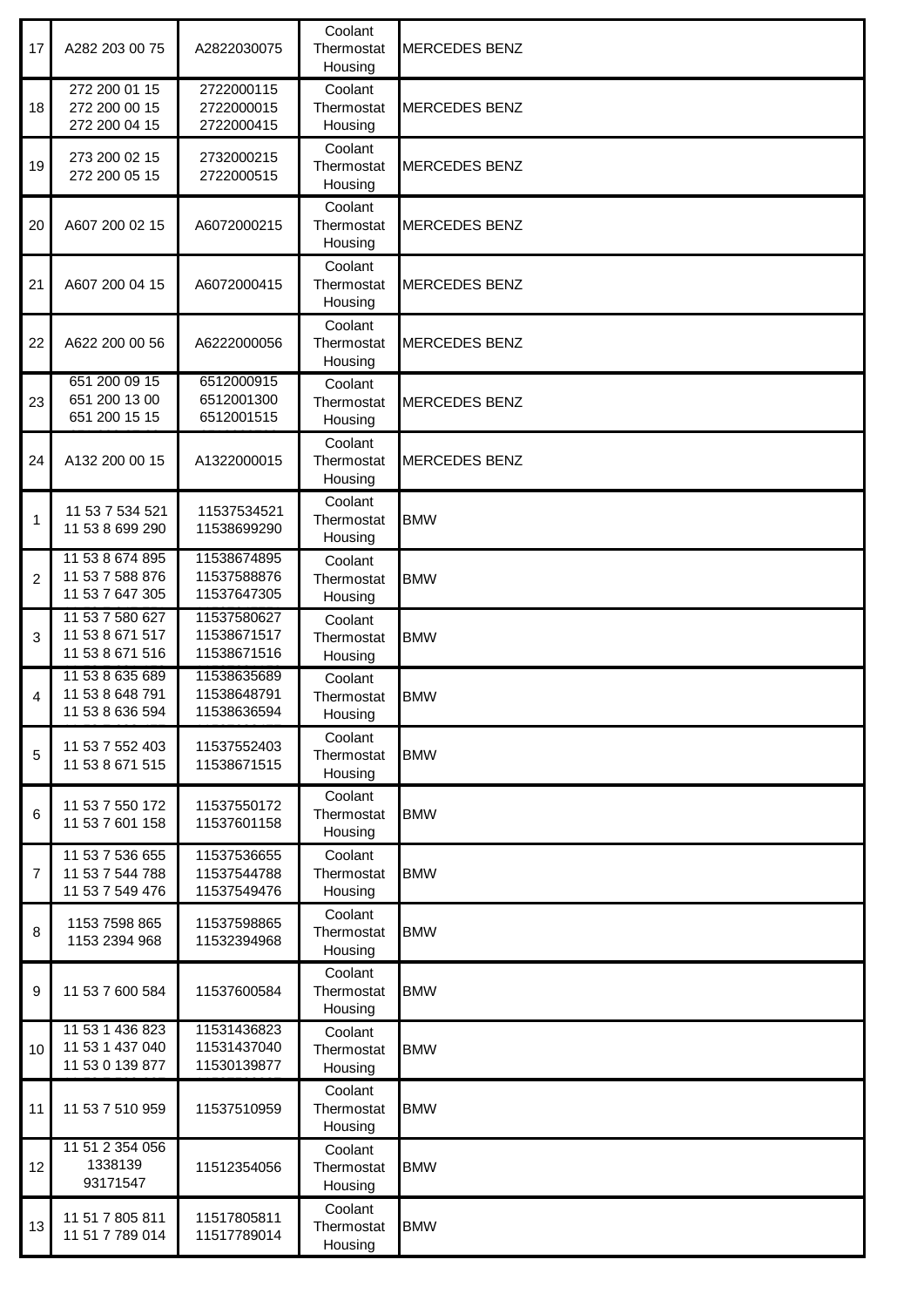| 14 | 11 53 2 247 269                                       | 11532247269                               | Coolant<br>Thermostat<br>Housing | <b>BMW</b> |
|----|-------------------------------------------------------|-------------------------------------------|----------------------------------|------------|
| 15 | 11 51 8 516 203                                       | 11518516203                               | Coolant<br>Thermostat<br>Housing | <b>BMW</b> |
| 16 | 11 51 8 516 206                                       | 11518516206                               | Coolant<br>Thermostat<br>Housing | <b>BMW</b> |
| 17 | 11 51 7 809 191                                       | 11517809191                               | Coolant<br>Thermostat<br>Housing | <b>BMW</b> |
| 18 | 1151 7805 998                                         | 11517805998                               | Coolant<br>Thermostat<br>Housing | <b>BMW</b> |
| 19 | 11 53 1 739 752<br>11 53 1 432 881<br>11 53 1 743 544 | 11531739752<br>11531432881<br>11531743544 | Coolant<br>Thermostat<br>Housing | <b>BMW</b> |
| 20 | 1153 2247 019<br>1153 0139 877                        | 11532247019<br>11530139877                | Coolant<br>Thermostat<br>Housing | <b>BMW</b> |
| 21 | V758971380<br>11<br>53 7 589 713 11<br>53 7 541 845   | 11537589713<br>11537541845                | Coolant<br>Thermostat<br>Housing | <b>BMW</b> |
| 22 | 11 53 1 743 679<br>11 53 1 739 208                    | 11531743679<br>11531739208                | Coolant<br>Thermostat<br>Housing | <b>BMW</b> |
| 23 | 11 53 7 560 130<br>11 53 7 505 055                    | 11537560130<br>11537505055                | Coolant<br>Thermostat<br>Housing | <b>BMW</b> |
| 24 | 11 53 1 743 200<br>11 53 1 743 199                    | 11531743200<br>11531743199                | Coolant<br>Thermostat<br>Housing | <b>BMW</b> |
| 25 | 11 53 1 722 531                                       | 11531722531                               | Coolant<br>Thermostat<br>Housing | <b>BMW</b> |
| 26 | 11 53 1 247 122                                       | 11531247122                               | Coolant<br>Thermostat<br>Housing | <b>BMW</b> |
| 27 | 11 53 1 743 329                                       | 11531743329                               | Coolant<br>Thermostat<br>Housing | <b>BMW</b> |
| 28 | 11 53 1 740 478                                       | 11531740478                               | Coolant<br>Thermostat<br>Housing | <b>BMW</b> |
| 29 | 11 12 7 806 196<br>11 12 2 247 744                    | 11127806196<br>11122247744                | Coolant<br>Thermostat<br>Housing | <b>BMW</b> |
| 30 | 11 71 2 247 723                                       | 11712247723                               | Coolant<br>Thermostat<br>Housing | <b>BMW</b> |
| 31 | 11 71 7 787 870                                       | 11717787870                               | Coolant<br>Thermostat<br>Housing | <b>BMW</b> |
| 32 | 11 51 7 500 597                                       | 11517500597                               | Coolant<br>Thermostat<br>Housing | <b>BMW</b> |
| 33 | 11 51 7 572 859                                       | 11517572859                               | Coolant<br>Thermostat<br>Housing | <b>BMW</b> |
| 34 | 11 11 7 800 048                                       | 11117800048                               | Coolant<br>Thermostat<br>Housing | <b>BMW</b> |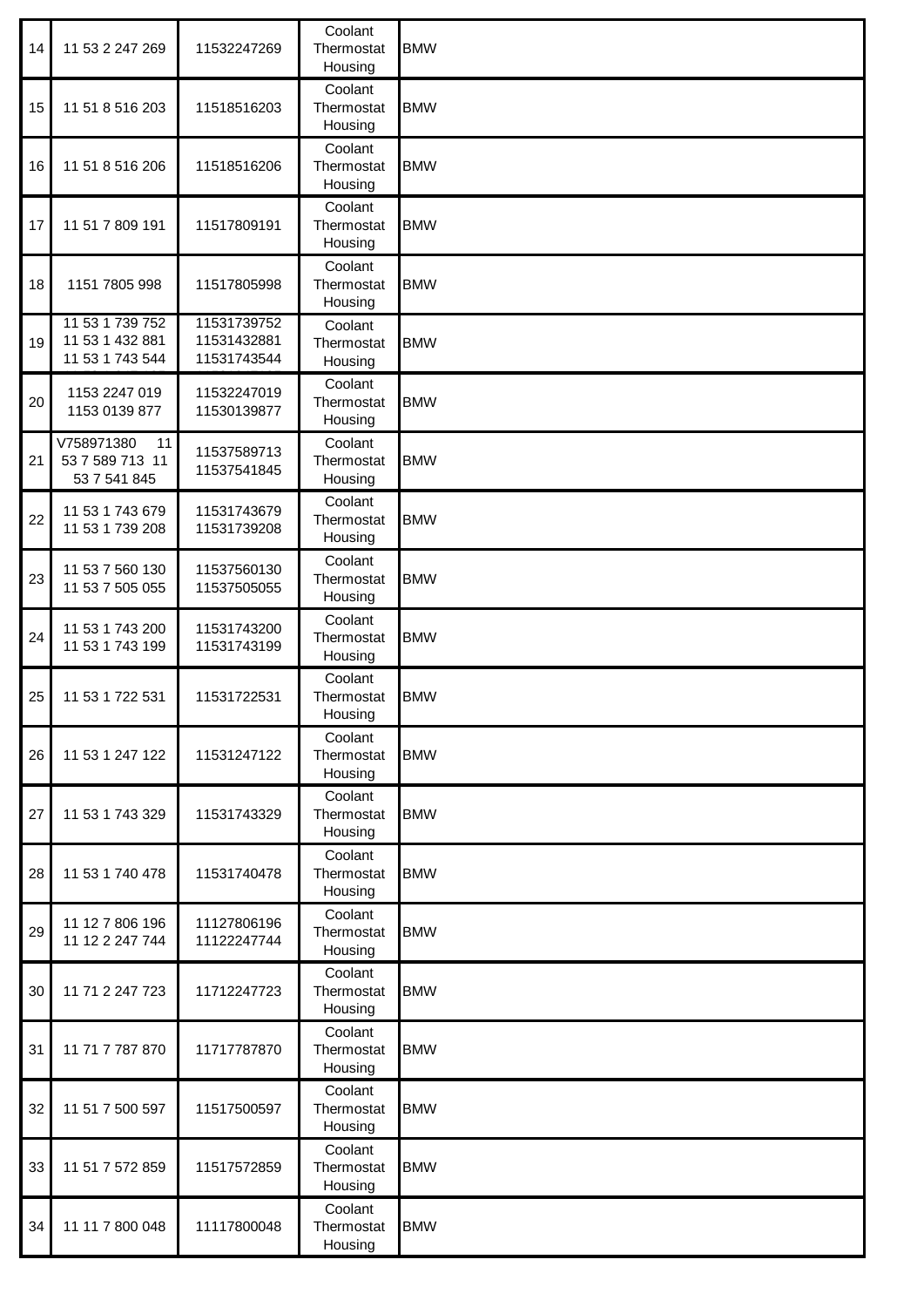| 35 | 11 11 8 511 205                                       | 11118511205                               | Coolant<br>Thermostat<br>Housing | <b>BMW</b> |
|----|-------------------------------------------------------|-------------------------------------------|----------------------------------|------------|
| 36 | 11 51 7 805 191<br>11 51 7 805 192                    | 11517805191<br>11517805192                | Coolant<br>Thermostat<br>Housing | <b>BMW</b> |
| 37 | 11 42 7 802 115                                       | 11427802115                               | Coolant<br>Thermostat<br>Housing | <b>BMW</b> |
| 38 | 11 42 7 802 117                                       | 11427802117                               | Coolant<br>Thermostat<br>Housing | <b>BMW</b> |
| 39 | 17 21 7 559 962<br>17 12 7 507 982                    | 17217559962<br>17127507982                | Coolant<br>Thermostat<br>Housing | <b>BMW</b> |
| 40 | 17 12 8 573 148                                       | 17128573148                               | Coolant<br>Thermostat<br>Housing | <b>BMW</b> |
| 41 | 17 21 7 599 546<br>17 21 7 638 681<br>17 22 7 572 541 | 17217599546<br>17217638681<br>17227572541 | Coolant<br>Thermostat<br>Housing | <b>BMW</b> |
| 42 | 11 11 7 808 571                                       | 11117808571                               | Coolant<br>Thermostat<br>Housing | <b>BMW</b> |
| 43 | 11 11 7 803 751                                       | 11117803751                               | Coolant<br>Thermostat<br>Housing | <b>BMW</b> |
| 44 | 17 11 1 707 817                                       | 17111707817                               | Coolant<br>Thermostat<br>Housing | <b>BMW</b> |
| 45 | 11 41 7 500 328                                       | 11417500328                               | Coolant<br>Thermostat<br>Housing | <b>BMW</b> |
| 46 | 11 53 7 586 885<br>11 53 7 502 779<br>11 53 0 150 976 | 11537586885<br>11537502779<br>11530150976 | Thermostat                       | <b>BMW</b> |
| 47 | 11 51 8 577 894                                       | 11518577894                               | Coolant<br>Thermostat<br>Housing | <b>BMW</b> |
| 48 | 11 51 8 472 105                                       | 11518472105                               | Coolant<br>Thermostat<br>Housing | <b>BMW</b> |
| 49 | 11 51 8 577 895                                       | 11518577895                               | Coolant<br>Thermostat<br>Housing | <b>BMW</b> |
| 50 | 11 51 8 623 576<br>11 51 8 601 366                    | 11518623576<br>11518601366                | Coolant<br>Thermostat<br>Housing | <b>BMW</b> |
| 51 | 11 51 7 823 193                                       | 11517823193                               | Coolant<br>Thermostat<br>Housing | <b>BMW</b> |
| 52 | 1151 8472 111                                         | 11518472111                               | Coolant<br>Thermostat<br>Housing | <b>BMW</b> |
| 53 | 11 51 8 512 445                                       | 11518512445                               | Coolant<br>Thermostat<br>Housing | <b>BMW</b> |
| 54 | 11 53 7 586 783                                       | 11537586783                               | Coolant<br>Thermostat<br>Housing | <b>BMW</b> |
| 55 | 11 53 7 586 784                                       | 11537586784                               | Coolant<br>Thermostat<br>Housing | <b>BMW</b> |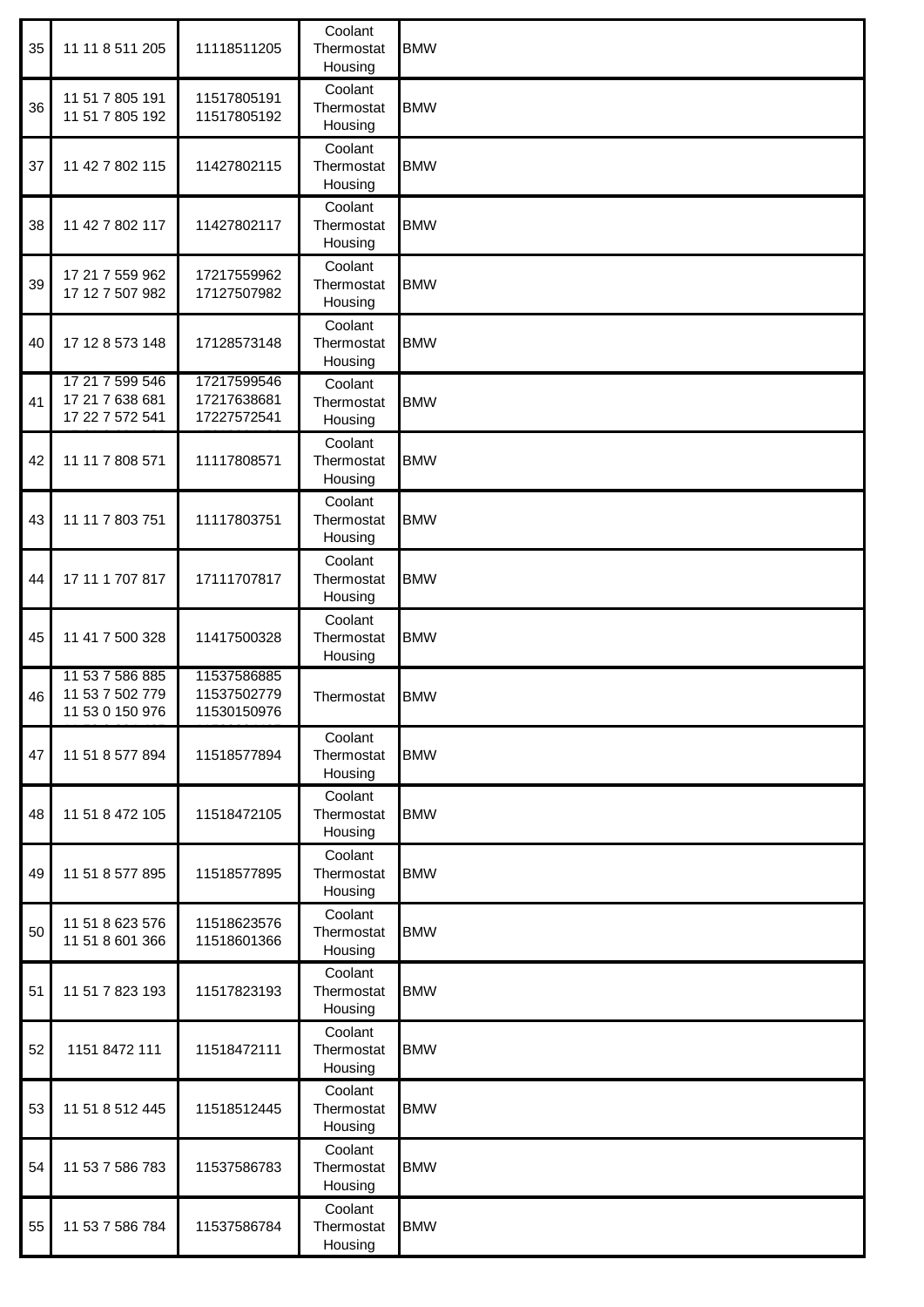| 1              | 8200 561 434<br>8200 700 094<br>8200 158 269       | 8200561434<br>8200700094<br>8200158269   | Coolant<br>Thermostat<br>Housing  | <b>RENAULT</b>        |
|----------------|----------------------------------------------------|------------------------------------------|-----------------------------------|-----------------------|
| $\overline{2}$ | 8200 561 426<br>8200 023 915                       | 8200561426<br>8200023915                 | Coolant<br>Thermostat<br>Housing  | <b>RENAULT</b>        |
| 3              | 8200 781 512<br>8200 403 347<br>8200 703 140       | 8200781512<br>8200403347<br>8200703140   | Coolant<br>Thermostat<br>Housing  | <b>RENAULT NISSAN</b> |
| 4              | 7701 474 248<br>7700 109 641<br>7700110<br>101     | 7701474248<br>7700109641<br>$7700119401$ | Coolant<br>Thermostat<br>Housing  | <b>RENAULT</b>        |
| 5              | 7701 474 248<br>7700 109 641<br>$7700 - 119 - 401$ | 7701474248<br>7700109641<br>7700119401   | Coolant<br>Thermostat<br>Housing  | <b>RENAULT</b>        |
| 6              | 8200 074 346<br>8200 674 368                       | 8200074346<br>8200674368                 | Coolant<br>Thermostat<br>Housing  | <b>RENAULT NISSAN</b> |
| $\overline{7}$ | 8200 112 054<br>8200 674 366<br>8200 158 506       | 8200112054<br>8200674366<br>8200158506   | Coolant<br>Thermostat<br>Housing  | <b>RENAULT NISSAN</b> |
| 8              | 8200 262 237<br>8200 147 444<br>8200 262 236       | 8200262237<br>8200147444<br>8200262236   | Coolant<br>Thermostat<br>Housing  | <b>RENAULT NISSAN</b> |
| 9              | 8200 039 885<br>8200 171 021<br>8200 244 023       | 8200039885<br>8200171021<br>8200244023   | Coolant<br>Thermostat<br>Housing  | RENAULT NISSAN DACIA  |
| 10             | 7700 110 716<br>8200 660 882                       | 7700110716<br>8200660882                 | Coolant<br>Thermostat<br>Housing  | RENAULT NISSAN DACIA  |
| 11             | 11060-2309R<br>8200 248 531<br>8200 267 349        | 110602309R<br>8200248531<br>8200267349   | Coolant<br>Thermostat<br>Housing  | <b>RENAULT NISSAN</b> |
| 12             | 11061-2563R                                        | 110612563R                               | Coolant<br>Thermostat<br>Housing  | <b>RENAULT DACIA</b>  |
| 13             | 11061-6064R                                        | 110616064R                               | Coolant<br>Thermostat<br>Housing  | <b>RENAULT DACIA</b>  |
| 14             | 8200 578 089                                       | 8200578089                               | Coolant<br>Thermostat<br>Housing  | <b>RENAULT DACIA</b>  |
| 15             | 8200 5780 089<br>8200 155 515<br>8200 561 420      | 82005780089<br>8200155515<br>8200561420  | Coolant<br>Thermostat<br>Housing  | RENAULT DACIA         |
| 16             | 7700 101 034                                       | 7700101034                               | Coolant<br>Thermostat<br>Housing  | <b>RENAULT</b>        |
| 17             | 7700 873 948<br>7700 868 810<br>8200 713 678       | 7700873948<br>7700868810<br>8200713678   | Coolant<br>Thermostat<br>Housing  | <b>RENAULT</b>        |
| 18             | 7700 861 720                                       | 7700861720                               | Oil Breather<br>Coolant<br>Flange | <b>RENAULT</b>        |
| 19             | 7700 874 589                                       | 7700874589                               | Oil Breather<br>Coolant<br>Flange | <b>RENAULT</b>        |
| 20             | 96B545880                                          | 96B545880                                | Coolant<br>Thermostat<br>Housing  | <b>RENAULT</b>        |
| 21             | 9701 1687 000<br>7701 209 115<br>7701 207 449      | 97011687000<br>7701209115<br>7701207449  | Fuel Pump<br><b>Gasket Ring</b>   | RENAULT DACIA         |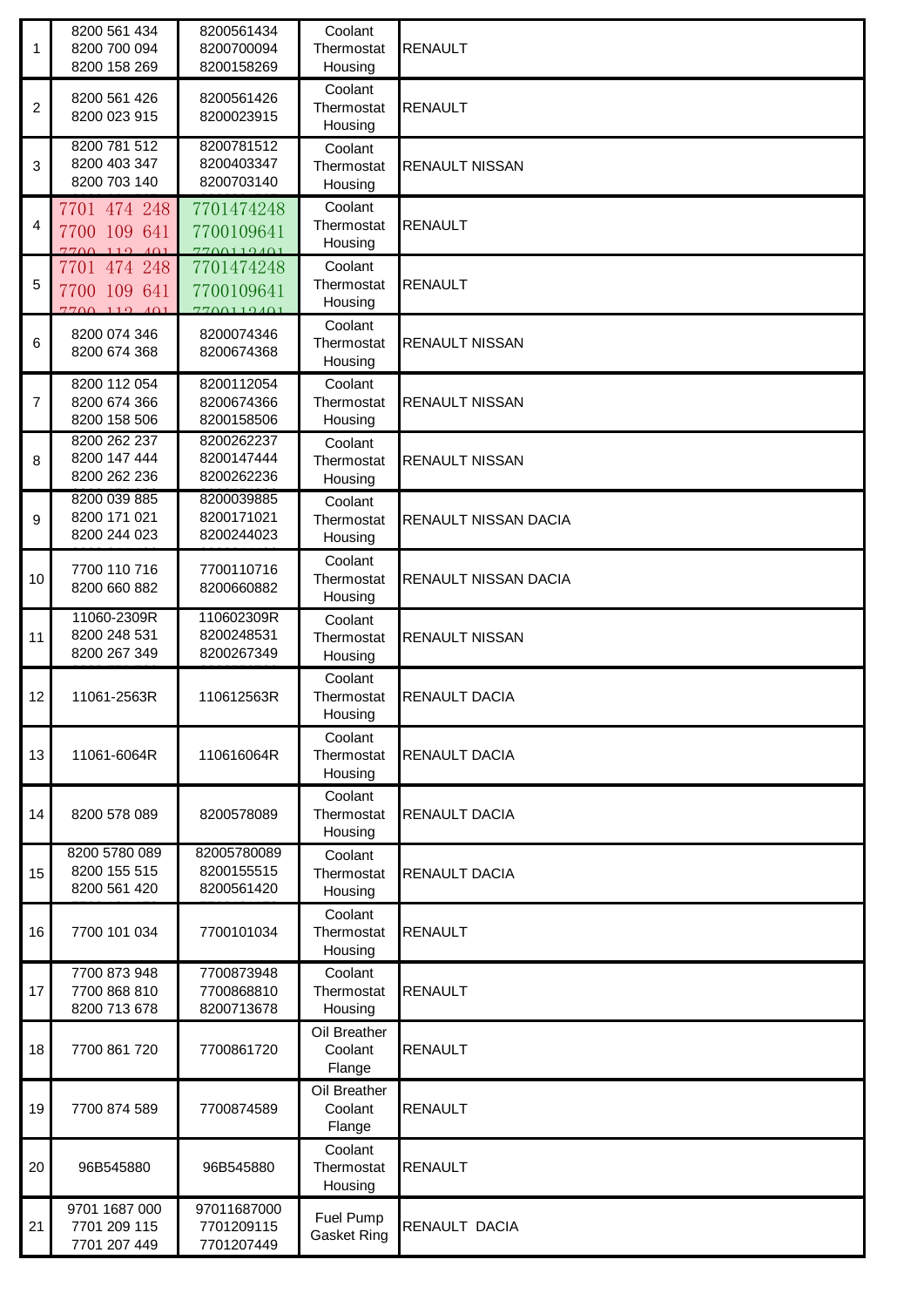| 22 | 7700 111 985<br>7700 1119 850D<br>7700 869 863 | 7700111985<br>77001119850D<br>7700869863 | Coolant<br>Thermostat<br>Housing | <b>RENAULT</b>        |
|----|------------------------------------------------|------------------------------------------|----------------------------------|-----------------------|
| 23 | 8200 557 831                                   | 8200557831                               | Coolant<br>Thermostat<br>Housing | RENAULT DACIA         |
| 24 | 8200 557 908<br>8200 110 038                   | 8200557908<br>8200110038                 | Coolant<br>Thermostat<br>Housing | RENAULT DACIA         |
| 25 | 7701 205 450                                   | 7701205450                               | Coolant<br>Thermostat<br>Housing | <b>RENAULT</b>        |
| 26 | 8200 552 604                                   | 8200552604                               | Coolant<br>Thermostat<br>Housing | <b>RENAULT</b>        |
| 27 | 8200 134 513<br>14875 00QAB                    | 8200134513<br>1487500QAB                 | Coolant<br>Thermostat<br>Housing | <b>RENAULT DACIA</b>  |
| 28 | 8200 408 549                                   | 8200408549                               | Coolant<br>Thermostat<br>Housing | <b>RENAULT</b>        |
| 29 | 8200 247 215<br>6001 545 441                   | 8200247215<br>6001545441                 | Coolant<br>Thermostat<br>Housing | <b>DACIA</b>          |
| 30 | 7700 738 110                                   | 7700738110                               | Coolant<br>Thermostat<br>Housing | <b>RENAULT</b>        |
| 31 | 8200 400 294                                   | 8200400294                               | Coolant<br>Thermostat<br>Housing | NISSAN RENAULT        |
| 32 | 7701 041 348                                   | 7701041348                               | Coolant<br>Thermostat<br>Housing | <b>RENAULT</b>        |
| 33 | 8200 707 066                                   | 8200707066                               | Coolant<br>Thermostat<br>Housing | <b>RENAULT</b>        |
| 34 | 11060-BX00A                                    | 11060BX00A                               | Coolant<br>Thermostat<br>Housing | <b>NISSAN</b>         |
| 35 | 13048-3HCOA<br>13048-3HC0A                     | 130483HCOA<br>130483HC0A                 | Coolant<br>Thermostat<br>Housing | <b>NISSAN</b>         |
| 36 | 11060-2770R<br>11060-00Q01<br>11060-00Q02      | 110602770R<br>1106000Q01<br>1106000Q02   | Coolant<br>Thermostat<br>Housing | RENAULT NISSAN        |
| 37 | 11060-9813R                                    | 110609813R                               | Coolant<br>Thermostat<br>Housing | <b>RENAULT NISSAN</b> |
| 38 | 11060-8431R<br>11060-00Q0Y                     | 110608431R<br>1106000Q0Y                 | Coolant<br>Thermostat<br>Housing | RENAULT NISSAN        |
| 39 | 11060-0686R<br>11060-1797R                     | 110600686R<br>110601797R                 | Coolant<br>Thermostat<br>Housing | <b>RENAULT NISSAN</b> |
| 40 | 11061-2351R<br>11061-7671R<br>11061-5482R      | 110612351R<br>110617671R<br>110615482R   | Coolant<br>Thermostat<br>Housing | RENAULT NISSAN        |
| 41 | 11061-6618R                                    | 110616618R                               | Coolant<br>Thermostat<br>Housing | <b>RENAULT NISSAN</b> |
| 42 | 92230-4507R                                    | 922304507R                               | Coolant<br>Thermostat<br>Housing | <b>RENAULT NISSAN</b> |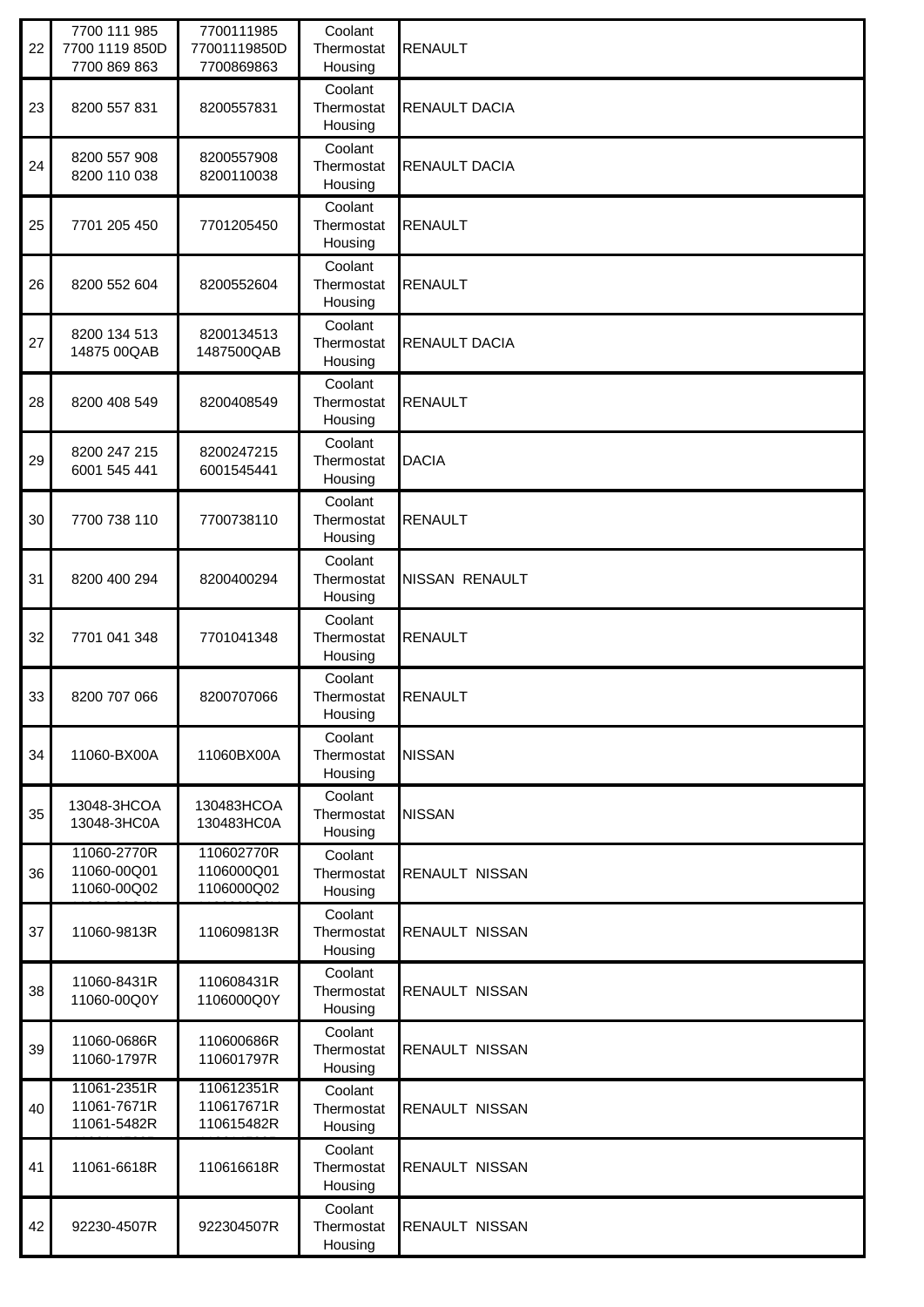| 43             | 11060-8635R<br>11060-6217R             | 110608635R<br>110606217R               | Coolant<br>Thermostat<br>Housing | RENAULT DACIA        |
|----------------|----------------------------------------|----------------------------------------|----------------------------------|----------------------|
| 44             | 11060-3082R                            | 110603082R                             | Coolant<br>Thermostat<br>Housing | RENAULT DACIA        |
| 45             | 11060-1560R                            | 110601560R                             | Coolant<br>Thermostat<br>Housing | RENAULT DACIA        |
| 46             | 11061-7089R<br>11061-00Q1N             | 110617089R<br>1106100Q1N               | Coolant<br>Thermostat<br>Housing | RENAULT DACIA        |
| 47             | 11061-7026R<br>11061-7250R             | 110617026R<br>110617250R               | Coolant<br>Thermostat<br>Housing | <b>RENAULT DACIA</b> |
|                | 21200-HG00C<br>2742000615              | 21200-HG00C                            | Coolant<br>Thermostat<br>Housing | Infiniti Benz        |
| 1              | 1336.CE<br>V764558080                  | 1336CE                                 | Coolant<br>Thermostat<br>Housing | PSA Peugeot Citroen  |
| $\overline{2}$ | 9808646980                             | 9808646980                             | Coolant<br>Thermostat<br>Housing | PSA Peugeot Citroen  |
| 3              | 1336.Z6<br>8620298105                  | 1336Z6                                 | Coolant<br>Thermostat<br>Housing | PSA Peugeot Citroen  |
| 4              | 9810916980                             | 9810916980                             | Coolant<br>Thermostat<br>Housing | PSA Peugeot Citroen  |
| 5              | 1336.Z8                                | 1336Z8                                 | Coolant<br>Thermostat<br>Housing | PSA Peugeot Citroen  |
| 6              | 9810916880                             | 9810916880                             | Coolant<br>Thermostat<br>Housing | PSA Peugeot Citroen  |
| $\overline{7}$ | 1336.CC<br>V764558180<br>9808647080    | 1336CC                                 | Coolant<br>Thermostat<br>Housing | PSA Peugeot Citroen  |
| 8              | 9808647280<br>1336.CP                  | 1336CP                                 | Coolant<br>Thermostat<br>Housing | PSA Peugeot Citroen  |
| 9              | 9808647180<br>V763471180<br>9814705780 | 9808647180<br>V763471180<br>9814705780 | Coolant<br>Thermostat<br>Housing | PSA Peugeot Citroen  |
| 10             | 1336.AF<br>9660660380                  | 1336AF                                 | Coolant<br>Thermostat<br>Housing | PSA Peugeot Citroen  |
| 11             | 1336.AX<br>9684588980                  | 1336AX                                 | Coolant<br>Thermostat<br>Housing | PSA Peugeot Citroen  |
| 12             | 1336.Z4                                | 1336Z4                                 | Coolant<br>Thermostat<br>Housing | PSA Peugeot Citroen  |
| 13             | 1336.AS<br>9682141580<br>98036487      | 1336AS                                 | Coolant<br>Thermostat<br>Housing | PSA Peugeot Citroen  |
| 14             | 1336.Y9                                | 1336Y9                                 | Coolant<br>Thermostat<br>Housing | PSA Peugeot Citroen  |
| 15             | 1336.V6<br>9654393880<br>9671565980    | 1336V6                                 | Coolant<br>Thermostat<br>Housing | PSA Peugeot Citroen  |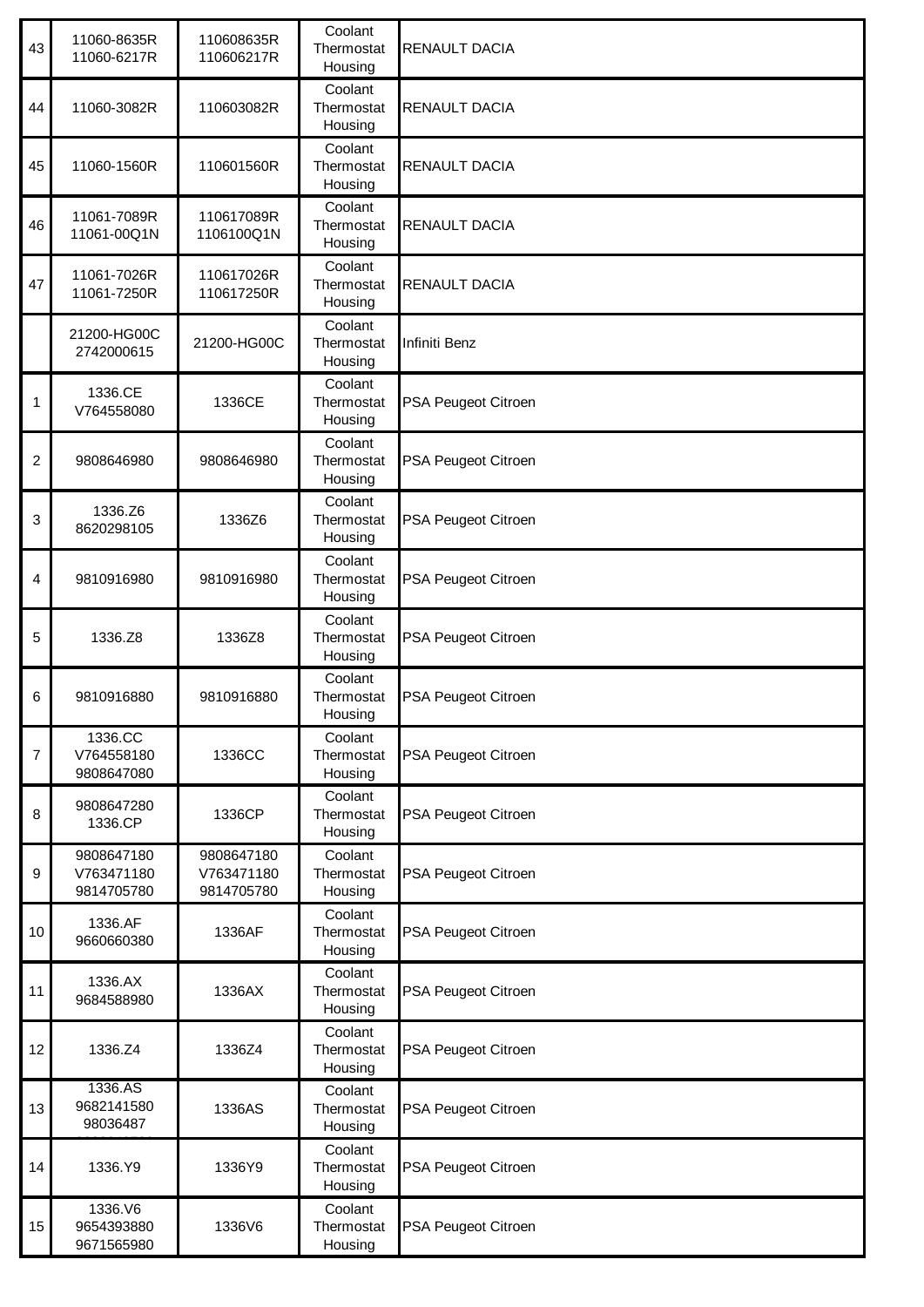| 16 | 1336.X2<br>9647767180                 | 1336X2                           | Coolant<br>Thermostat<br>Housing | PSA Peugeot Citroen |
|----|---------------------------------------|----------------------------------|----------------------------------|---------------------|
| 17 | 1336.Q2<br>1336.N1<br>9635317280      | 1336Q2<br>1336N1                 | Coolant<br>Thermostat<br>Housing | PSA Peugeot Citroen |
| 18 | 1338.A0<br>9630066680                 | 1338A0                           | Coolant<br>Thermostat<br>Housing | PSA Peugeot Citroen |
| 19 | 1336.Q1<br>1336.N5<br>9630066780      | 1336Q1<br>1336N5                 | Coolant<br>Thermostat<br>Housing | PSA Peugeot Citroen |
| 20 | 1336.Z0<br>9647265980                 | 1336Z0                           | Coolant<br>Thermostat<br>Housing | PSA Peugeot Citroen |
| 21 | 9676409580                            |                                  | Coolant<br>Thermostat<br>Housing | PSA Peugeot Citroen |
| 22 | 9675849380                            |                                  | Coolant<br>Thermostat<br>Housing | PSA Peugeot Citroen |
| 23 | 1607738580                            |                                  | Coolant<br>Thermostat<br>Housing | PSA Peugeot Citroen |
| 24 | 1336.T9                               | 1336T9                           | Coolant<br>Thermostat<br>Housing | PSA Peugeot Citroen |
| 25 | 1336.S4<br>9641338680                 | 1336S4                           | Coolant<br>Thermostat<br>Housing | PSA Peugeot Citroen |
| 26 | 1336.W7                               | 1336W7                           | Coolant<br>Thermostat<br>Housing | PSA Peugeot Citroen |
| 27 | 1336.R8<br>9641338180                 | 1336R8                           | Coolant<br>Thermostat<br>Housing | PSA Peugeot Citroen |
| 28 | 1336.TO<br>9641338380                 | 1336T0                           | Coolant<br>Thermostat<br>Housing | PSA Peugeot Citroen |
| 29 | 1336.VO<br>9643212480                 | 1336V0                           | Coolant<br>Thermostat<br>Housing | PSA Peugeot Citroen |
| 30 | 1336.V4<br>9643212080                 | 1336V4                           | Coolant<br>Thermostat<br>Housing | PSA Peugeot Citroen |
| 31 | 1336.G3<br>1461613080                 | 1336G3                           | Coolant<br>Thermostat<br>Housing | PSA Peugeot Citroen |
| 32 | 1336.G4<br>1336.P3<br>9619498980      | 1336G4<br>1336P3                 | Coolant<br>Thermostat<br>Housing | PSA Peugeot Citroen |
| 33 | 9629730680<br>1336.M8                 | 1336M8                           | Coolant<br>Thermostat<br>Housing | PSA Peugeot Citroen |
| 34 | 9019 M007<br>96 094 931 80<br>1336.C9 | 9019M007<br>9609493180<br>1336C9 | Coolant<br>Thermostat<br>Housing | PSA Peugeot Citroen |
| 35 | 9618664180<br>1336.H7                 | 1336H7                           | Coolant<br>Thermostat<br>Housing | PSA Peugeot Citroen |
| 36 | 1336.J7<br>9618664080                 | 1336J7                           | Coolant<br>Thermostat<br>Housing | PSA Peugeot Citroen |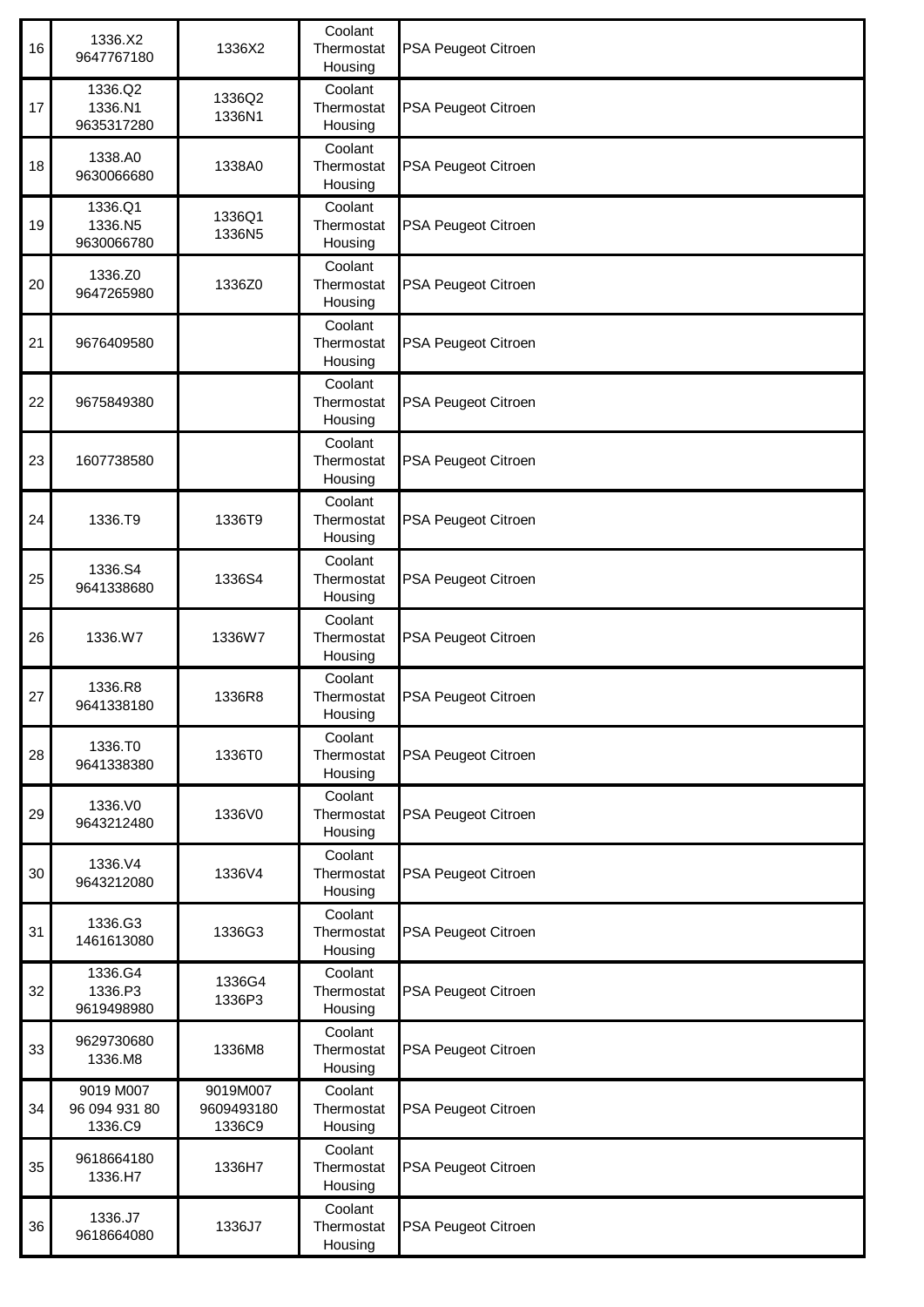| 37 | 1336.A1<br>9608401580<br>9616693880 | 1336A1            | Coolant<br>Thermostat<br>Housing | PSA Peugeot Citroen              |
|----|-------------------------------------|-------------------|----------------------------------|----------------------------------|
| 38 | 1336.88<br>96 16 936                | 133688<br>9616936 | Coolant<br>Thermostat<br>Housing | PSA Peugeot Citroen              |
| 39 | 1336.P5                             | 1336P5            | Coolant<br>Thermostat<br>Housing | PSA Peugeot Citroen              |
| 40 | 1336.E8                             | 1336E8            | Coolant<br>Thermostat<br>Housing | PSA Peugeot Citroen              |
| 41 | 1336.N8                             | 1336N8            | Coolant<br>Thermostat<br>Housing | PSA Peugeot Citroen              |
| 42 | 1336.V5                             | 1336V5            | Coolant<br>Thermostat<br>Housing | PSA Peugeot Citroen              |
| 43 | 1336.60                             | 133660            | Coolant<br>Thermostat<br>Housing | PSA Peugeot Citroen              |
| 44 | 1336.P0                             | 1336P0            | Coolant<br>Thermostat<br>Housing | PSA Peugeot Citroen              |
| 45 | 9647507680                          |                   | Coolant<br>Thermostat<br>Housing | PSA Peugeot Citroen              |
| 46 | 1336.R9                             | 1336R9            | Coolant<br>Thermostat<br>Housing | PSA Peugeot Citroen              |
| 47 | 1531.30                             | 153130            | Fuel Tank<br>Ring                | Pump Locking PSA Peugeot Citroen |
| 48 | 1336.J4                             | 1336J4            | Coolant<br>Thermostat<br>Housing | PSA Peugeot Citroen              |
| 49 | 1307107080                          |                   | <b>Clutch Pedal</b>              | PSA Peugeot Citroen              |
| 50 | 1201.C3<br>9801622180               | 1201C3            | Coolant<br>Thermostat<br>Housing | PSA Peugeot Citroen              |
| 51 | 9800661880<br>1351.VF<br>1351.NE    | 1351VF<br>1351NE  | Coolant<br>Thermostat<br>Housing | PSA Peugeot Citroen              |
| 52 | 1336.J5                             | 1336J5            | Coolant<br>Thermostat<br>Housing | PSA Peugeot Citroen              |
| 53 | 1336.J6                             | 1336J6            | Coolant<br>Thermostat<br>Housing | PSA Peugeot Citroen              |
| 54 | 9678741380                          |                   | Coolant<br>Thermostat<br>Housing | PSA Peugeot Citroen              |
| 55 | 9810916880<br>9643212480            |                   | Coolant<br>Thermostat<br>Housing | PSA Peugeot Citroen              |
| 56 | 9812131480                          |                   | Coolant<br>Thermostat<br>Housing | PSA Peugeot Citroen              |
| 57 | 9807198480                          |                   | Coolant<br>Thermostat<br>Housing | PSA Peugeot Citroen              |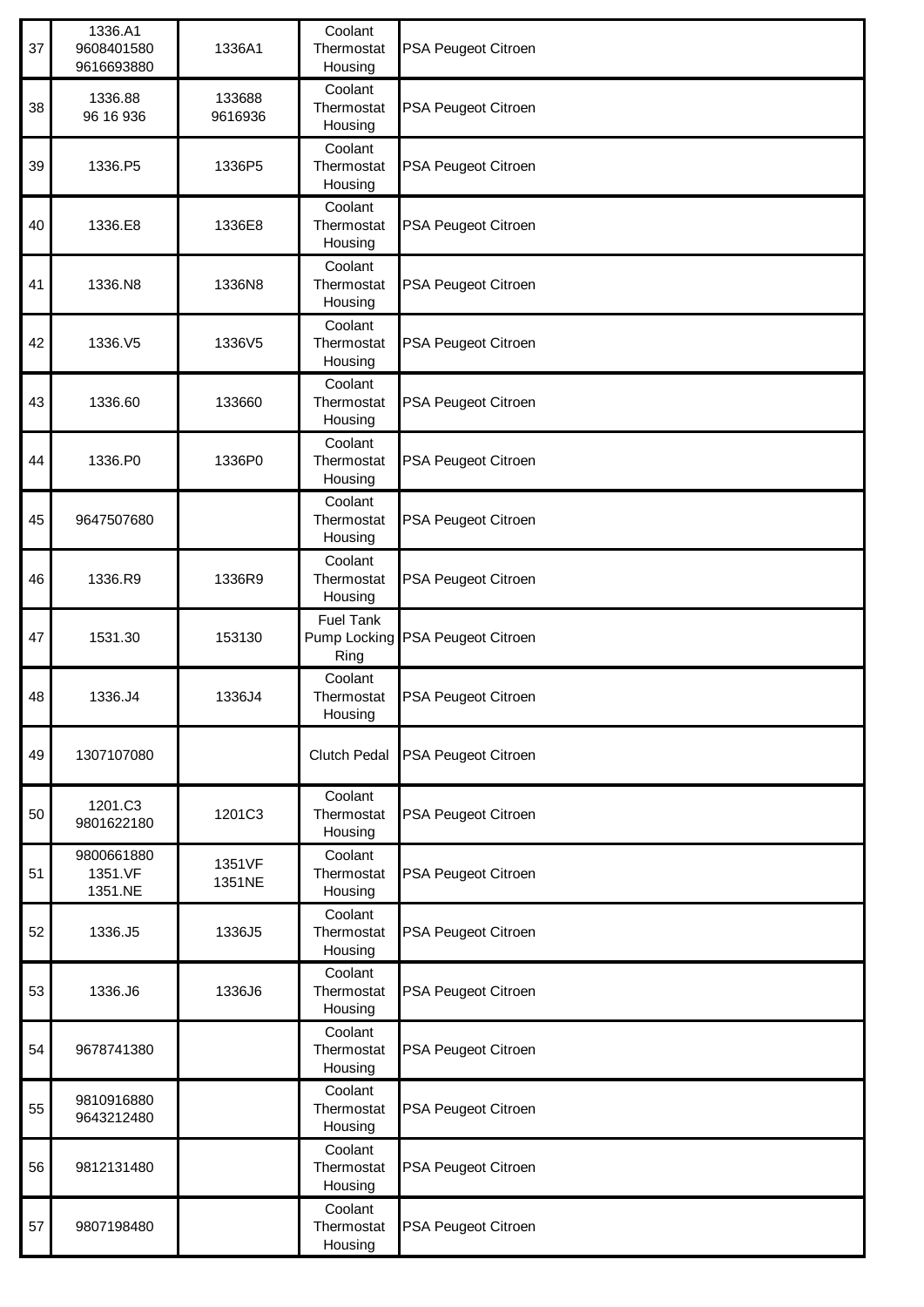| 58 | 1338.E4                                                             | 1338E4                                       | Coolant<br>Thermostat<br>Housing | PSA Peugeot Citroen |
|----|---------------------------------------------------------------------|----------------------------------------------|----------------------------------|---------------------|
| 1  | 9M5Q 8A586 BA<br>1675627                                            | 9M5Q8A586BA                                  | Coolant<br>Thermostat<br>Housing | FORD                |
| 2  | 1427919<br>6G90 8A586 AA<br>6G9Q 8A586 AA                           | 6G908A586AA<br>6G9Q8A586AA                   | Coolant<br>Thermostat<br>Housing | <b>FORD</b>         |
| 3  | 1681993 1779760<br>1838288 9M5Q<br>8A586 AA 9M5Q<br>8A586 AB 9M5Q   | 9M5Q8A586AA<br>9M5Q8A586AB<br>9M5Q8A586AC    | Coolant<br>Thermostat<br>Housing | <b>FORD</b>         |
| 4  | 1 251 116<br>$\mathbf{1}$<br>1 2 5 6<br>251 133<br>1 313 679<br>951 | 3M5Q8A586BA<br>3M5Q8A586CA<br>3M5Q8A587AA    | Coolant<br>Thermostat<br>Housing | <b>FORD</b>         |
| 5  | 1 148 098<br>1 348 620<br>1 485 768                                 | 1148098<br>1348620<br>1485768                | Coolant<br>Thermostat<br>Housing | <b>FORD</b>         |
| 6  | 1230673 1254379<br>1313841 3M5Q<br>8A586 AC                         | 3M5Q8A586AC                                  | Coolant<br>Thermostat<br>Housing | FORD                |
| 7  | 1538707<br>1580532<br>9S51 8575 BA                                  | 9S518575BA<br>9S518575BB                     | Coolant<br>Thermostat<br>Housing | <b>FORD</b>         |
| 8  | 5S6G 8575 BA                                                        | 5S6G8575BA                                   | Coolant<br>Thermostat<br>Housing | <b>FORD</b>         |
| 9  | 4M5G 6L721 GB<br>1345512<br>1319183                                 | 4M5G6L721GB                                  | Coolant<br>Thermostat<br>Housing | <b>FORD</b>         |
| 10 | 7S7G 6L721 AA<br>7S7G 6L721 AB<br>1473089                           | 7S7G6L721AA<br>7S7G6L721AB                   | Coolant<br>Thermostat<br>Housing | <b>FORD</b>         |
| 11 | 1198060<br>2S4Q 9K478 AD                                            | 2S4Q9K478AD                                  | Coolant<br>Thermostat<br>Housing | <b>IFORD</b>        |
| 12 | 1130416<br>1212852<br>1337823                                       | 2S6G8A586A2H<br>XS6E8A586AG<br>XS6E8A586AH   | Coolant<br>Thermostat<br>Housing | <b>FORD</b>         |
| 13 | 2S6G 8A586 B1A<br>2S6G 8A586 D1B<br>2S6G 8A586 D1C                  | 2S6G8A586B1A<br>2S6G8A586D1B<br>2S6G8A586D1C | Coolant<br>Thermostat<br>Housing | <b>FORD</b>         |
| 14 | 1149617<br>2S6G 9K478 A2B<br>2S6G 8A586 B2A                         | 2S6G9K478A2B<br>2S6G8A586B2A<br>2S6G8250A2B  | Coolant<br>Thermostat<br>Housing | <b>FORD</b>         |
| 15 | 5S6G 8A586 BA                                                       | 5S6G8A586BA                                  | Coolant<br>Thermostat<br>Housing | <b>FORD</b>         |
| 16 | <b>YU3E 8A586 AC</b><br>YU3Z 8A586 AA                               | YU3E8A586AC<br>YU3Z8A586AA                   | Coolant<br>Thermostat<br>Housing | <b>FORD</b>         |
| 17 | 2L2E 9K478 BA<br>2L5E 9K478 BA<br>2L2Z 8592 BB                      | 2L2E9K478BA<br>2L5E9K478BA<br>2L2Z8592BB     | Coolant<br>Thermostat<br>Housing | <b>FORD</b>         |
| 18 | 4L5E 8594 AA<br>4L5E 8A586 BB<br>4L5E 8A586 AB                      | 4L5E8594AA<br>4L5E8A586BB<br>4L5E8A586AB     | Coolant<br>Thermostat<br>Housing | <b>FORD</b>         |
| 19 | 5R3Z 8592 BA                                                        | 5R3Z8592BA                                   | Coolant<br>Thermostat<br>Housing | <b>FORD</b>         |
| 20 | F7TZ 8592 A                                                         | F7TZ8592A                                    | Coolant<br>Thermostat<br>Housing | <b>FORD</b>         |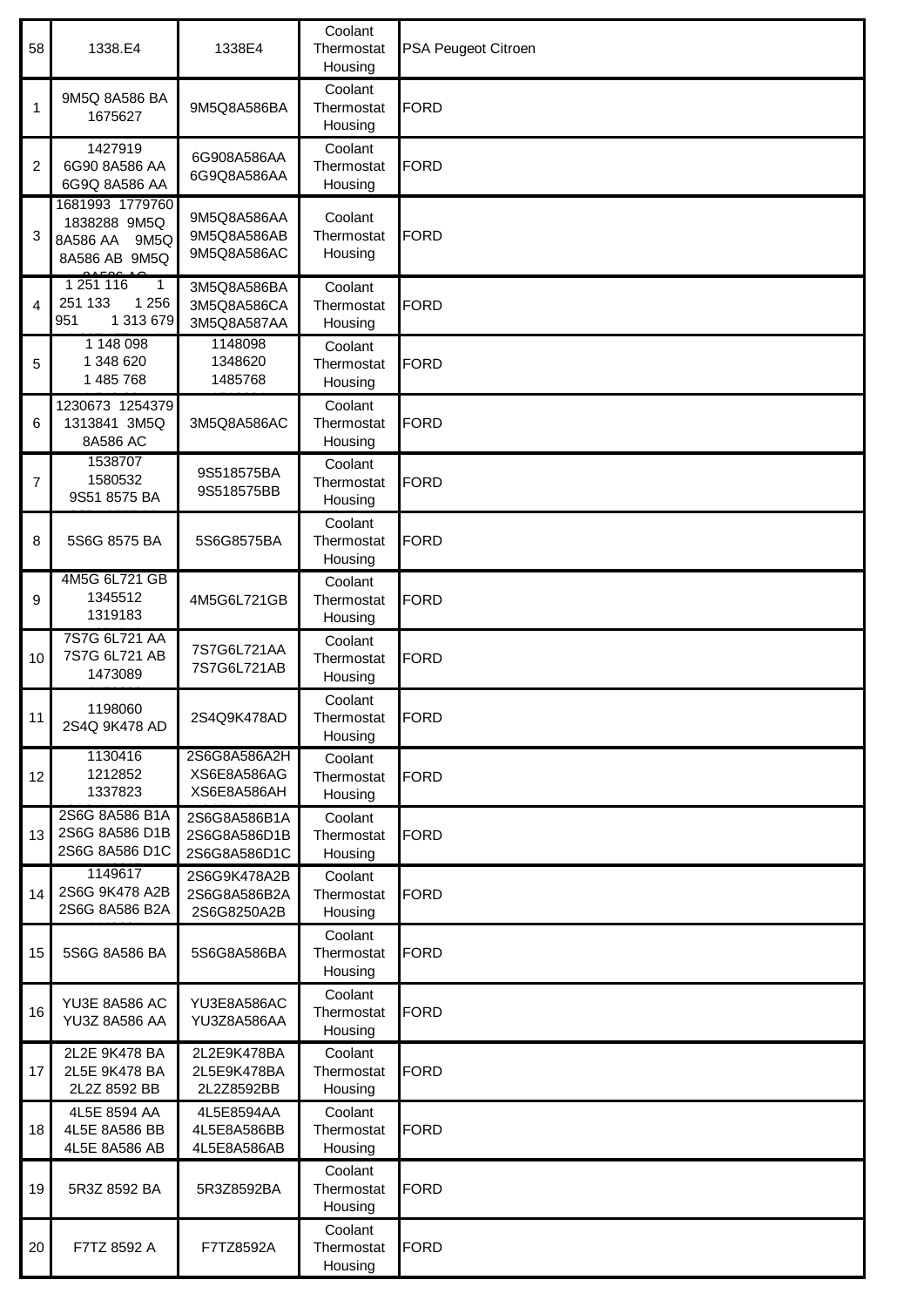| 21 | 97JM 9K478 AE                                          | 9JM9K478AE                                | Coolant<br>Thermostat<br>Housing | <b>FORD</b> |
|----|--------------------------------------------------------|-------------------------------------------|----------------------------------|-------------|
| 22 | 2L2Z 8592 AA                                           | 2L2Z8592AA                                | Coolant<br>Thermostat<br>Housing | <b>FORD</b> |
| 23 | 2L2E 9K478 BA                                          | 2L2E9K478BA                               | Coolant<br>Thermostat<br>Housing | FORD        |
| 24 | 4L5Z 8594 AA                                           | 4L5Z8594AA                                | Coolant<br>Thermostat<br>Housing | <b>FORD</b> |
| 25 | 5R3Z 8592 BA                                           | 5R3Z8592BA                                | Coolant<br>Thermostat<br>Housing | <b>FORD</b> |
| 26 | 1374191<br>1462483<br>1475495                          | 3M4G8575AC/AD<br>/AE/BA/BB/BC/BD<br>/B    | Coolant<br>Thermostat<br>Housing | FORD        |
| 27 | 1097897<br>1113119<br>1138451                          | XS4G9K478BB<br>XS4G9K478BC<br>XS4G9K478BD | Coolant<br>Thermostat<br>Housing | <b>FORD</b> |
| 28 | 8K5568K55A<br>1450955                                  |                                           | Coolant<br>Thermostat<br>Housing | <b>FORD</b> |
| 29 | LF94 1517 Z<br>LF94 15179 A<br>6G9G 8K556 AA           | LF941517Z<br>LF9415179A<br>6G9G8K556AA    | Coolant<br>Thermostat<br>Housing | <b>FORD</b> |
| 30 | <b>CJ5E 8K556 AB</b><br>CJ5Z 8K556 B<br>CJ5Z 8K556 BFC | CJ5E8K556AB<br>CJ5Z8K556B<br>CJ5Z8K556BFC | Coolant<br>Thermostat<br>Housing | <b>FORD</b> |
| 31 | AG9G 8K556 BB<br>AG9G 8K556 BC                         | AG9G8K556BB<br>AG9G8K556BC                | Coolant<br>Thermostat<br>Housing | <b>FORD</b> |
| 32 | CJ5Z 8K556 A<br>CJ5E 8K556 BB<br>CJ5Z 8K556 AFC        | CJ5Z8K556A<br>CJ5E8K556BB<br>CJ5Z8K556AFC | Coolant<br>Thermostat<br>Housing | <b>FORD</b> |
| 33 | CP9Z 8K556 B<br>CP9Z 8K556 A<br>5156372                | CP9Z8K556B<br>CP9Z8K556A<br>CM5E8K556BB   | Coolant<br>Thermostat<br>Housing | <b>FORD</b> |
| 34 | BB5E 8K556 BA                                          | BB5E8K556BA                               | Coolant<br>Thermostat<br>Housing | <b>FORD</b> |
| 35 | BK2Q 8A586 AB<br>BK2Q 8594 AA                          | BK2Q8A586AB<br>BK2Q8594AA                 | Coolant<br>Thermostat<br>Housing | <b>FORD</b> |
| 36 | BK3Q 8A586 AA<br>1731782                               | BK3Q8A586AA                               | Coolant<br>Thermostat<br>Housing | <b>FORD</b> |
| 37 | XW4Z 8592 AA<br>XW4Z 8592 BD                           | XW4Z8592AA<br>XW4Z8592BD                  | Coolant<br>Thermostat<br>Housing | <b>FORD</b> |
| 38 | DS7G 9K478 BD                                          | DS7G9K478BD                               | Coolant<br>Thermostat<br>Housing | <b>FORD</b> |
| 39 | 3W4Z 8592 AA<br>2W9Z 8575 AB                           | 3W4Z8592AA<br>2W9Z8575AB                  | Coolant<br>Thermostat<br>Housing | <b>FORD</b> |
| 40 | 3W4Z 8548 AD                                           | 3W4Z8548AD                                | Coolant<br>Thermostat<br>Housing | <b>FORD</b> |
| 41 | 4U3Q 8A586 AF                                          | 4U3Q 8A586 AF                             | Coolant<br>Thermostat<br>Housing | <b>FORD</b> |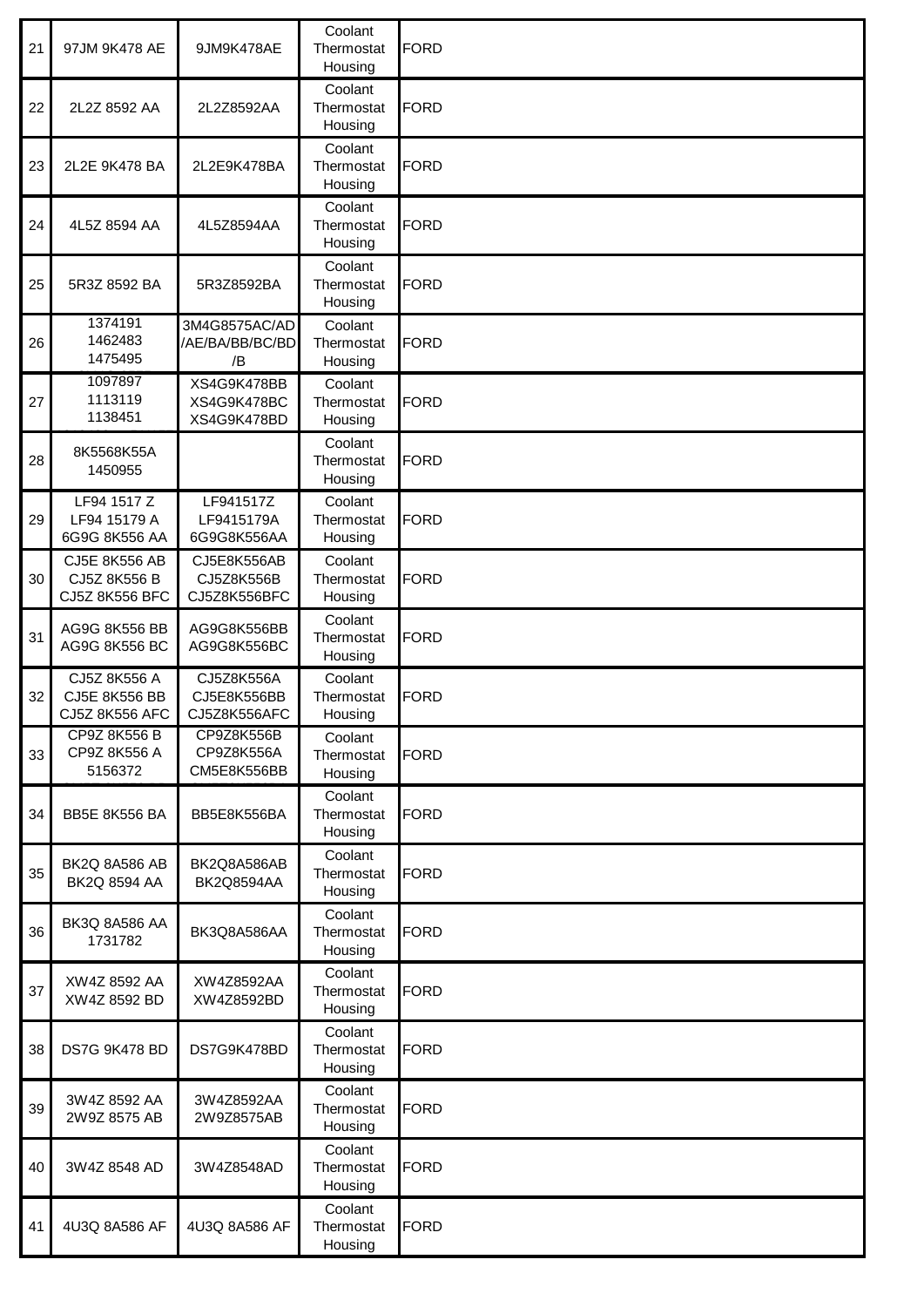| 42 | 98MM 9K478 DA<br>1 072 177<br>1<br>112 977<br>1   | 98MM9K478DA<br>1072177<br>1112977         | Coolant<br>Thermostat<br>Housing | <b>FORD</b>       |
|----|---------------------------------------------------|-------------------------------------------|----------------------------------|-------------------|
| 43 | 1 557 904                                         | 1557904                                   | Coolant<br>Thermostat<br>Housing | <b>FORD</b>       |
| 44 | 2S6G 9K478 BD                                     | 2S6G9K478BD                               | Coolant<br>Thermostat<br>Housing | <b>FORD</b>       |
| 45 | XS4G 8594 AB<br>1 109 329                         | XS4G8594AB<br>1109329                     | Coolant<br>Thermostat<br>Housing | <b>FORD</b>       |
| 46 | XS4G 9K478 BD                                     | XS4G9K478BD                               | Coolant<br>Thermostat<br>Housing | <b>FORD</b>       |
| 47 | 1 319 480                                         | 1319480                                   | Coolant<br>Thermostat<br>Housing | <b>FORD</b>       |
| 48 | 1C1Q 8594 BA                                      | 1C1Q8594BA                                | Coolant<br>Thermostat<br>Housing | <b>FORD</b>       |
| 49 | <b>BK2Q 8594 AA</b>                               | BK2Q8594AA                                | Coolant<br>Thermostat<br>Housing | <b>FORD</b>       |
| 50 | 98AB 8274 BF<br>YS4Z 8290 BA<br>1 108 264         | 98AB8274BF<br>YS4Z8290BA<br>1108264       | Coolant<br>Thermostat<br>Housing | <b>FORD</b>       |
| 51 | KK3Q 9K478 BA<br>KK2Q 9K478 BA<br>KK3Q 9K478 AB   | KK3Q9K478BA<br>KK2Q9K478BA<br>KK3Q9K478AB | Coolant<br>Thermostat<br>Housing | <b>FORD</b>       |
| 52 | BC3Z8592A<br><b>BC3Z8575A</b><br><b>BC3Z8575B</b> | BC3Z8592A<br>BC3Z8575A<br>BC3Z8575B       | Coolant<br>Thermostat<br>Housing | <b>FORD</b>       |
| 53 | BB3Q 8A586 AB<br>1733253                          | BB3Q8A586AB<br>1733253                    | Coolant<br>Thermostat<br>Housing | <b>FORD</b>       |
| 54 | 6G9N 61J20 AD                                     | 6G9N61J20AD                               | Coolant<br>Thermostat<br>Housing | <b>FORD</b>       |
| 55 | 1C1Q8A586AC<br>1C1Q8A586AB<br>1C1Q8A586AA         | 1C1Q8A586AC<br>1C1Q8A586AB<br>1C1Q8A586AA | Coolant<br>Thermostat<br>Housing | <b>FORD</b>       |
| 56 | 2S7Q8A586AA<br>163390013581071<br>148326          | 2S7Q8A586AA<br>16339001358107<br>1148326  | Coolant<br>Thermostat<br>Housing | <b>FORD</b>       |
| 57 | XS7Q8A586AD<br>XS7Q8A586AE<br>1125144             | XS7Q8A586AD<br>XS7Q8A586AE<br>1125144     | Coolant<br>Thermostat<br>Housing | <b>FORD</b>       |
| 58 | 6C1Q8A586BD<br>8C1Q8A586AA<br>1432394             | 6C1Q8A586BD<br>8C1Q8A586AA<br>1432394     | Coolant<br>Thermostat<br>Housing | <b>FORD</b>       |
| 59 | CM5G9K478GA<br>1765657<br>1829180                 | CM5G9K478GA<br>1765657<br>1829180         | Coolant<br>Thermostat<br>Housing | <b>FORD</b>       |
|    | 4433121<br>4434144<br>4434190                     | 4433121<br>4434144<br>4434190             | Coolant<br>Thermostat<br>Housing | GM Opel, Vauxhall |
|    | 4400311<br>4401604<br>4404262                     | 4400311<br>4401604<br>4404262             | Coolant<br>Thermostat<br>Housing | GM Opel, Vauxhall |
|    | 4400311<br>4401604<br>4404262                     | 4400311<br>4401604<br>4404262             | Coolant<br>Thermostat<br>Housing | GM Opel, Vauxhall |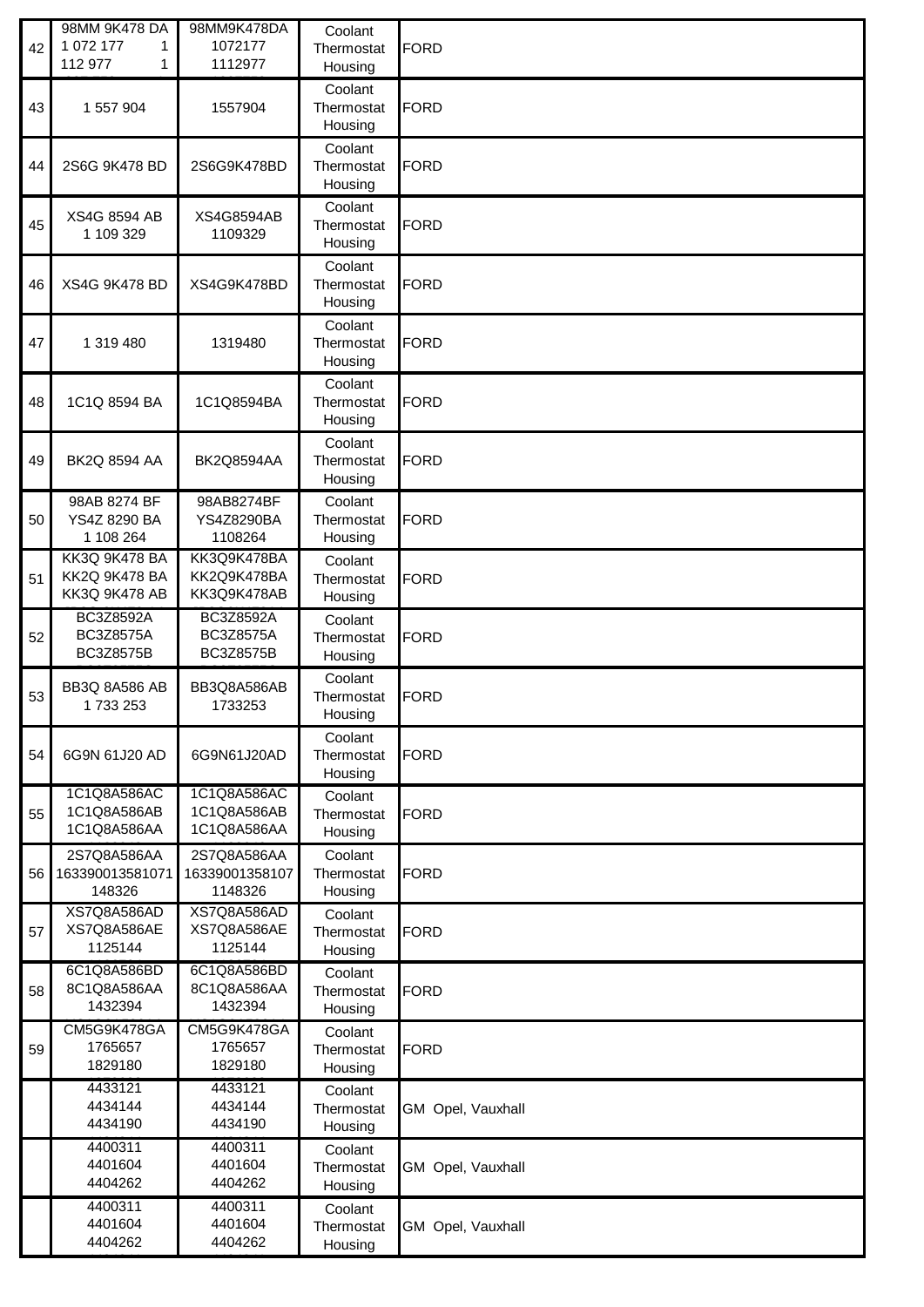| 4404305 408928<br>9112305<br>91160168        | 4404305 408928<br>9112305<br>91160168   | Coolant<br>Thermostat<br>Housing | GM Opel, Vauxhall     |
|----------------------------------------------|-----------------------------------------|----------------------------------|-----------------------|
| 4506048<br>4415794<br>4418055                | 4506048<br>4415794<br>4418055           | Coolant<br>Thermostat<br>Housing | GM Opel, Vauxhall     |
| 1338020<br>6338039<br>55194271               | 1338020<br>6338039<br>55194271          | Coolant<br>Thermostat<br>Housing | GM Opel, Vauxhall     |
| 55565334<br>25193922 1338489<br>1338030      | 55565334<br>25193922<br>1338489 1338030 | Coolant<br>Thermostat<br>Housing | GM Opel, Vauxhall     |
| 55562048<br>1338022<br>1338487               | 55562048<br>1338022<br>1338487          | Coolant<br>Thermostat<br>Housing | GM Opel, Vauxhall     |
| 17690 73J01                                  | 1769073J01                              | Coolant<br>Thermostat<br>Housing | GM Opel, Vauxhall     |
| 17690 69K00                                  | 1769069K00                              | Coolant<br>Thermostat<br>Housing | GM Opel, Vauxhall     |
| 8200 112 054<br>8200 674 366<br>8200 158 506 | 8200112054<br>8200674366<br>8200158506  | Coolant<br>Thermostat<br>Housing | <b>NISSAN RENAULT</b> |
| 17690-84A00<br>17690-84A10<br>17690-84A11    | 1769084A00<br>1769084A10<br>1769084A11  | Coolant<br>Thermostat<br>Housing | RENAULT SUZUKI NISSAN |
| 17690-84A51<br>17690-84A52                   | 1769084A51<br>1769084A52                | Coolant<br>Thermostat<br>Housing | RENAULT SUZUKI NISSAN |
| 12670049<br>12674634                         | 12670049<br>12674634                    | Coolant<br>Thermostat<br>Housing | GM Opel, Vauxhall     |
| 12674639<br>12671393<br>12666569             | 12674639<br>12671393<br>12666569        | Coolant<br>Thermostat<br>Housing | GM Opel, Vauxhall     |
| 1338139<br>93171547                          | 1338139<br>93171547                     | Coolant<br>Thermostat<br>Housing | GM Opel, Vauxhall     |
| 96460002<br>96835286                         | 96460002<br>96835286                    | Coolant<br>Thermostat<br>Housing | GM Opel, Vauxhall     |
| 90265615<br>93276410                         | 90265615<br>93276410                    | Coolant<br>Thermostat<br>Housing | GM Opel, Vauxhall     |
| 96273608                                     | 96273608                                | Coolant<br>Thermostat<br>Housing | GM Opel, Vauxhall     |
| 90531675<br>13<br>36 168                     | 90531675<br>1336168                     | Coolant<br>Thermostat<br>Housing | GM Opel, Vauxhall     |
| 63 36 007<br>9128719                         | 63 36 007<br>9128719                    | Coolant<br>Thermostat<br>Housing | GM Opel, Vauxhall     |
| 13 36 062<br>90322216                        | 13 36 062<br>90322216                   | Coolant<br>Thermostat<br>Housing | GM Opel, Vauxhall     |
| 13 36 125<br>90530256                        | 13 36 125<br>90530256                   | Coolant<br>Thermostat<br>Housing | GM Opel, Vauxhall     |
| 93288618                                     | 93288618                                | Coolant<br>Thermostat<br>Housing | GM Opel, Vauxhall     |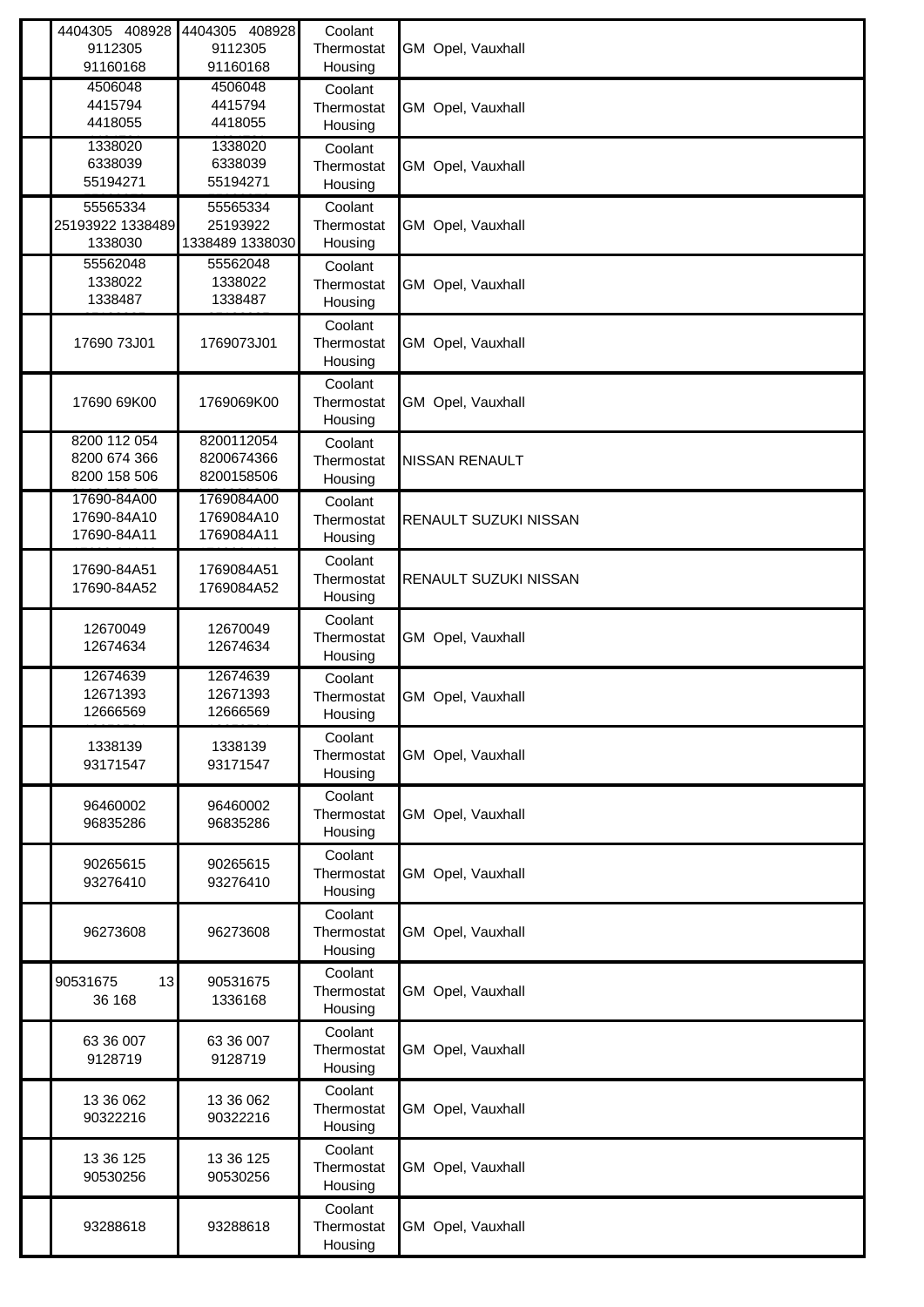| 55565336<br>55593034<br>55579010        | 55565336<br>55593034<br>55579010      | Coolant<br>Thermostat<br>Housing | GM Opel, Vauxhall           |
|-----------------------------------------|---------------------------------------|----------------------------------|-----------------------------|
| 55561629<br>55593033<br>55579011        | 55561629<br>55593033<br>55579011      | Coolant<br>Thermostat<br>Housing | GM Opel, Vauxhall           |
| 1150520<br>1150521<br>1150522           | 1150520<br>1150521<br>1150522         | Coolant<br>Thermostat<br>Housing | GM Opel, Vauxhall           |
| 4893865AC<br>68105533AB<br>4893865AA    | 4893865AC<br>68105533AB<br>4893865AA  | Coolant<br>Thermostat<br>Housing | GM Opel, Vauxhall           |
| 3639916                                 | 3639916                               | Coolant<br>Thermostat<br>Housing | GM Opel, Vauxhall           |
| 9660660380                              | 9660660380                            | Coolant<br>Thermostat<br>Housing | Citroen Peugeot             |
| C2S44028                                | C2S44028                              | Coolant<br>Thermostat<br>Housing | Jaguar                      |
| 9803648780<br>9682141580                | 9803648780<br>9682141580              | Coolant<br>Thermostat<br>Housing | Citroen Peugeot             |
| 9656182980                              | 9656182980                            | Coolant<br>Thermostat<br>Housing | Citroen Peugeot             |
| 9647767180                              | 9647767180                            | Coolant<br>Thermostat<br>Housing | Citroen Peugeot             |
| 9630066680                              | 9630066680                            | Coolant<br>Thermostat<br>Housing | Citroen Peugeot Fiat Lancia |
| 0055180041<br>0055224021                | 0055180041<br>0055224021              | Coolant<br>Thermostat<br>Housing | <b>Fiat Lancia Suzuki</b>   |
| 55194271<br>55202373<br>55224022        | 55194271<br>55202373<br>55224022      | Coolant<br>Thermostat<br>Housing | <b>Fiat Lancia</b>          |
| 55233327                                | 55233327                              | Coolant<br>Thermostat<br>Housing | Fiat Lancia                 |
| 5184570AH<br>5184570AI<br>68136754AA    | 5184570AH<br>5184570AI<br>68136754AA  | Coolant<br>Thermostat<br>Housing | Jeep Chrysler Ram Dodge     |
| 0055246827<br>55246827                  | 0055246827<br>55246827                | Coolant<br>Thermostat<br>Housing | <b>Fiat Lancia</b>          |
| 9643212080                              | 9643212080                            | Coolant<br>Thermostat<br>Housing | Citroen Peugeot             |
| 902 319 106<br>04884568AC<br>68003582AB | 902319106<br>04884568AC<br>68003582AB | Coolant<br>Thermostat<br>Housing | Jeep Chrysler Ram Dodge     |
| 9619498980<br>1336.G4<br>1336.P3        | 9619498980<br>1336.G4<br>1336.P3      | Coolant<br>Thermostat<br>Housing | Citroen Peugeot             |
| 77363342<br>46722703                    | 77363342<br>46722703                  | Coolant<br>Thermostat<br>Housing | Citroen Peugeot Fiat Lancia |
| 05184651AH<br>5184570AG<br>5184570AI    | 05184651AH<br>5184570AG<br>5184570AI  | Coolant<br>Thermostat<br>Housing | Jeep Chrysler Ram Dodge     |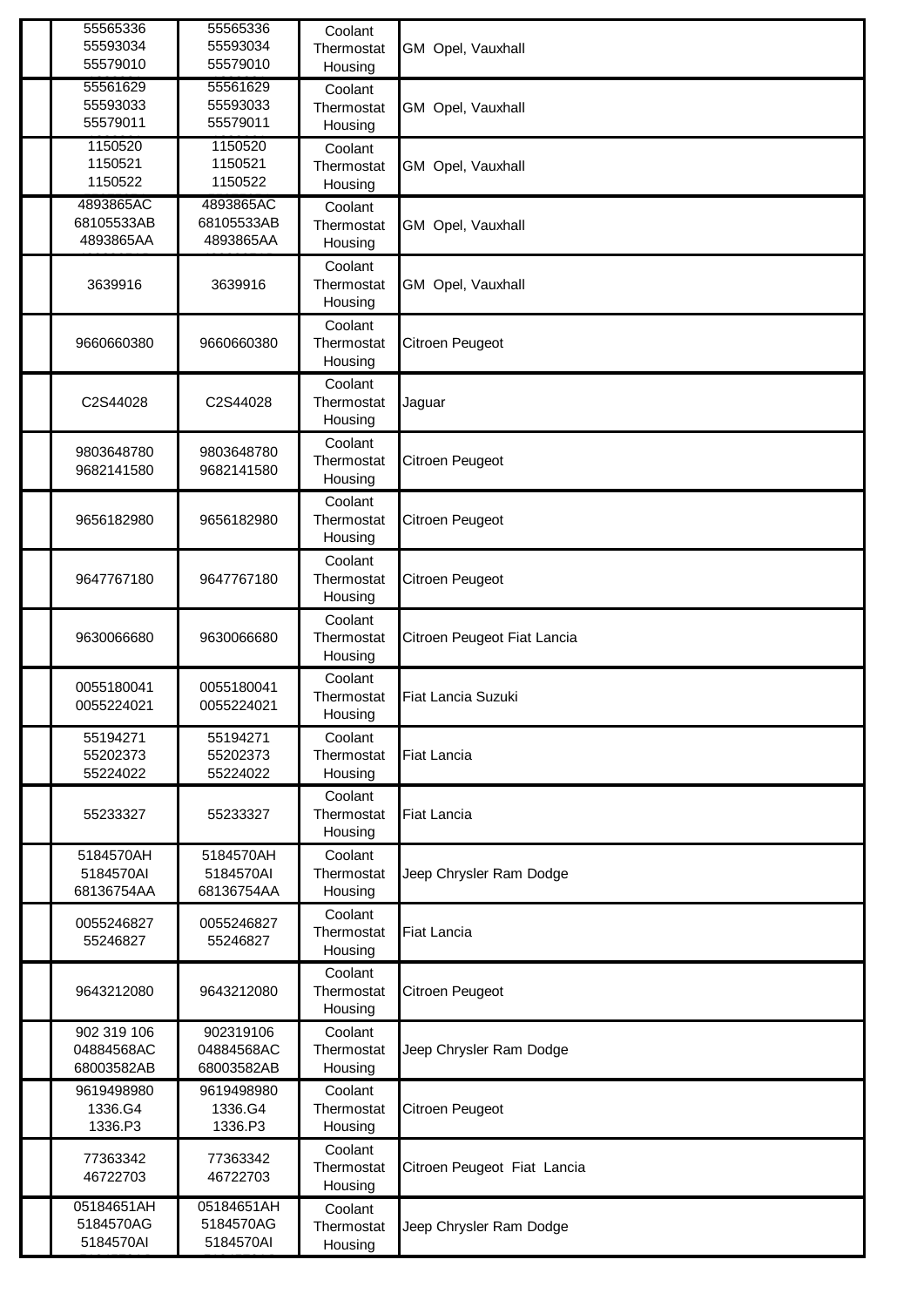| 05184977AE<br>5184977AD                | 05184977AE<br>5184977AD                | Coolant<br>Thermostat<br>Housing | Jeep Chrysler Ram Dodge           |
|----------------------------------------|----------------------------------------|----------------------------------|-----------------------------------|
| 55242072<br>0428680<br>68219747AA      | 55242072<br>0428680<br>68219747AA      | Coolant<br>Thermostat<br>Housing | Jeep Chrysler Ram Dodge           |
| 4893926AF<br>4893926AD<br>4893926AC    | 4893926AF<br>4893926AD<br>4893926AC    | Coolant<br>Thermostat<br>Housing | Jeep Chrysler Ram Dodge           |
| 1336.Y3<br>1338.E7                     | 1336Y3<br>1338E7                       | Coolant<br>Thermostat<br>Housing | Citroen Peugeot                   |
| C2S44028<br>LR001312                   |                                        | Coolant<br>Thermostat<br>Housing | Land Rover Jaguar                 |
| JDE1901<br>JDE4149                     |                                        | Coolant<br>Thermostat<br>Housing | Land Rover Jaguar                 |
| XW4Z8592AA<br>XW4Z8592BD               |                                        | Coolant<br>Thermostat<br>Housing | Land Rover Jaguar                 |
| PEL000050                              |                                        | Coolant<br>Thermostat<br>Housing | Land Rover Jaguar                 |
| LR025564<br>LR038758                   |                                        | Coolant<br>Thermostat<br>Housing | Land Rover Jaguar                 |
| PEL500320                              |                                        | Coolant<br>Thermostat<br>Housing | Land Rover Jaguar                 |
| LR006071                               |                                        | Coolant<br>Thermostat<br>Housing | Land Rover Jaguar                 |
| LR073372                               |                                        | Coolant<br>Thermostat<br>Housing | Land Rover Jaguar                 |
| LR009562                               |                                        | Coolant<br>Thermostat<br>Housing | Land Rover Jaguar                 |
| 4H2Q 8A544 AB                          | 4H2Q8A544AB                            | Coolant<br>Thermostat<br>Housing | Land Rover Jaguar                 |
| 9684588980<br>SU001A0226<br>SU00100713 | 9684588980<br>SU001A0226<br>SU00100713 | Coolant<br>Thermostat<br>Housing | Toyota Fiat Citroen Peugeot Volvo |
| 9803648780<br>SU001A2479               | 9803648780<br>SU001A2479               | Coolant<br>Thermostat<br>Housing | Toyota Fiat Citroen Peugeot Volvo |
| SU001-00713                            | SU001007132S6<br>Q8A586AD              | Coolant<br>Thermostat<br>Housing | Toyota Fiat Citroen Peugeot Volvo |
| 1769069K10000<br>Y6621517X             | 1769069K10000<br>Y6621517X             | Coolant<br>Thermostat<br>Housing | Citroen Peugeot                   |
| Y401151H0A<br>Y6021517X                | Y401151H0A<br>Y6021517X                | Coolant<br>Thermostat<br>Housing | Mazda                             |
| L32815170A/B                           | L32815170A/B                           | Coolant<br>Thermostat<br>Housing | Mazda Ford                        |
| ZVLF9417Z<br>LF941517Z<br>LF9415179A   | ZVLF9417Z<br>LF941517Z<br>LF9415179A   | Coolant<br>Thermostat<br>Housing | Mazda                             |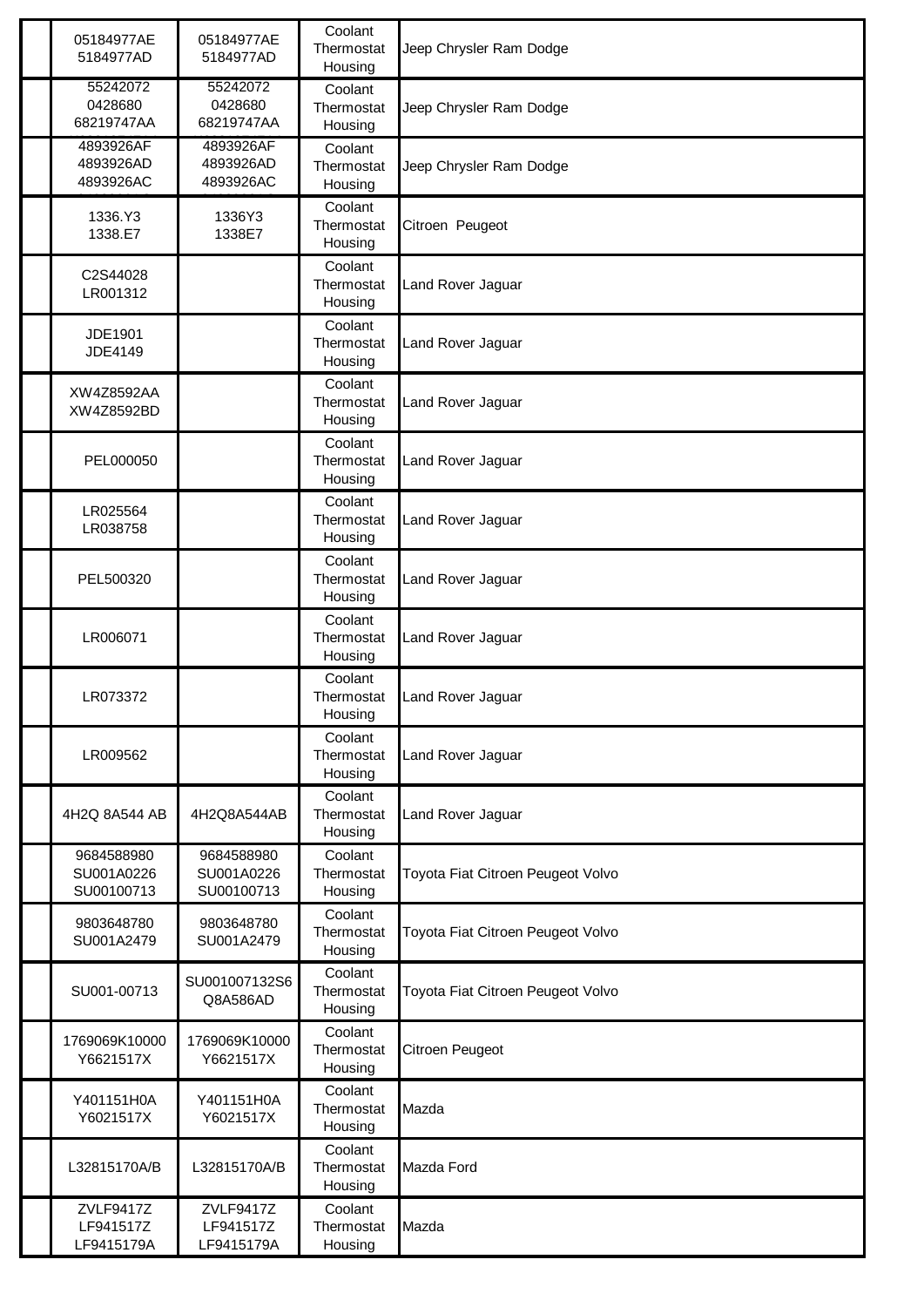|     | 06A 121 513A<br>06A 121 111A               | 06A121513A<br>06A121111A               | Coolant<br>Thermostat<br>Housing | VAG VW AUDI                                                                                                                                                                             |
|-----|--------------------------------------------|----------------------------------------|----------------------------------|-----------------------------------------------------------------------------------------------------------------------------------------------------------------------------------------|
|     | 06A 121 114                                | 06A121114                              | Coolant<br>Thermostat<br>Housing | <b>VAG VW AUDI</b>                                                                                                                                                                      |
|     | PEDD-15172                                 | PEDD15172                              | Coolant<br>Thermostat<br>Housing | Mazda                                                                                                                                                                                   |
|     | 90916-03147<br>16321-47021<br>16031-OY010  | 9091603147<br>1632147021<br>16031OY010 | Coolant<br>Thermostat<br>Housing | Toyota                                                                                                                                                                                  |
|     | 16031-37010                                | 1603137010                             | Coolant<br>Thermostat<br>Housing | Toyota                                                                                                                                                                                  |
|     | 25632-02766                                | 2563202766                             | Coolant<br>Thermostat<br>Housing | Jeep Chrysler Ram Dodge                                                                                                                                                                 |
|     | 25631-2B051                                | 256312B051                             | Coolant<br>Thermostat<br>Housing | Hyundai Kia                                                                                                                                                                             |
|     | 16321-36010                                | 1632136010                             | Coolant<br>Thermostat<br>Housing | Toyota                                                                                                                                                                                  |
|     | 31319493<br>31492537                       | 31319493<br>31492537                   | Coolant<br>Thermostat<br>Housing | Volvo                                                                                                                                                                                   |
|     | 30725119<br>30757523<br>30735589           | 30725119<br>30757523<br>30735589       | Coolant<br>Thermostat<br>Housing | Volvo                                                                                                                                                                                   |
|     | 30711526                                   | 30711526                               | Coolant<br>Thermostat<br>Housing | Volvo                                                                                                                                                                                   |
|     | 31316348                                   | 31316348                               | Coolant<br>Thermostat<br>Housing | Volvo                                                                                                                                                                                   |
|     | 31355151<br>30774489                       | 31355151<br>30774489                   | Coolant<br>Thermostat<br>Housing | Volvo                                                                                                                                                                                   |
|     | 31293912<br>31439968<br>31474989           | 31293912<br>31439968<br>31474989       | Coolant<br>Thermostat<br>Housing | Volvo                                                                                                                                                                                   |
|     | 31293556                                   | 31293556                               | Coolant<br>Thermostat<br>Housing | Volvo                                                                                                                                                                                   |
|     | 31686046<br>31686045<br>31474800           | 31686046<br>31686045<br>31474800       | Coolant<br>Thermostat<br>Housing | Volvo                                                                                                                                                                                   |
|     | 6M5G 9K478 AB<br>6M5G 9K478 AA<br>30650753 | 6M5G9K478AB<br>6M5G9K478AA<br>30650753 | Coolant<br>Thermostat<br>Housing | Ford Volvo                                                                                                                                                                              |
| 164 | 171 121 407 E                              | 171121407E                             | Expansion<br>Tank                | VW:GOLF 1975-1991, JETTA 1979-1989, PASSAT 1978-<br>1988, SCIROCCO 1974-1992,                                                                                                           |
| 165 | 171 121 407 F                              | 171121407F                             | Expansion<br>Tank                | VW:CADDY 1983-1992, GOLF 1975-1991, JETTA 1979-1989, PASSAT<br>1978-1988, SCIROCCO 1974-1992,                                                                                           |
| 166 | 8D0 121 403<br>8D0 121 403 L               | 8D0121403<br>8D0121403L                | Expansion<br>Tank                | <b>VW:PASSAT 1997-2012</b><br>AUDI:A4 1998-2002,A4Q 1998-2002,A6 1998-2001,A6Q 1998-2001,A6L<br>2000-2005, A6AR 2000-2005, RS6 2003-2005,                                               |
| 167 | 1H0 121 407 A                              | 1H0121407A                             | Expansion<br>Tank                | VW:CADDY 1996-2007, CORRADO 1989-1995, GOLF 1984-2009, JETTA<br>1987-1999, PASSAT 1988-1997, POLO 1886-2003, VENTO 1991-1994,<br>SEAT:CORDOBA 1993-1999,INCA 1996-2003,TOLEDO 1992-1999 |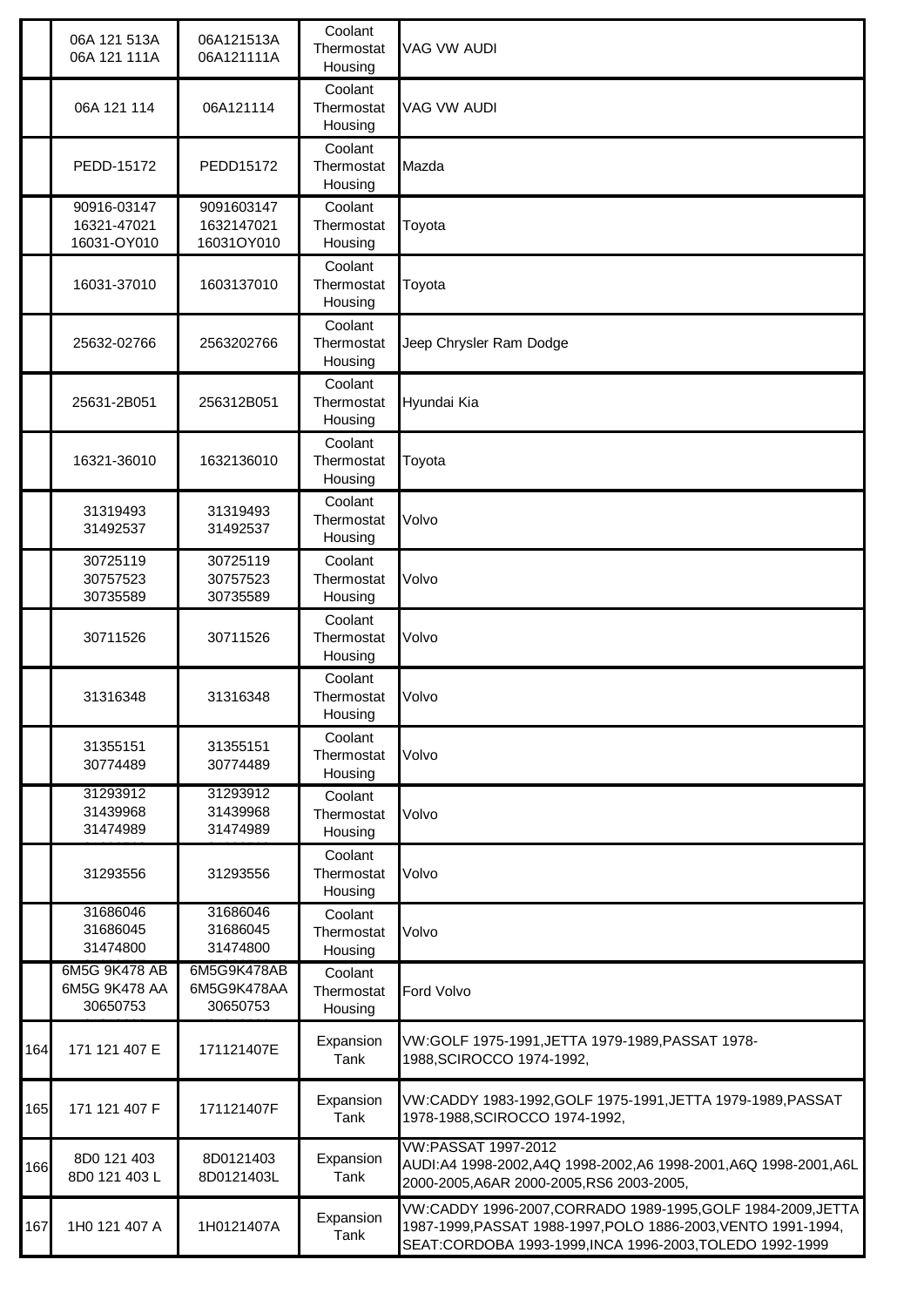| 168 | 1J0 121 403<br>1J0 121 403 B | 1J0121403<br>1J0121403B | Expansion<br>Tank | VW:BORA 2001-2016, GOLF 1998-2014, JETTA 1999-2007<br>AUDI:A3 1997-2003,<br>SKODA: OCTAVIA 1997-2011                                                                                               |
|-----|------------------------------|-------------------------|-------------------|----------------------------------------------------------------------------------------------------------------------------------------------------------------------------------------------------|
| 169 | 325 422 371 1                | 3254223711              | Expansion<br>Tank | VW:GOL 1994-2010, PARATI 1996-2013, SANTANA 1984-<br>2006, SAVEIRO 2003-2010,                                                                                                                      |
| 170 | 701 422 371 B                | 701422371B              | Expansion<br>Tank | VW:EUROVAN 1992-1996, SCIROCCO 1984-1992, TYP2 1993-<br>1996, TRANSPORTER 1991-1996                                                                                                                |
| 171 | 1H0 422 371 D                | 1H0422371D              | Expansion<br>Tank | VW:CADDY 1996-2005, GOLF 1992-2002, JETTA 1993-1996, POLO<br>1996-2003,<br>SEAT:CORDOBA 1993-1999, INCA 1996-2003, INRA 1999-2001                                                                  |
| 172 | 1H0 422 371 C                | 1H0422371C              | Expansion<br>Tank | VW:DERBY 1995-1997, GOLF 1992-2002, JETTA 193-1999, POLO 1996-<br>2000,<br>SEAT:INCA 1996-2003, CORDOBA 1993-2002, IBIZA 1999-2002                                                                 |
| 173 | 1J0 422 371 C                | 1J0422371C              | Expansion<br>Tank | VW:BEETLE 1998-2010, BORA 2001-2016, FOX 2004-2014, GOLF 2000-<br>2016, GOL 2009-2016, POLO 2003-2015, SAVEIRO 2010-2013<br>AUDI:A3 1997-2003, ATT 1999-2006                                       |
| 174 | 8D0 422 373 C                | 8D0422373C              | Expansion<br>Tank | VW, AUDI                                                                                                                                                                                           |
| 175 | 6Q0 423 371<br>6R0 423 371   | 6Q0423371<br>6R0423371  | Expansion<br>Tank | VW:FOX 2005-2012, LUPO 1999-2006, POLO 2002-2012<br>SEAT:CORDOBA 2003-2009, IBIZA 2002-2010,                                                                                                       |
| 176 | 1H0 121 321 D                | 1H0121321D              | Radiator Cap      | VW:CADDY 1996-2003,LUPO 1999-2006,POLO 2000-2002<br>SEAT: AROSA 1997-2004, INCA 1996-2003,                                                                                                         |
| 177 | 3B0 121 321                  | 3B0121321               | Radiator Cap      | VW:AMAROK 2010-2019,AMEO 2017-2019,BEETLE 1998-2019,CADDY<br>2004-2019, CC 2010-2019, EOS 2006-2016, FOX 2004-2019, GOLF 2003-<br>2016, GOL 2009-2019, JETTA 1999-2019, LT 2004-2007, PASSAT 2000- |
| 178 | 8E0 121 321                  | 8E0121321               | Radiator Cap      | AUDI:A4 2001-2005, A6 2002-2011, A6AR 2007-2011, A8 2003-2010, A8Q<br>2003-2010, AA4C 2003-2006,                                                                                                   |
| 179 | 1H0 121 321 C                | 1H0121321C              | Radiator Cap      | VW:CORRADO 1989-1995, GOL 1994-2010, GOLF 1984-2009, JETTA<br>1987-1999, PASSAT 1988-1997, POLO 1996-2005, PARATI 1996-<br>2013, SAVEIRO 2003-2010, TRANSPORTER 1991-2004, VENTO 1991-             |
| 180 | 357 121 321 C                | 357121321C              | Radiator Cap      | VW:CORRADO 1989-1995, GOLF 1984-1999, JETTA 1985-<br>2012, PASSAT 1988-1997, POLO 1991-2000, TRANSPORTER 1991-<br>1997,                                                                            |
| 181 | 1J0 121 321 B                | 1J0121321B              | Radiator Cap      | VW:BORA 2001-2006, GOLF 1998-2007, PASSAT 1997-2012, POLO<br>2002-2012, TOUAREG 2003-2010,<br>AUDI:A2 2000-2005,A3 1997-2003,A4 1995-2002,A4Q 1995-2002,A6                                         |
| 182 | 443 121 321                  | 443121321               | Radiator Cap      | VW:CADDY 1983-2007, GOLF 1975-2009, IMD 1977-2008, IMOT 1977-<br>2009, JETTA 1979-1992, LT 1983-1996, MARINE 2002-2016, PASSAT<br>1978-1981, POLO 1975-1990, SCIROCCO 1974-1992,                   |
| 183 | 171 121 321 D                | 171121321D              | Radiator Cap      | <b>VW</b>                                                                                                                                                                                          |
| 184 | 025 121 321 B                | 025121321B              | Radiator Cap      | VW:T2 1972-2003, VANAGON 1980-1992                                                                                                                                                                 |
| 185 | 026 103 485                  | 026103485               | Radiator Cap      | VW:GOLF 1975-1986, JETTA 1979-1986, PASSAT 1974-<br>1988, SCIROCCO 1977-1978,<br>AUDI:A100 1982-1982,A2 2000-2005,A6 1998-2005,A80 1973-1987                                                       |
| 186 | 026 103 485 A                | 026103485A              | Radiator Cap      | VW:CADDY 1983-1992, CORRADO 1989-1995, GOLF 1975-1999, JETTA<br>1979-2012,LT 1968-2003, PASSAT 1974-1997, POLO 1975-<br>1994, SCIROCCO 1974-1992, T2 1968-1992, TRANSPORTER 1996-                  |
| 187 | 070 115 311                  | 070115311               | Radiator Cap      | VW:EUROVAN 1992-2004, T2 1972-2003, TRANSPORTER 1991-<br>2004, VANAGON 1980-1992                                                                                                                   |
| 188 | 1J0 201 556 C                | 1J0201556C              | Radiator Cap      | <b>VW, AUDI</b>                                                                                                                                                                                    |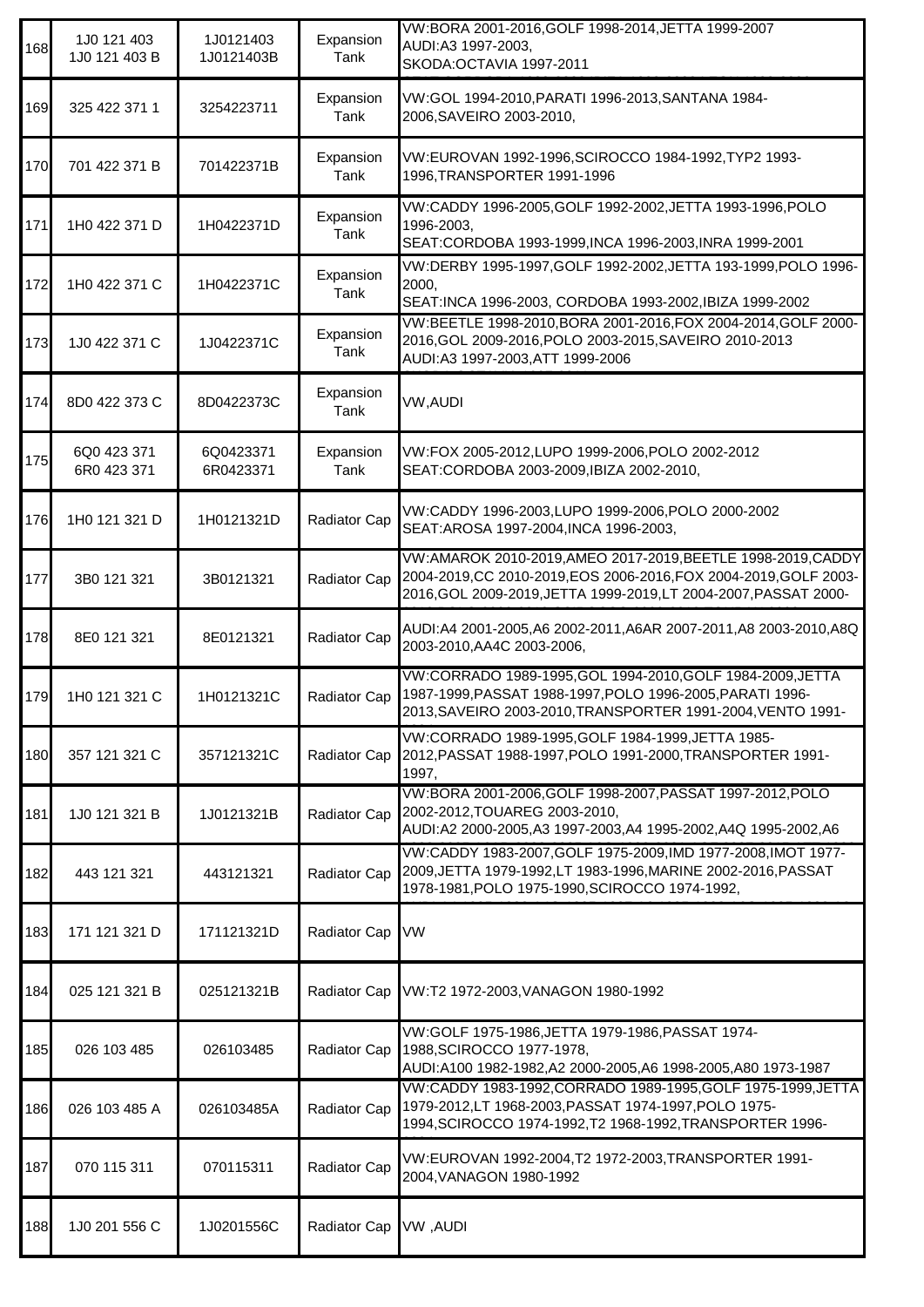| 189 | 1J0 129 684 CG                   | 1J0129684CG                | Air Hose                 | VW:GOLF 2000-2009, JETTA 2003-2006<br>AUDI:A3 2001-2003,AA3 2001-2005<br>SKODA: OCTAVIA 1997-2011                                                                                           |
|-----|----------------------------------|----------------------------|--------------------------|---------------------------------------------------------------------------------------------------------------------------------------------------------------------------------------------|
| 190 | 1K0 129 684 AE                   | 1K0129684AE                | Air Hose                 | VW:CADDY 2004-2015, GOLF 2004-2014, JETTA 2006-2011, PASSAT<br>2006-2011, TOURAN 2003-2010,<br>AUDI:A3 2004-2013, A3CA 2008-2013                                                            |
| 191 | 06A 103 221 BH                   | 06A103221BH                | Breather Hose 1999-2005, | VW:BORA 2001-2015, BEETLE 1998-2001, GOLF 1998-2014, JETTA<br>AUDI:A3 1997-2003, AA3 2001-2007, ATT 1999-2006                                                                               |
| 192 | 06A 103 221 AN                   | 06A103221AN                | <b>Breather Hose</b>     | VW:BORA 2005-2015, GOLF 2003-2007, JETTA 2002-2006,<br>AUDI:ATT 2003-2006                                                                                                                   |
| 193 | 037 103 493 AB                   | 037103493AB                | <b>Breather Hose</b>     | VW:GOLF 1992-1998, PASSAT 1991-1997,<br>SEAT: TOLEDO 1992-1996                                                                                                                              |
| 194 | 037 103 493 AK                   | 037103493AK                | <b>Breather Hose</b>     | VW:GOLF 1993-2002, PASSAT 1994-1997,<br>SEAT:CORDOBA 1997-1999                                                                                                                              |
| 195 | 06A 103 221 BK                   | 06A103221BK                |                          | VW:BORA 2001-2015, GOLF 2002-2014, JETTA 1999-2006<br>Breather Hose AUDI:A3 2001-2003, AA3 2001-2007, ATT 2003-2006,<br>SKODA:OCTAVIA 2001-2011                                             |
| 196 | 048 103 493 A                    | 048103493A                 |                          | VW:CADDY 1996-2003,DERBY 1995-1997,GOLF 1992-2002,JETTA<br>Breather Hose 1993-1999, PASSAT 1994-1997, POLO 1996-2000,<br>AUDI:A6 1995-1996,A100 1991-1994                                   |
| 197 | 051 103 493 A                    | 051103493A                 |                          | Breather Hose VW:PASSAT 1992-1994                                                                                                                                                           |
| 198 | 026 103 493 A                    | 026103493A                 |                          | VW:PASSAT 1982-1988<br>Breather Hose AUDI:A80 1982-1992, A80Q 1987-1992, A100 1983-1991, A10Q 1988-<br>1991, COUPE 1988-1988,                                                               |
| 199 | 058 103 493 A                    | 058103493A                 |                          | VW:PASSAT 1997-2009<br>Breather Hose AUDI:A4 1999-2005, A4Q 1999-2002, A6 2002-2005, A6L 2000-2005<br>SKODA:SUPERB 2002-2008                                                                |
| 200 | 06B 103 493 M                    | 06B103493M                 |                          | VW:PASSAT 2000-2012<br>Breather Hose AUDI:A4 2001-2008, AA4C 2003-2009, A4C 2003-2005<br>SKODA:SUPERB 2002-2008                                                                             |
| 201 | 06B 103 221 G                    | 06B103221G                 |                          | VW:PASSAT 2000-2012<br>Breather Hose AUDI:A4 2001-2008, AA4C 2003-2009, A4C 2003-2009<br>SKODA:SUPERB 2002-2008                                                                             |
| 202 | 06A 103 247<br>058 103 527       | 06A103247<br>058103527     |                          | VW:BEETLE 1998-2010, BORA 2001-2015, GOLF 2000-2014, PASSAT<br>Breather Hose 1997-2012, POLO 2005-2010, SHARAN 1996-2010<br>AUDI:A3 1997-2003,A4 1995-2008,A4Q 1995-2002,A6 1998-2005,A6Q   |
| 203 | 028 103 500<br>069 103 500       | 028103500<br>069103500     | <b>Breather Hose</b>     | VW:BEETLE 1998-2005,CADDY 1996-2005,CORRADO 1989-1995,FOX<br>1987-2010, GOL 1994-2010, GOLF 1982-2014, IMD 1977-2019, JETTA<br>1982-2006,LT 1983-2007,LUPO 1999-2006,MARINE 2002-           |
| 204 | 028 103 491 J                    | 028103491J                 |                          | VW:CADDY 1996-2003, GOLF 1992-1999, PASSAT 1988-1999, POLO<br>Breather Hose 1996-2000, SHARAN 1996-2000, VENTO 1992-1998.<br>AUDI:A4 1998-1999,A4Q 1995-1999,A6 1995-2001,A80 1990-1996,ACA |
| 205 | 037 103 211 A                    | 037103211A                 |                          | Breather Hose VW:GOLF 1995-1996, VENTO 1995-1996                                                                                                                                            |
| 206 | 037 103 213 B                    | 037103213B                 |                          | VW:CORRADO 1989-1995, GOLF 1992-1999, PASSAT 1994-<br>Breather Hose 1997, POLO 1997-2002, SHARAN 1996-2000, VENTO 1992-1998<br>SEAT: ALHAMBRA 1996-2000, CORDOBA 1993-1999, IBIZA 1993-     |
| 207 | 06A 103 213 AF<br>06A 103 213 BG | 06A103213AF<br>06A103213BG |                          | VW:BORA 2001-2015, GOLF 1998-2014, JETTA 1999-2006<br>Breather Hose AUDI:A3 1997-2003, AA3 2001-2007, ATT 1999-2006,<br>SEAT:LEON 1999-2006                                                 |
| 208 | 06A 103 217 G                    | 06A103217G                 |                          | VW:BEETLE 1998-2010, CADDY 2004-2008, GOLF 2003-2009, JETTA<br>Breather Hose 2003-2010, TOURAN 2003-2005<br>AUDI:A3 1997-2013                                                               |
| 209 | 06B 103 217 M                    | 06B103217M                 |                          | Breather Hose VW:PASSAT 2000-2012                                                                                                                                                           |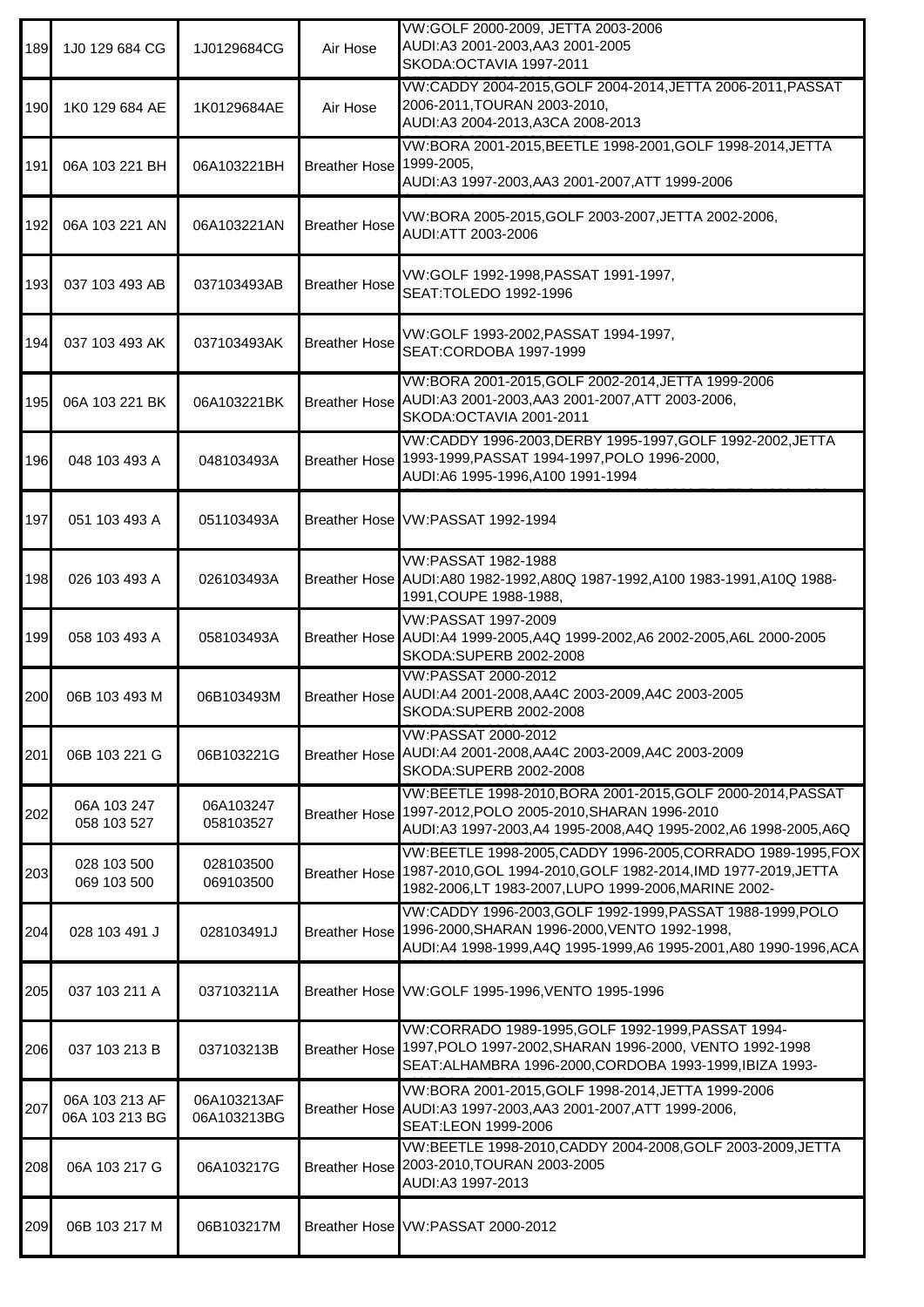| 210 | 058 103 213    | 058103213   |                          | VW:PASSAT 1997-1999,<br>Breather Hose AUDI:A4 1998-2001, A4Q 1995-2001, A6 1996-2001, A6Q 1996-<br>2001, ACA 1996-2000                                                    |
|-----|----------------|-------------|--------------------------|---------------------------------------------------------------------------------------------------------------------------------------------------------------------------|
| 211 | 06A 103 213 F  | 06A103213F  | <b>Breather Hose</b>     | VW:BEETLE 1998-2010, BORA 2001-2015, GOLF 1998-2014, JETTA<br>1999-2006PASSAT 1998-2012, POLO 2005-2010,<br>AUDI:A3 1997-2003,A4 1999-2008,A4Q 1999-2002,A6Q 1998-2001,A6 |
| 212 | 06A 103 213 AM | 06A103213AM | Breather Hose 2002-2006, | VW:BORA 2005-2011, CLASICO 2002-2015, GOLF 2003-2007, JETTA<br>AUDI:A4 2002-2005, A4Q 2002-2005, AA4C 2003-2006                                                           |
| 213 | 1C0 131 126    | 1C0131126   |                          | Breather Hose VW:BEETLE 1999-2010                                                                                                                                         |
| 214 | 06A 131 372    | 06A131372   |                          | Breather Hose VW:BEETLE 1999-2010                                                                                                                                         |
| 215 | 06A 131 127 M  | 06A131127M  | <b>Breather Hose</b>     | VW:BEETLE 1998-2010, BORA 2005-2015, GOLF 2000-2010, JETTA<br>1999-2009, POLO 2003-2006,<br>SKODA:FABIA 2000-2008                                                         |
| 216 | 06B 103 209 N  | 06B103209N  | <b>Breather Hose</b>     | AUDI:A4 2005-2008,A4Q 2005-2008<br>SEAT:EXEO 2009-2014                                                                                                                    |
| 217 | 06F 103 217    | 06F103217   |                          | VW:EOS 2006-2008, GOLF 2004-2009, JETTA 2006-2011, PASSAT<br>Breather Hose 2006-2011, TOURAN 2003-2008,<br>AUDI:A3 2004-2008                                              |
| 218 | 06F 103 212 D  | 06F103212D  |                          | VW:EOS 2006-2008, GOLF 2004-2009, JETTA 2006-2011, PASSAT<br>Breather Hose 2006-2011, TOURAN 2003-2008,<br>AUDI:A3 2004-2008                                              |
| 219 | 050 103 474 A  | 050103474A  |                          | Breather Hose VW:SANTANA 1986-2012                                                                                                                                        |
| 220 | 050 103 474 C  | 050103474C  |                          | Breather Hose VW:SANTANA 1986-2012                                                                                                                                        |
| 221 | 06A 103 213 AS | 06A103213AS | Breather Hose VW, AUDI   |                                                                                                                                                                           |
| 222 | 038 103 493 P  | 038103493P  |                          | VW:BEETLE 1998-2005, CADDY 1996-2003, DERBY 20062009, GOLF<br>Breather Hose 2000-2014, JETTA 1999-2006, POLO 2000-2005,<br>AUDI:A3 1997-2003,AA3 2001-2005,               |
| 223 | 038 103 493 A  | 038103493A  |                          | VW:BEETLE 1998-2001, GOLF 1998-2001, JETTA 1999-2001,<br>Breather Hose AUDI:A3 1997-2000<br>SKODA: OCTAVIA 1997-2000                                                      |
| 224 | 038 103 493 H  | 038103493H  |                          | VW:FOX 2004-2010, POLO 2002-2012, SPRA 2006-2010,<br>Breather Hose SKODA: FABIA 2000-2008<br>SEAT:CORDOBA 2003-2009, IBIZA 2002-2010,                                     |
| 226 | 1HS 103 493 B  | 1HS103493B  |                          | Breather Hose VW:GOLF 1996-2009, POLO 1996-2003                                                                                                                           |
| 227 | 058 133 785 B  | 058133785B  | <b>Breather Hose</b>     | VW:PASSAT 1997-2012<br>AUDI:A4 1999-2008,A4Q 1999-2002,A4C 2003-2009,A6 1998-2005,A6Q<br>1998-2001, AA4C 2003-2009,                                                       |
| 228 | 6K0 129 627 N  | 6K0129627N  | Air Hose                 | VW:POLO 1996-2000<br>SEAT:CORDOBA 1993-1999                                                                                                                               |
| 229 | 078 129 627 P  | 078129627P  | Air Hose                 | AUDI:RS4 2000-2002                                                                                                                                                        |
| 230 | 1J0 129 684 N  | 1J0129684N  | <b>Breather Hose</b>     | VW:GOLF 1998-2006, JETTA 1999-2006<br>AUDI:A3 1997-2003, AA3 2001-2005,                                                                                                   |
| 231 | 06A 133 240    | 06A133240   | Breather Hose 1999-2006, | VW:BEETLE 1998-2005, BORA 2001-2005, GOLF 1998-2009, JETTA<br>SKODA: OCTAVIA 1997-2011                                                                                    |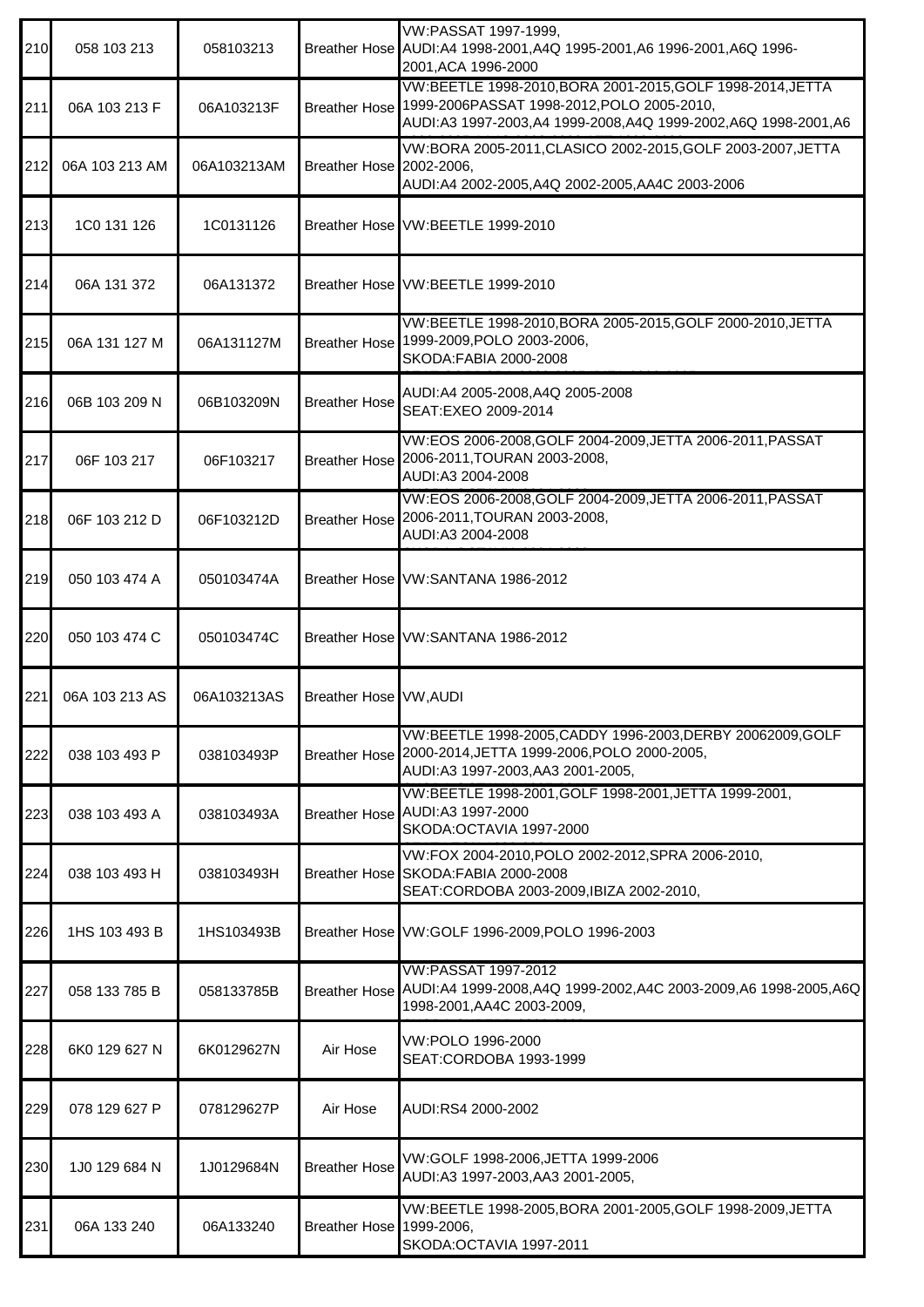| 232 | 8E0 121 049 N                  | 8E0121049N               | <b>Breather Hose</b>     | AUDI:A4 2001-2008,A4C 2006-2009,A6 2002-2005,AA4C 2003-2009,<br>SEAT:EXEO 2009-2014                                                                                                                      |
|-----|--------------------------------|--------------------------|--------------------------|----------------------------------------------------------------------------------------------------------------------------------------------------------------------------------------------------------|
| 233 | 1HM 103 493 A                  | 1HM103493A               | <b>Breather Hose</b>     | VW:CADDY 1999-2005,DERBY 1995-1997,JETTA 1993-1999,POLO<br>1997-2005,                                                                                                                                    |
| 234 | 06B 103 221 P                  | 06B103221P               |                          | VW:PASSAT 1998-2009<br>Breather Hose AUDI:A4 1999-2005,A4Q 1999-2002,A6 1998-2005,A6Q 1998-2001,A6L<br>2000-2005                                                                                         |
| 235 | 04L 103 493                    | 04L103493                |                          | VW:BEETLE 2012-2019, CC 2012-2019, GOLF 2012-2019, JETTA 2015-<br>Breather Hose 2018, PASSAT 2015-2019, SCIROCCO 2015-2018, TIGUAN 2012-2019,<br>AUDI:A1 2015-2019,A3 2013-2019,AQ3 2015-2019,A3CA 2015- |
| 236 | 036 103 493 CP                 | 036103493CP              |                          | VW:CADDY 2004-2008, GOLF 2004-2007, POLO 2002-2012,<br>Breather Hose SKODA: FABIA 2000-2008, OCTAVIA 2001-2011,<br>SEAT:CORDOBA 2003-2009, IBIZA 2002-2010,                                              |
| 237 | 038 103 493 S                  | 038103493S               | <b>Breather Hose</b>     | VW:PASSAT 1997-2000<br>AUDI:A4 1999-2001,A4Q 1999-2001,A6 1998-2001,                                                                                                                                     |
| 238 | 038 103 493 AB                 | 038103493AB              | Breather Hose 1999-2006, | VW:BEETLE 1998-2005, BORA 2001-2006, GOLF 1998-2006, JETTA<br>AUDI:A3 2001-2003                                                                                                                          |
| 239 | 038 103 493 AC                 | 038103493AC              |                          | VW:BEETLE 2003-2010, BORA 2008-2015, CADDY 2004-2011, GOLF<br>Breather Hose 1998-2009, JETTA 1999-2011, PASSAT 2006-2011, POLO 2002-<br>2010, TOURAN 2003-2010,                                          |
| 240 | 06H 103 221 J                  | 06H103221J               |                          | VW:PASSAT 2008-2012<br>Breather Hose AUDI:A3 2008-2013, AQ3 2012-2019, A3CA 2008-2013, A5CO 2008-<br>2011, ATT 2007-2010                                                                                 |
| 241 | 06H 103 226 A<br>06J 103 213 B | 06H103226A<br>06J103213B |                          | VW:EOS 2009-2011, GOLF 2007-2014, JETTA 2005-2011, PASSAT<br>Breather Hose 2008-2012, SCIROCCO 2009-2014, TIGUAN 2008-2019,<br>AUDI:A3 2008-2008, A3CA 2008-2013,                                        |
| 242 | 55574129                       |                          | Turbo Oil<br>Return Hose | CHEVROLET: CRUZE 2009-2016, MALIBU 2012-2017,<br>BUICK:EXCELLE 2010-2015, REGAL 2009-2017                                                                                                                |
| 243 | 4F0 819 344 B                  | 4F0819344B               | Radiator Hose AUDI       |                                                                                                                                                                                                          |
| 244 | 4F0 819 375 B                  | 4F0819375B               |                          | Radiator Hose AUDI:A6 2005-2011, A6Q 2005-2011                                                                                                                                                           |
| 245 | 4F0 819 378 B                  | 4F0819378B               |                          | Radiator Hose AUDI:A6 2005-2011,A6Q 2005-2011,A6AR 2007-2011                                                                                                                                             |
| 254 | 023 129 101                    | 023129101                | Crankcase<br>Vent Valve  | VW:GOLF 1986-1992, JETTA 1987-1992, LT 1983-1996, PASSAT 1988-<br>1991, TRANSPORTER 1991-2004,                                                                                                           |
| 255 | 06A 129 101 A                  | 06A129101A               | Crankcase<br>Vent Valve  | VW:GOLF 2002-2007, PASSAT 2003-2005<br>AUDI:A3 1997-2003,A4 1999-2005,A4Q 1999-2002,A6 1998-2005,A6Q<br>1998-2001, AA4C 2003-2006, ATT 2003-2006                                                         |
| 256 | 028 129 101 E                  | 028129101E               | Crankcase<br>Vent Valve  | VW:BEETLE 1998-2005, CADDY 1996-2003, GOLF 1999-2014, IMD<br>1990-2019, POLO 2000-2005,<br>AUDI:A3 1997-2003                                                                                             |
| 257 | 028 129 101 D                  | 028129101D               | Crankcase<br>Vent Valve  | VW:CADDY 1996-2005, GOL 1994-2010, GOLF 1992-1999, IMD 1990-<br>2019, PASSAT 1988-2000, POLO 1996-2000, PARATI 1996-<br>2010, SAVEIRO 2003-2010, SHARAN 1996-2000,                                       |
| 258 | 037 129 101 K                  | 037129101K               | Crankcase<br>Vent Valve  | VW:GOL 2003-2007, SANTANA 1986-2012,<br>AUDI:A80 1992-1996,A80Q 1992-1996,AC0 1989-1996,ACA 1992-2000,                                                                                                   |
| 259 | 037 129 101 R                  | 037129101R               | Crankcase<br>Vent Valve  | VW:GOLF 1993-2002,JETTA 1993-1999,PASSAT 1994-1997,                                                                                                                                                      |
| 260 | 037 129 101 P                  | 037129101P               | Crankcase<br>Vent Valve  | VW:GOLF 1994-2002, PASSAT 1994-1997                                                                                                                                                                      |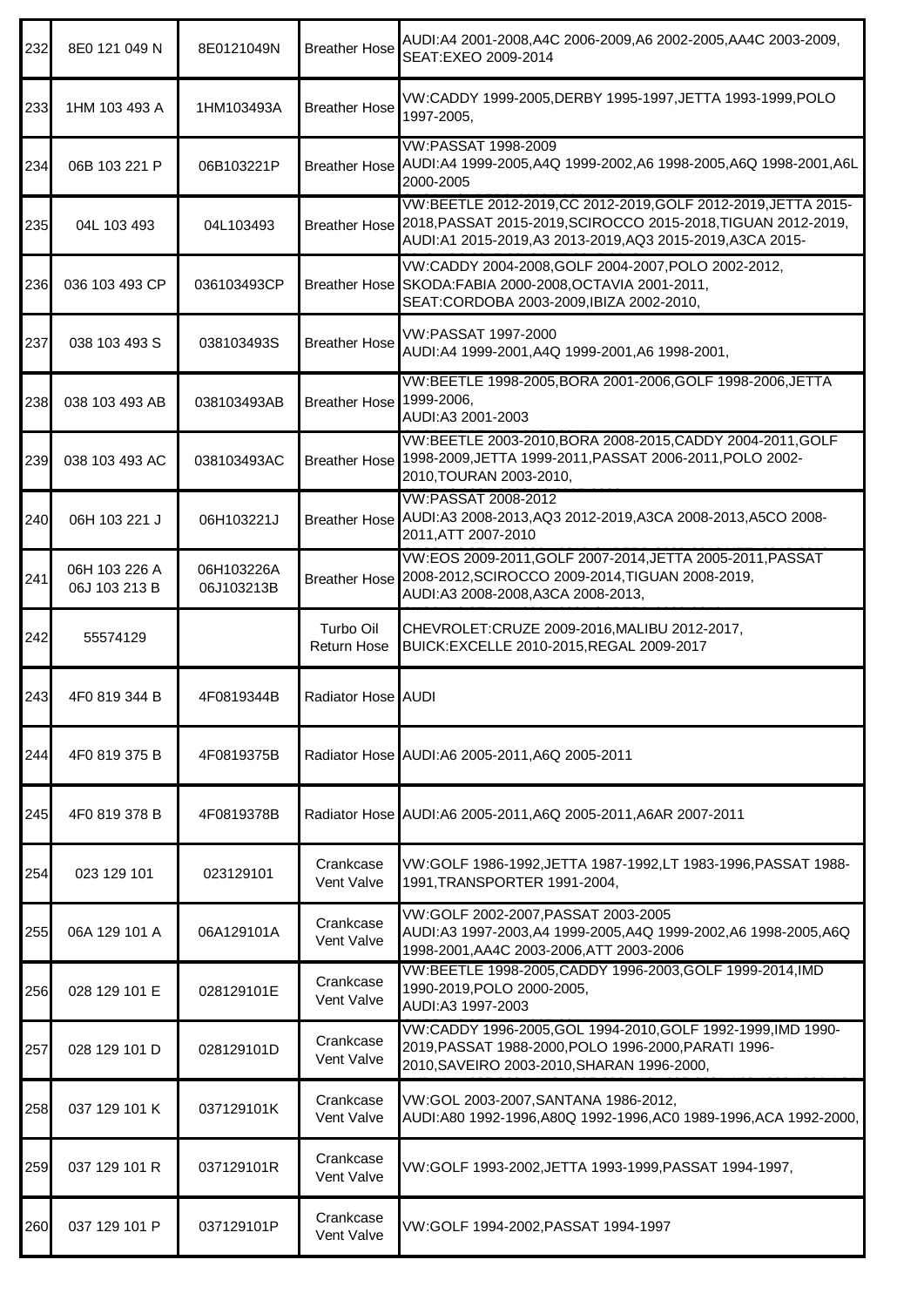| 261 | 037 129 101 G                             | 037129101G                          | Crankcase<br>Vent Valve | VW:CORRADO 1989-1995, GOLF 1992-2002, PASSAT 1988-1997,<br>SEAT:CORDOBA 1993-1999, TOLEDO 1992-1999,                                                                                |
|-----|-------------------------------------------|-------------------------------------|-------------------------|-------------------------------------------------------------------------------------------------------------------------------------------------------------------------------------|
| 262 | 06A 103 465 B                             | 06A103465B                          | Crankcase<br>Vent Valve | SKODA: OCTAVIA 1997-2011                                                                                                                                                            |
| 263 | 06A 103 465 D                             | 06A103465D                          | Crankcase<br>Vent Valve | VW:BEETLE 1998-2005, CADDY 2005-2007, GOLF 1998-2006, JETTA<br>1999-2006, POLO 2002-2006,<br>AUDI:A3 1997-2007                                                                      |
| 264 | 06A 103 465                               | 06A103465                           | Crankcase<br>Vent Valve | VW:BEETLE 1998-2005, BORA 2001-2005, GOLF 1998-2009, IMOT<br>1977-2019, JETTA 1999-2006,<br>SKODA: OCTAVIA 2001-2011                                                                |
| 265 | 06A 103 465 H                             | 06A103465H                          | Crankcase<br>Vent Valve | VW:JETTA 1991-2012                                                                                                                                                                  |
| 266 | 06A 133 287 D                             | 06A133287D                          | Crankcase<br>Vent Valve | VW:BORA 2001-2009, GOLF 2004-2009,                                                                                                                                                  |
| 267 | 074 115 308 D                             | 074115308D                          | Crankcase<br>Vent Valve | VW:IMD 1981-2008,LT 1997-2007,                                                                                                                                                      |
| 268 | 038 129 101 A                             | 038129101A                          | Crankcase<br>Vent Valve | VW:CADDY 1996-2003, GOLF 1998-2006, IMD 1990-2019, JETTA 1999-<br>2006, MARINE 2002-2016, POLO 2000-2002,<br>SKODA: OCTAVIA 1997-2011                                               |
| 269 | 070 129 101 A                             | 070129101A                          | Crankcase<br>Vent Valve | vw VW Transporter T5 Touareg MK1                                                                                                                                                    |
| 270 | 06B 103 663 H                             | 06B103663H                          | Oil dipstick<br>tube    | VW:SANTANA 2004-2014                                                                                                                                                                |
| 271 | 06B 103 663 A                             | 06B103663A                          | Oil dipstick<br>tube    | VW:SANTANA 1996-2014                                                                                                                                                                |
| 272 | 038 103 663                               | 038103663                           | Oil dipstick<br>tube    | VW:BEETLE 1998-2010, BORA 2001-2015, CADDY 1996-2003, GOLF<br>1998-2014, IMD 1990-2019, JETTA 1991-2012, PASSAT 1997-<br>2005, POLO 2000-2005, SHARAN 1996-2010,                    |
| 273 | 06A 103 663 B                             | 06A103663B                          | Oil dipstick<br>tube    | VW:BEETLE 1998-2010, BORA 2001-2015, GOLF 1998-2014, IMD 1990-<br>2007, POLO 2000-2010, SHARAN 1996-2010,<br>AUDI:AS3 2001-2004,AA3 2001-2007,A3 1997-2003,ATT 1999-2006            |
| 274 | 06B 103 663 B<br>06B 103 663 G            | 06B103663B<br>06B103663G            | Oil dipstick<br>tube    | VW:PASSAT 1997-2005<br>AUDI:A4 1999-2008,A4Q 1999-2002,AA4C 2003-2006,A6 1998-<br>2005, A6Q 1998-2001,                                                                              |
| 275 | 06A 103 663 C                             | 06A103663C                          | Oil dipstick<br>tube    | VW:BEETLE 1998-2010, BORA 2001-2016, CADDY 2004-2015, GOLF<br>2000-2014, IMOT 1977-2019, JETTA 1991-2018, PASSAT 2006-<br>2011, POLO 2000-2015, SHARAN 2001-2010, TOURAN 2003-2019, |
| 276 | 06B 103 663 C                             | 06B103663C                          | Oil dipstick<br>tube    | VW:PASSAT 1997-2001<br>AUDI:A4 1999-2002,A4Q 1999-2002,A6 1998-2001,A6Q 1998-<br>2001, ACA 1992-2000                                                                                |
| 277 | 028 103 663<br>028 103 663 A              | 028103663<br>028103663A             | Oil dipstick<br>tube    | VW:GOLF 1992-1994                                                                                                                                                                   |
| 278 | 049 103 663<br>053 103 663<br>050 103 663 | 049103663<br>053103663<br>050103663 | Oil dipstick<br>tube    | VW:GOLF 1982-1986, JETTA 1982-1986, PASSAT 1985-1988,<br>AUDI:A80 1985-1987                                                                                                         |
| 279 | 06A 103 663 A                             | 06A103663A                          | Oil dipstick<br>tube    | VW:FOX 2005-2012, JETTA 1991-2012, LUPO 1999-2006, PASSAT<br>1997-2000, POLO 2000-2010,<br>AUDI:A4 1995-2001,A6 1998-2001                                                           |
| 280 | 027 115 611 C                             | 027115611C                          | Oil Dipstick            | VW:CORRADO 1989-1995, CADDY 1983-2005, GOLF 1982-2009, IMOT<br>1977-2009, JETTA 1982-2012, PASSAT 1988-1997, POLO 1996-<br>2005, SCIROCCO 1982-1992, SHARAN 1996-2000,              |
| 281 | 053 115 611 B                             | 053115611B                          | Oil Dipstick            | AUDI:A80 1992-1993,A80Q 1992-1994,A100 1991-1994ACO 1989-<br>1994,                                                                                                                  |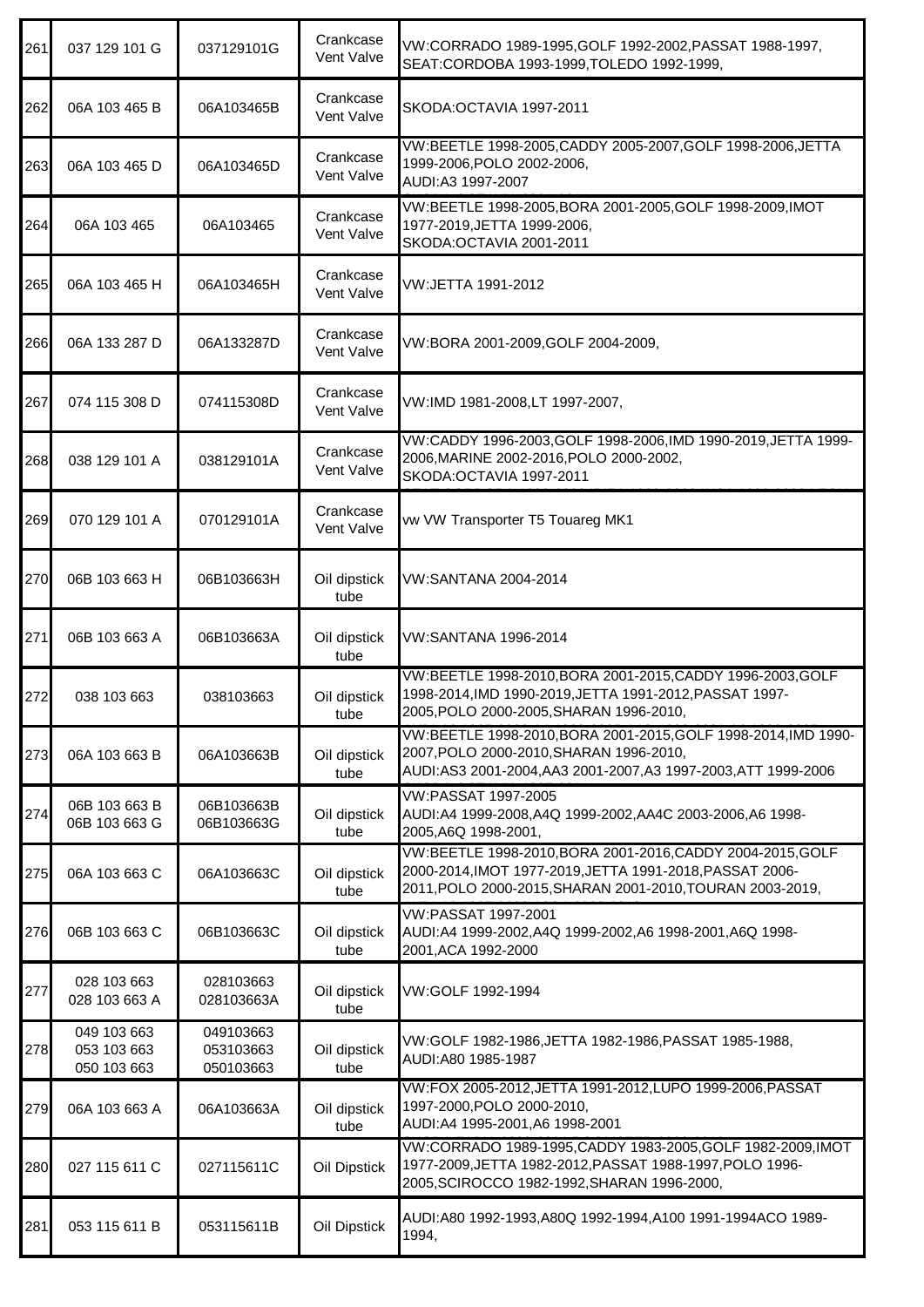| 282 | 06A 115 611 B<br>06A 115 611 Q   | 06A115611B<br>06A115611Q | Oil Dipstick | VW:BORA 2001-2009, GOLF 1999-2009, JETTA 1999-2006, POLO 2005-<br>2008, SHARAN 1996-2005,<br>AUDI:A3 1997-2003, ATT 1999-2006                                              |
|-----|----------------------------------|--------------------------|--------------|----------------------------------------------------------------------------------------------------------------------------------------------------------------------------|
| 283 | 038 115 611 B                    | 038115611B               | Oil Dipstick | VW:BEETLE 1998-2010, BORA 2001-2015, CADDY 1996-2011, FOX<br>2004-2010, GOLF 1998-2014, IMD 1990-2019, JETTA 1991-<br>2012, PASSAT 1997-2011, POLO 2000-2012, SHARAN 1996- |
| 284 | 06B 115 611 B                    | 06B115611B               | Oil Dipstick | VW:SANTANA 1996-2014                                                                                                                                                       |
| 285 | 06B 115 611 C                    | 06B115611C               | Oil Dipstick | VW:GOLF 1998-2006JETTA 1999-2006, PASSAT 1997-2005, POLO<br>2003-2010, SHARAN 2001-2005,<br>AUDI:A4 1999-2008,A4Q 1999-2002,A6 1998-2005,A6Q 1998-                         |
| 286 | 06A 115 611 A                    | 06A115611A               | Oil Dipstick | VW:JETTA 1991-2012                                                                                                                                                         |
| 287 | 06A 115 611 C                    | 06A115611C               | Oil Dipstick | VW:BEETLE 1998-2001, GOLF 1998-2001, JETTA 1999-2001,                                                                                                                      |
| 288 | 053 115 611 C                    | 053115611C               | Oil Dipstick | VW:IMOT 1977-2009, PASSAT 1982-2000,<br>AUDI:A100 1983-1994,A10Q 1985-1992,A4 1995-2001,A4Q 1995-                                                                          |
|     | 411709<br>Old<br>1174.46         | 117446                   | Oil Dipstick | Peugeot Citroen                                                                                                                                                            |
|     | 81231<br>1174.61                 | 117461                   | Oil Dipstick | Peugeot Citroen                                                                                                                                                            |
|     | 411295<br>1174.49 031096<br>2335 | 411295<br>117449         | Oil Dipstick | Peugeot Citroen                                                                                                                                                            |
|     | 1174.G2                          | 1174G2                   | Oil Dipstick | Peugeot Citroen                                                                                                                                                            |
|     | 9677993580                       | 9677993580               | Oil Dipstick | Peugeot Citroen                                                                                                                                                            |
|     | 1174.85                          | 117485                   | Oil Dipstick | Peugeot Citroen                                                                                                                                                            |
|     | 1174.89                          | 117489                   | Oil Dipstick | Peugeot Citroen                                                                                                                                                            |
|     | 1174.E2                          | 1174E2                   | Oil Dipstick | Peugeot Citroen                                                                                                                                                            |
|     | 1174.E6                          | 1174E6                   | Oil Dipstick | Peugeot Citroen                                                                                                                                                            |
|     | 1174.G3<br>10133                 | 1174G3                   | Oil Dipstick | Peugeot Citroen                                                                                                                                                            |
|     | 1174.75                          | 117475                   | Oil Dipstick | Peugeot Citroen                                                                                                                                                            |
|     | 1174.44                          | 117444                   | Oil Dipstick | Peugeot Citroen                                                                                                                                                            |
|     | 1172.79                          | 117279                   | Oil Dipstick | Peugeot Citroen                                                                                                                                                            |
|     | 1174.15                          | 117415                   | Oil Dipstick | Peugeot Citroen                                                                                                                                                            |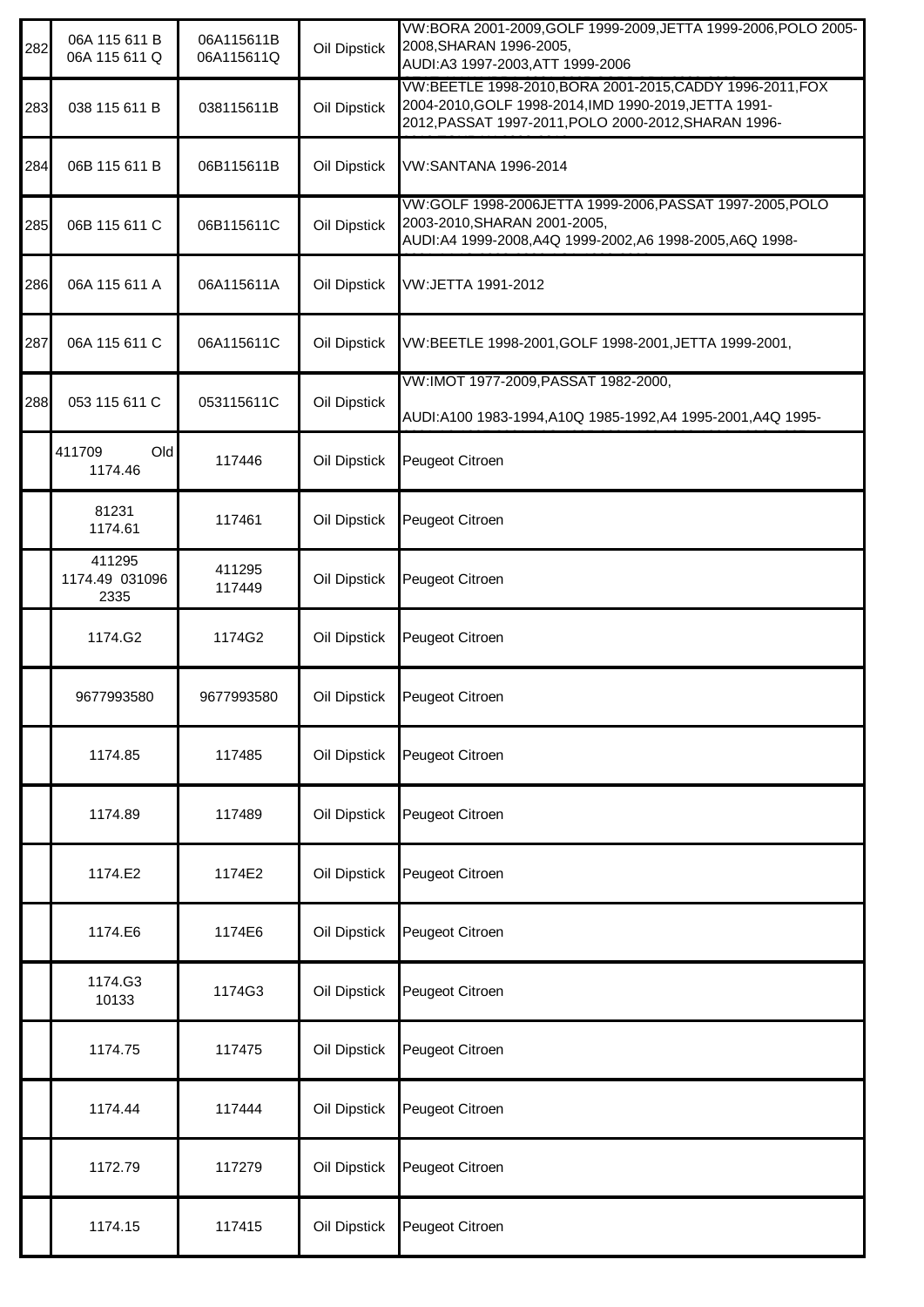| 81201<br>10142<br>1174.83                    | 117483                                 | Oil Dipstick | Peugeot Citroen |
|----------------------------------------------|----------------------------------------|--------------|-----------------|
| 1174.HO<br>1696877                           | 1174H0                                 | Oil Dipstick | Peugeot Citroen |
| 1174.88                                      | 117488                                 | Oil Dipstick | Peugeot Citroen |
| 1174.C0 4699                                 | 1174C0                                 | Oil Dipstick | Peugeot Citroen |
| 1174.C1 1171.45                              | 1174C1 117145                          | Oil Dipstick | Peugeot Citroen |
| 1174.C2 NEW<br>1174.46                       | 1174C2<br>117446                       | Oil Dipstick | Peugeot Citroen |
| 1174.C4<br>10145                             | 1174C4                                 | Oil Dipstick | Peugeot Citroen |
| 1174.82                                      | 1174.82                                | Oil Dipstick | Peugeot Citroen |
| 1174.A4                                      | 1174.A4                                | Oil Dipstick | Peugeot Citroen |
| 1174.93                                      | 117493                                 | Oil Dipstick | Peugeot Citroen |
| 1174.G9  1174.G1  1174G9  1174G1<br>1174.F0  | 1174F0                                 | Oil Dipstick | Peugeot Citroen |
| 9809038580                                   |                                        | Oil Dipstick | Peugeot Citroen |
| 9816715980<br>9809038580                     |                                        | Oil Dipstick | Peugeot Citroen |
| 8200 049 622                                 | 8200049622                             | Oil Dipstick | Nissan Renault  |
| 8200 483 442                                 | 8200483442                             | Oil Dipstick | Nissan Renault  |
| 8200 553 001                                 | 8200553001                             | Oil Dipstick | Nissan Renault  |
| 7701 067 122                                 | 7701067122                             | Oil Dipstick | Nissan Renault  |
| 8200 463 669<br>7701 060 939                 | 8200463669<br>7701060939               | Oil Dipstick | Nissan Renault  |
| 8200 138 515<br>8200 839 252<br>8200 901 431 | 8200138515<br>8200839252<br>8200901431 | Oil Dipstick | Nissan Renault  |
| 8200 678 386                                 | 8200678386                             | Oil Dipstick | Nissan Renault  |
| 8200 457 625<br>44 17 447                    | 8200457625<br>4417447                  | Oil Dipstick | Nissan Renault  |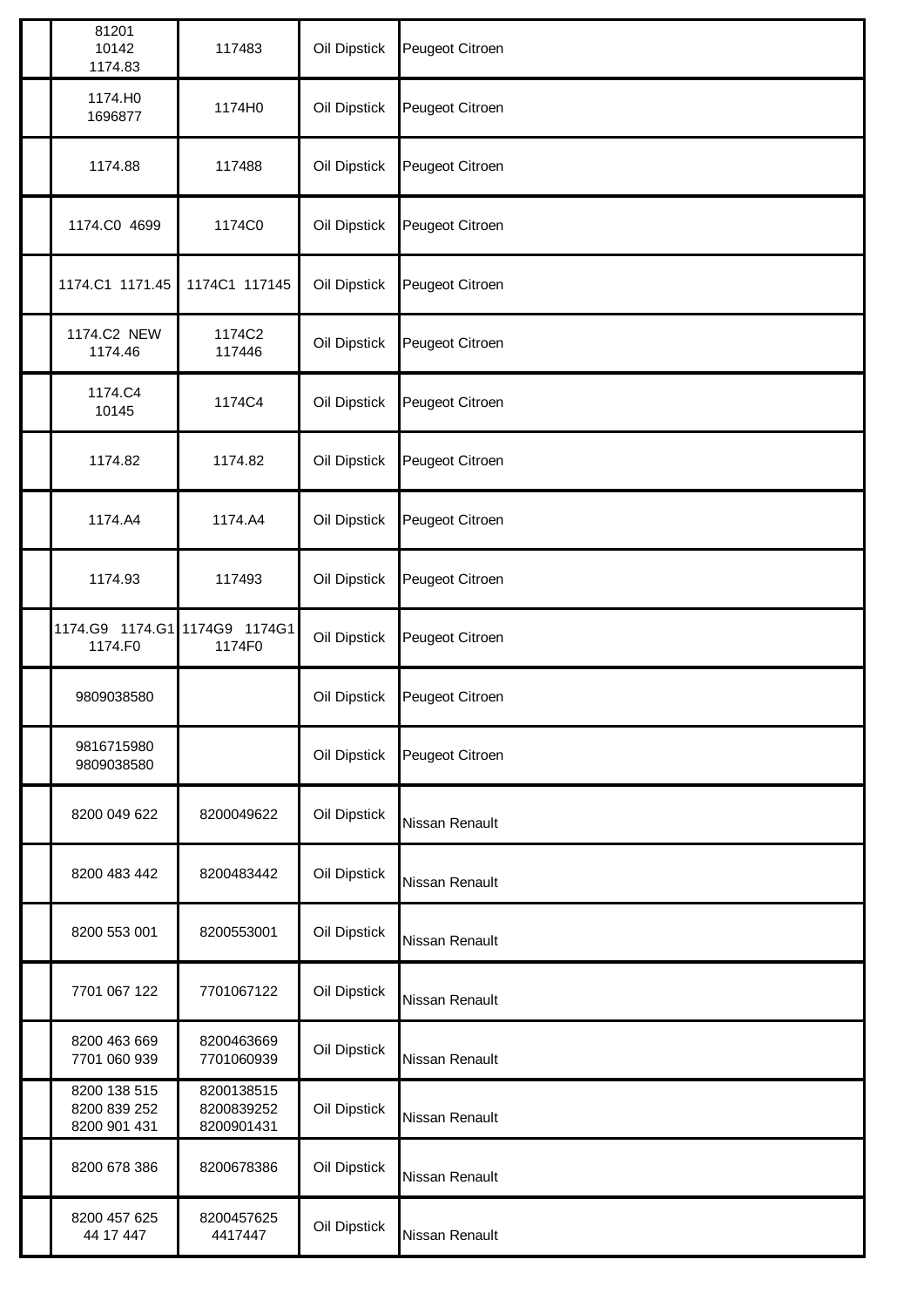| 8200 676 299<br>44 17 975 | 8200676299<br>4417975 | Oil Dipstick | Nissan Renault                  |
|---------------------------|-----------------------|--------------|---------------------------------|
| 8200 114 338              | 8200114338            | Oil Dipstick | <b>Nissan Renault</b>           |
| 8200 255 423              | 8200255423            | Oil Dipstick | Nissan Renault                  |
| 8200 552 996              | 8200552996            | Oil Dipstick | Nissan Renault                  |
| 7701 060 940              | 7701060940            | Oil Dipstick | Nissan Renault                  |
| 8200 141 457              | 8200141457            | Oil Dipstick | Nissan Renault                  |
| 8200 901 425              | 8200901425            | Oil Dipstick | Nissan Renault                  |
| 8200 449 528              | 820044 528            | Oil Dipstick | Nissan Renault                  |
| 8200 355 344              | 8200355344            | Oil Dipstick | Nissan Renault                  |
| 8201 009 745              | 8201009745            | Oil Dipstick | Nissan Renault                  |
| 111400116R                | 111400116R            | Oil Dipstick | Nissan Renault                  |
| 111400275R                | 111400275R            | Oil Dipstick | Nissan Renault                  |
| 11140-4Z002               | 111404Z002            | Oil Dipstick | Nissan Renault                  |
| 11140-6689R               | 111406689R            | Oil Dipstick | Nissan Renault                  |
| 8200901426                |                       | Oil Dipstick | Nissan Renault                  |
| 111401435R                |                       | Oil Dipstick | Nissan Renault                  |
| 111405580R<br>111509878R  |                       | Oil Dipstick | Nissan Renault                  |
| 651 010 23 72             | 6510102372            | Oil Dipstick | Mercedes Benz                   |
| A1320180015               |                       | Oil Dipstick | Mercedes Benz                   |
| 0003060V005000            |                       | Oil Dipstick | Mercedes Benz Smart Fortwo W450 |
| A6600180115<br>2327-0861  | 23270861              | Oil Dipstick | Mercedes Benz                   |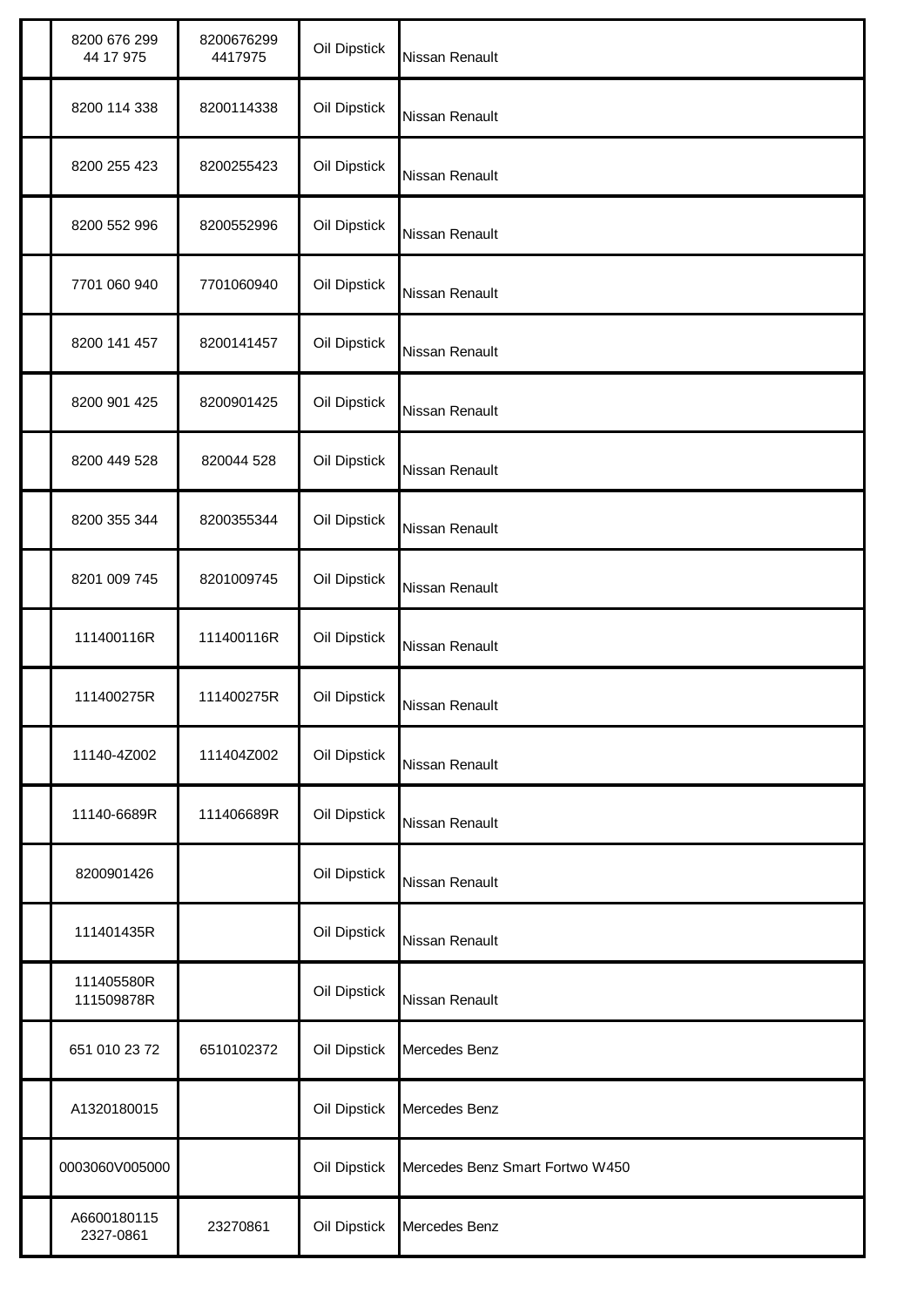| 112 010 03 72                | 1120100372               | Oil Dipstick | Mercedes Benz     |
|------------------------------|--------------------------|--------------|-------------------|
| 047 115 611E                 | 047115611E               | Oil Dipstick | VAG VW AUDI SKODA |
| 047 115 611H                 | 047115611H               | Oil Dipstick | VAG VW AUDI SKODA |
| 027 115 6119                 | 0271156119               | Oil Dipstick | VAG VW AUDI SKODA |
| 028 115 611C                 | 028115611C               | Oil Dipstick | VAG VW AUDI SKODA |
| 028 115 611J                 | 028115611J               | Oil Dipstick | VAG VW AUDI SKODA |
| 06A 115 611A<br>06B 115 611A | 06A115611A<br>06B115611A | Oil Dipstick | VAG VW AUDI SKODA |
| 06A 115 611B                 | 06A115611B               | Oil Dipstick | VAG VW AUDI SKODA |
| 06B 115 611R                 | 06B115611R               | Oil Dipstick | VAG VW AUDI SKODA |
| 03C 115 611<br>03C 115 611AD | 03C115611<br>03C115611AD | Oil Dipstick | VAG VW AUDI SKODA |
| 032 115 611N                 | 032115611N               | Oil Dipstick | VAG VW AUDI SKODA |
| 045 115 611                  | 045115611                | Oil Dipstick | VAG VW AUDI SKODA |
| 03E 115 611D                 | 03E115611D               | Oil Dipstick | VAG VW AUDI SKODA |
| 06A 115 611R                 | 06A115611R               | Oil Dipstick | VAG VW AUDI SKODA |
| 06A 115 611Q                 | 06A115611Q               | Oil Dipstick | VAG VW AUDI SKODA |
| 03C 115 611AC                | 03C115611AC              | Oil Dipstick | VAG VW AUDI SKODA |
| 03C 115 611AA                | 03C115611AA              | Oil Dipstick | VAG VW AUDI SKODA |
| 06B 115 611F                 | 06B115611F               | Oil Dipstick | VAG VW AUDI SKODA |
| 06E 115 611H                 | 06E115611H               | Oil Dipstick | VAG VW AUDI SKODA |
| 06J 115 611E                 | 06J 115 611E             | Oil Dipstick | VAG VW AUDI SKODA |
| 06N 115 611                  | 06N115611                | Oil Dipstick | VAG VW AUDI SKODA |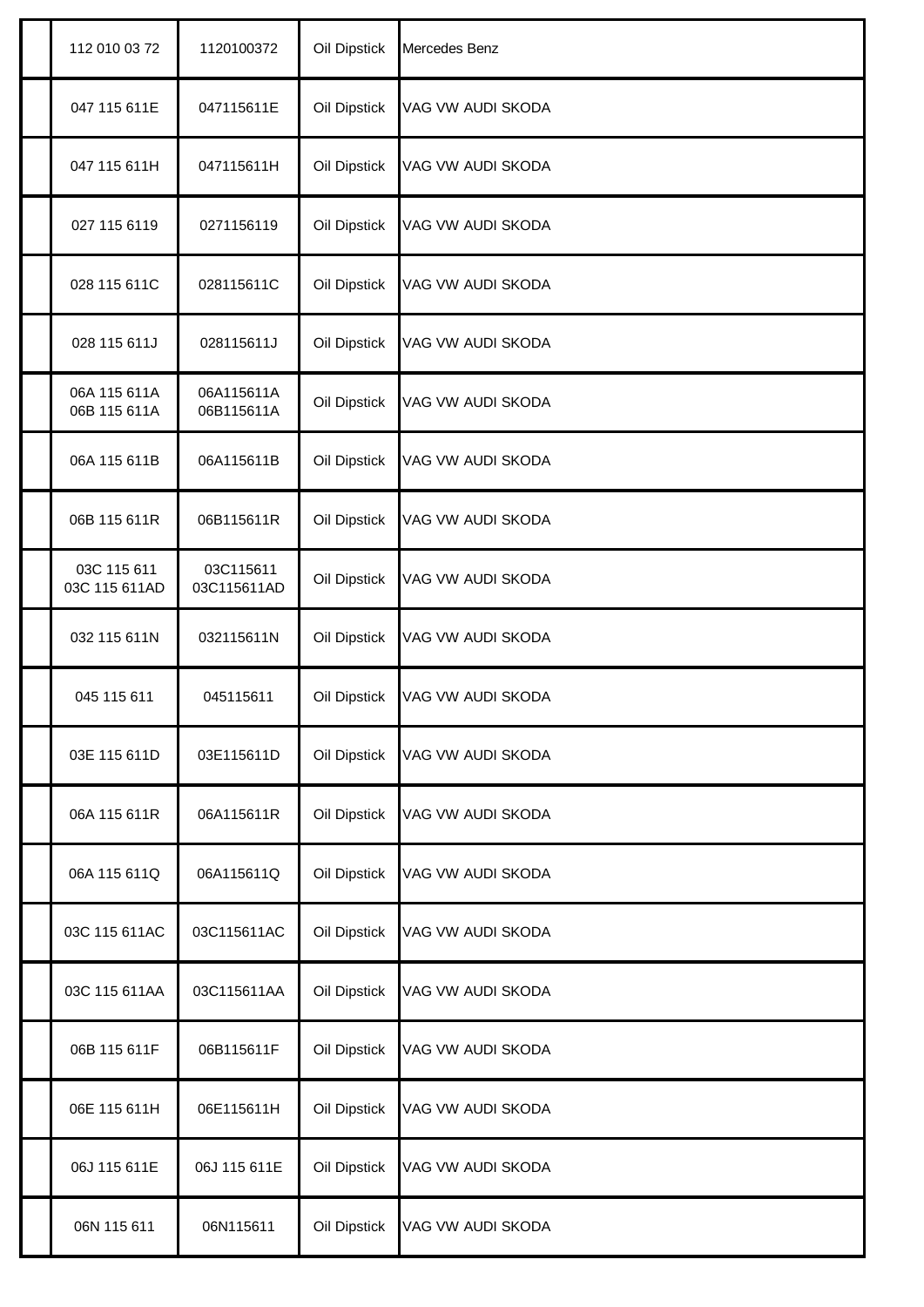|     | YS6G 6750 BC<br>1207160                | <b>YS6G6750BC</b>       | Oil Dipstick                | <b>FORD</b>                                                                                                                                          |
|-----|----------------------------------------|-------------------------|-----------------------------|------------------------------------------------------------------------------------------------------------------------------------------------------|
|     | CM5Z 6750 A<br>CM5G 6750 GA<br>1762522 | CM5Z6750A<br>CM5G6750GA | Oil Dipstick                | <b>FORD</b>                                                                                                                                          |
|     | 9809897580                             |                         | Oil Dipstick                | <b>FORD</b>                                                                                                                                          |
|     | 14 50 597                              | 1450597                 | Oil Dipstick                | <b>FORD</b>                                                                                                                                          |
|     | 90501168<br>0658048                    | 90501168<br>0658048     | Oil Dipstick                | <b>FORD</b>                                                                                                                                          |
|     | 24580974                               | 24580974                | Oil Dipstick                | <b>FORD</b>                                                                                                                                          |
|     | 9158506<br>93306421                    | 9158506<br>93306421     | Oil Dipstick                | Opel Vauxhall                                                                                                                                        |
| 289 | 191 711 116 C                          | 191711116C              | <b>Trans Shift</b><br>Lever | VW:GOLF 1984-1992, JETTA 1985-2012,<br>SEAT: TOLEDO 1992-1999                                                                                        |
| 290 | 1GD 711 075                            | 1GD711075               | <b>Trans Shift</b><br>Lever | VW,SEAT                                                                                                                                              |
| 291 | 1H0 711 116 A                          | 1H0711116A              | <b>Trans Shift</b><br>Lever | VW:GOLF 1992-2002, JETTA 1993-1999                                                                                                                   |
| 292 | 1H0 711 173                            | 1H0711173               | <b>Trans Shift</b><br>Lever | VW:CADDY 1996-2003,DERBY 1995-1997,GOLF 1992-2002,JETTA<br>1993-1999, POLO 1996-2005,<br>SEAT:CORDOBA 1993-2002, IBIZA 1999-2002, INCA 1996-2003,    |
| 293 | 191 711 173<br>191 711 173 B           | 191711173<br>191711173B | <b>Trans Shift</b><br>Lever | VW:GOLF 1984-1992, JETTA 1985-2012<br>SEAT: TOLEDO 1992-1999                                                                                         |
| 294 | 171 711 593 D<br>171 711 593           | 171711593D<br>171711593 | <b>Trans Shift</b><br>Lever | VW:CADDY 1983-1992, GOLF 1975-1993, JETTA 1979-<br>1984, SCIROCCO 1974-1992                                                                          |
| 295 | 191 711 574                            | 191711574               | <b>Trans Shift</b><br>Lever | VW:GOLF 1984-1992, JETTA 1985-2012,<br>SEAT: TOLEDO 1992-1999                                                                                        |
| 296 | 171 711 574 A                          | 171711574A              | <b>Trans Shift</b><br>Lever | VW:CADDY 1983-1992, GOLF 1975-1993, JETTA 1979-<br>1984, SCIROCCO 1974-1992                                                                          |
| 297 | 171 711 593 E                          | 171711593E              | <b>Trans Shift</b><br>Lever | VW:CADDY 1983-1992, GOLF 1975-1993, JETTA 1979-<br>1984, SCIROCCO 1974-1992                                                                          |
| 298 | 1H0 711 574                            | 1H0711574               | <b>Trans Shift</b><br>Lever | VW:CADDY 1996-2003, DERBY 1995-1997, GOLF 1992-2002, JETTA<br>1993-1999, POLO 1996-2005,<br>SEAT:CORDOBA 1993-2002, IBIZA 1999-2002, INCA 1996-2003, |
| 299 | 171 711 574 B                          | 171711574B              | <b>Trans Shift</b><br>Lever | VW:CADDY 1983-2007, GOLF 1979-2009, JETTA 1979-1984, PICKUP<br>1979-1984, SCIROCCO 1979-1992,                                                        |
| 300 | 1J0 711 803 C                          | 1J0711803C              | <b>Trans Shift</b><br>Lever | VW:GOLF 1998-2009, JETTA 1999-2006<br>AUDI:A3 1997-2003<br>SKODA: OCTAVIA 1997-2011                                                                  |
| 301 | 1J0 711 596 E                          | 1J0711596E              | <b>Trans Shift</b><br>Lever | VW:GOLF 1998-2009, JETTA 1999-2006<br>AUDI:A3 1997-2003<br>SKODA: OCTAVIA 1997-2011                                                                  |
| 302 | 191 711 595                            | 191711595               | <b>Trans Shift</b><br>Lever | VW:GOLF 1984-1992,JETTA 1987-2012                                                                                                                    |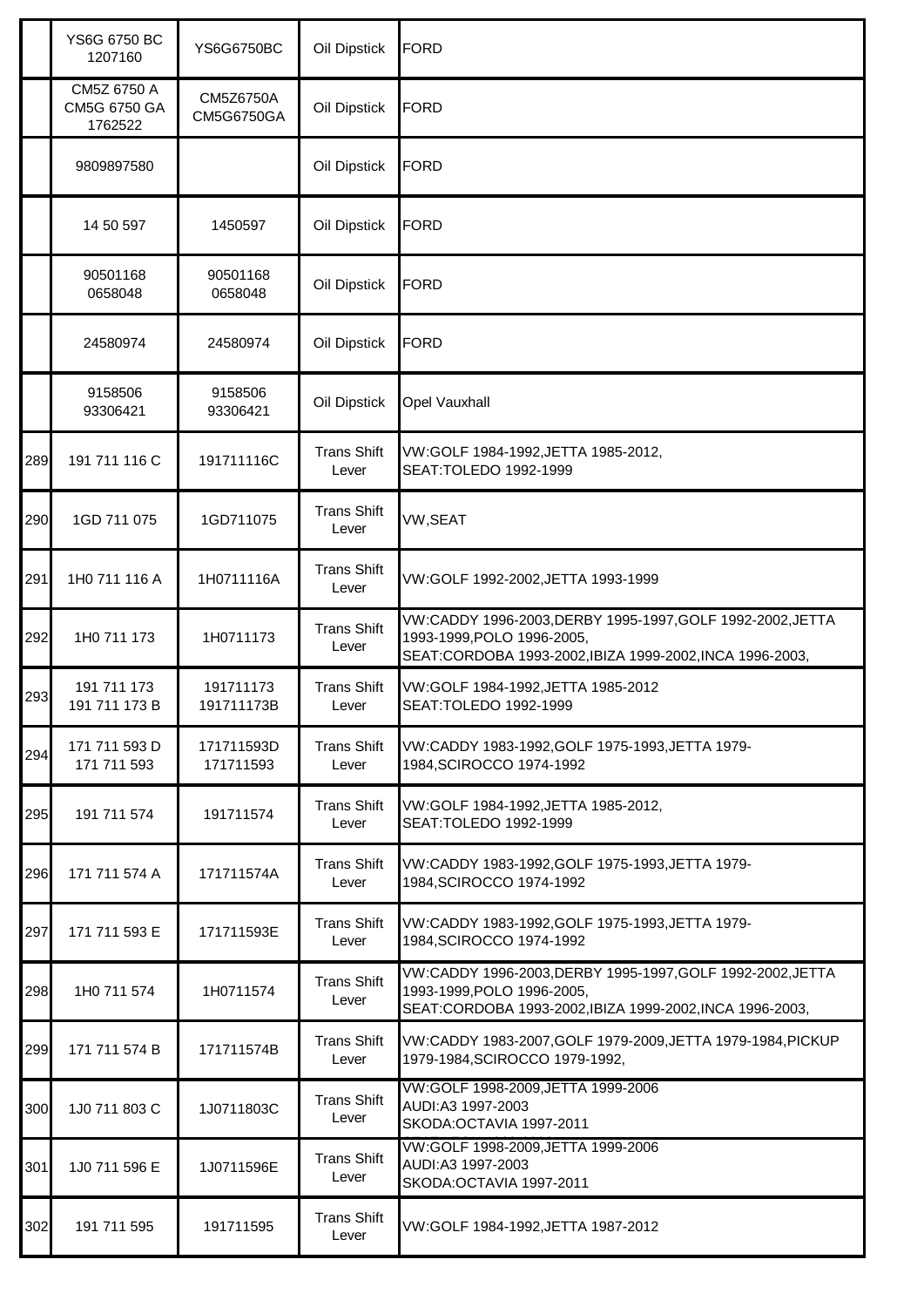| 303 | 191 711 595 A    | 191711595A | <b>Trans Shift</b><br>Lever | VW:GOLF 1984-1992, JETTA 1985-2012, POLO 1996-1996<br>SEAT: CORDOBA 1993-1996, TOLEDO 1992-1996,                                                                                    |
|-----|------------------|------------|-----------------------------|-------------------------------------------------------------------------------------------------------------------------------------------------------------------------------------|
| 304 | 1H0 711 595      | 1H0711595  | <b>Trans Shift</b><br>Lever | VW:CADDY 1996-2003, DERBY 1995-1997, GOLF 1984-2002, JETTA<br>1985-2012, POLO 1996-2005,<br>SEAT:CORDOBA 1993-2002, IBIZA 1999-2002, INCA 1996-                                     |
| 305 | 191 711 146 C    | 191711146C | <b>Trans Shift</b><br>Lever | VW:CADDY 1996-2003, DERBY 19GOLF 1984-2002, JETTA 1985-<br>2012, POLO 1996-2005, 95-1997,<br>SEAT:CORDOBA 1993-2002, IBIZA 1999-2002, INCA 1996-                                    |
| 306 | 1H0 798 000      | 1H0798000  | <b>Trans Shift</b><br>Lever | VW MK3<br><b>SEAT</b>                                                                                                                                                               |
| 307 | 191 798 116<br>A | 191798116A | <b>Trans Shift</b><br>Lever | VW:CADDY 1996-2003, DERBY 1995-1997, GOLF 1981-2002, JETTA<br>1985-2012, POLO 1996-2005, SCIROCCO 1981-1992,                                                                        |
| 308 | 191 798 116<br>A | 191798116A | <b>Trans Shift</b><br>Lever | VW:CADDY 1996-2003, DERBY 1995-1997, GOLF 1981-2002, JETTA<br>1985-2012, POLO 1996-2005, SCIROCCO 1981-1992,                                                                        |
| 309 | 191 798 000      | 191798000  | <b>Trans Shift</b><br>Lever | VW                                                                                                                                                                                  |
| 310 | 191 798 211      | 191798211  | <b>Trans Shift</b><br>Lever | VW                                                                                                                                                                                  |
| 311 | 171 798 211      | 171798211  | <b>Trans Shift</b><br>Lever | VW:CADDY 1983-2007, GOLF 1975-2009, JETTA 1989-1984, PICKUP<br>1979-1984, RABBIT 1975-1976, SCIROCCO 1977-1992,                                                                     |
| 312 | 191 798 211 S    | 191798211S | <b>Trans Shift</b><br>Lever | VW                                                                                                                                                                                  |
| 313 | 191 798 211      | 191798211  | <b>Trans Shift</b><br>Lever | VW                                                                                                                                                                                  |
| 314 | 191 711 208 A    | 191711208A | <b>Trans Shift</b><br>Lever | VW:CADDY 1996-2003, GOLF 1989-2002, JETTA 1989-<br>2012, TRANSPORTER 1991-1995,<br>SEAT:CORDOBA 1993-1996                                                                           |
| 315 | 171 711 067 B    | 171711067B | <b>Trans Shift</b><br>Lever | VW:CADDY 1983-2007, GOLF 1975-2009, JETTA 1981-<br>2012, SCIROCCO 1974-1992,<br>SEAT: TOLEDO 1992-1999                                                                              |
| 316 | 191 711 190 B    | 191711190B | <b>Trans Shift</b><br>Lever | VW:CADDY 1996-2003, GOLF 1984-2002, JETTA 1985-2012, LUPO<br>1999-2003, POLO 1991-2003,<br>SEAT: AROSA 1997-2003, CORDOBA 1993-2002, IBIZA 1999-2002, INCA                          |
| 317 | 191 711 083      | 191711083  | <b>Trans Shift</b><br>Lever | VW:GOLF 1984-1992, JETTA 1985-2012,<br>SEAT:TOLEDO 1992-1999                                                                                                                        |
| 318 | 1H0 798 201      | 1H0798201  | <b>Trans Shift</b><br>Lever | VW:GOLF 1992-2002,JETTA 1993-1999                                                                                                                                                   |
| 319 | 171 711 194 G    | 171711194G | <b>Trans Shift</b><br>Lever | VW:CADDY 1983-2007, GOLF 1975-2009, JETTA 1979-1984, PICKUP<br>1979-1984, SCIROCCO 1974-1992,                                                                                       |
| 320 | 191 711 135 A    | 191711135A | <b>Trans Shift</b><br>Lever | VW                                                                                                                                                                                  |
| 321 | 191 711 590 A    | 191711590A | <b>Trans Shift</b><br>Lever | VW:CADDY 1996-2003, GOLF 1984-2002, JETTA 1985-2012, POLO<br>1997-2005,<br>SEAT:CORDOBA 1993-2002, IBIZA 1999-2002, INCA 1996-                                                      |
| 322 | 171 711 181      | 171711181  | <b>Trans Shift</b><br>Lever | VW:CADDY 1983-2007, GOLF 1975-2009, JETTA 1979-2012, POLO<br>1996-2005, SCIROCCO 1974-1992, TRANSPORTER 1991-2004,<br>SEAT:CORDOBA 1993-2002, IBIZA 1999-2002, INCA 1996-2003, LEON |
| 323 | 191 711 199      | 191711199  | <b>Trans Shift</b><br>Lever | VW:CADDY 1996-2003, GOLF 1984-2002, JETTA 1985-2012, POLO<br>1996-2005,<br>SEAT:CORDOBA 1993-2002, IBIZA 1999-2002, INCA 1996-                                                      |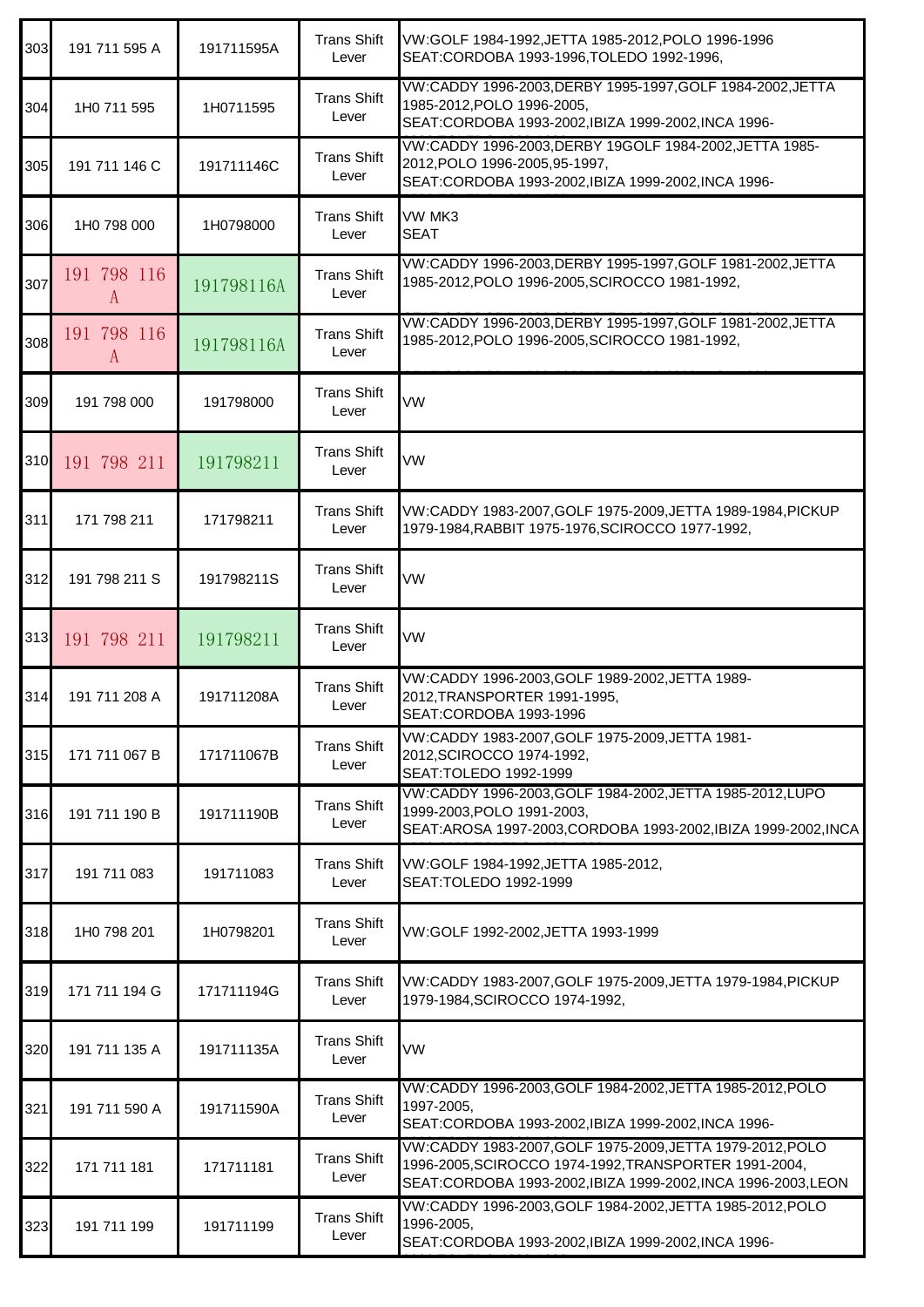| 324 | 171 711 166                 | 171711166               | <b>Trans Shift</b><br>Lever        | VW:CADDY 1983-2007, CORRADO 1989-1995, GOLF 1975-2009, JETTA<br>1979-1984, PASSAT 1988-1991, SCIROCCO 1974-1992, T2 1980-2003, |
|-----|-----------------------------|-------------------------|------------------------------------|--------------------------------------------------------------------------------------------------------------------------------|
| 325 | 171 711 965                 | 171711965               | <b>Trans Shift</b><br>Lever        | VW:CADDY 1983-2007, GOLF 1975-2009, JETTA 1982-2012, POLO<br>1996-2005, SCIROCCO 1974-1992, T2 1972-2001<br>AUDI:A3 1997-2003  |
|     | 220 887 02 27               | 2208870227              | <b>Hood Release</b><br>Handle      | <b>MERCEDES BENZ</b>                                                                                                           |
|     | 203 887 04 27               | 2038870427              | <b>Hood Release</b><br>Handle      | <b>MERCEDES BENZ</b>                                                                                                           |
|     | BBU 721 511                 | BBU721511               | Pedal<br>Accelerator               | VAG VW AUDI SKODA                                                                                                              |
|     | 000 500 01 85               | 0005000185              | Radiator Drain<br>Plug             | <b>MERCEDES BENZ</b>                                                                                                           |
|     | 6N0 711 575A                | 6N0711575A              | Gear lever,<br>Selector            | <b>AUDI</b><br>VW SEAT<br><b>SKODA</b>                                                                                         |
|     | 02A 409 197                 | 02A409197               | Speedometer<br>Drive Gear          | <b>AUDI</b><br>VW SEAT<br><b>SKODA</b>                                                                                         |
|     | 02B 409 197                 | 02B409197               | Speedometer<br>Drive Gear          | <b>AUDI</b><br>VW SEAT<br><b>SKODA</b>                                                                                         |
|     | 084 409 197                 | 084409197               | Speedometer<br>Drive Gear          | <b>AUDI</b><br>VW SEAT<br><b>SKODA</b>                                                                                         |
|     | 1H0 919 149A                | 1H0919149A              | Speedometer<br>Drive Gear          | AUDI<br>VW SEAT<br><b>SKODA</b>                                                                                                |
|     | 095 409 197A                | 095409197A              | Speedometer<br>Drive Gear          | <b>AUDI</b><br>VW SEAT<br><b>SKODA</b>                                                                                         |
|     | 171 957 821B                | 171957821B              | Speedometer<br>Drive Gear          | <b>AUDI</b><br>VW SEAT SKODA                                                                                                   |
|     | 171 957 821A                | 171957821A              | Speedometer<br>Drive Gear          | <b>AUDI</b><br>VW SEAT<br><b>SKODA</b>                                                                                         |
|     | 1H6 857 147                 | 1H6857147               | Glove<br>Compartment AUDI<br>Latch | VW SEAT<br><b>SKODA</b>                                                                                                        |
|     | 1H6 857 147B                | 1H6857147B              | Glove<br>Compartment AUDI<br>Latch | VW SEAT<br><b>SKODA</b>                                                                                                        |
|     | 3B0 857 561B                | 3B0857561B              | Sun visors<br>hook Clip            | VW SEAT SKODA<br>AUDI                                                                                                          |
|     | 3B0 823 593<br>3B0 823 593C | 3B0823593<br>3B0823593C | <b>Hood Release</b><br>Handle      | <b>AUDI</b><br>VW SEAT<br><b>SKODA</b>                                                                                         |
|     | 1J5 823 593C                | 1J5823593C              | <b>Hood Release</b><br>Handle      | <b>AUDI</b><br>VW SEAT<br><b>SKODA</b>                                                                                         |
|     | 330 121 209                 | 330121209               | Electric Fan<br><b>Bracket</b>     | <b>AUDI VW</b>                                                                                                                 |
|     | 1J0 121 206C                | 1J0121206C              | Electric Fan<br><b>Bracket</b>     | <b>AUDI VW</b>                                                                                                                 |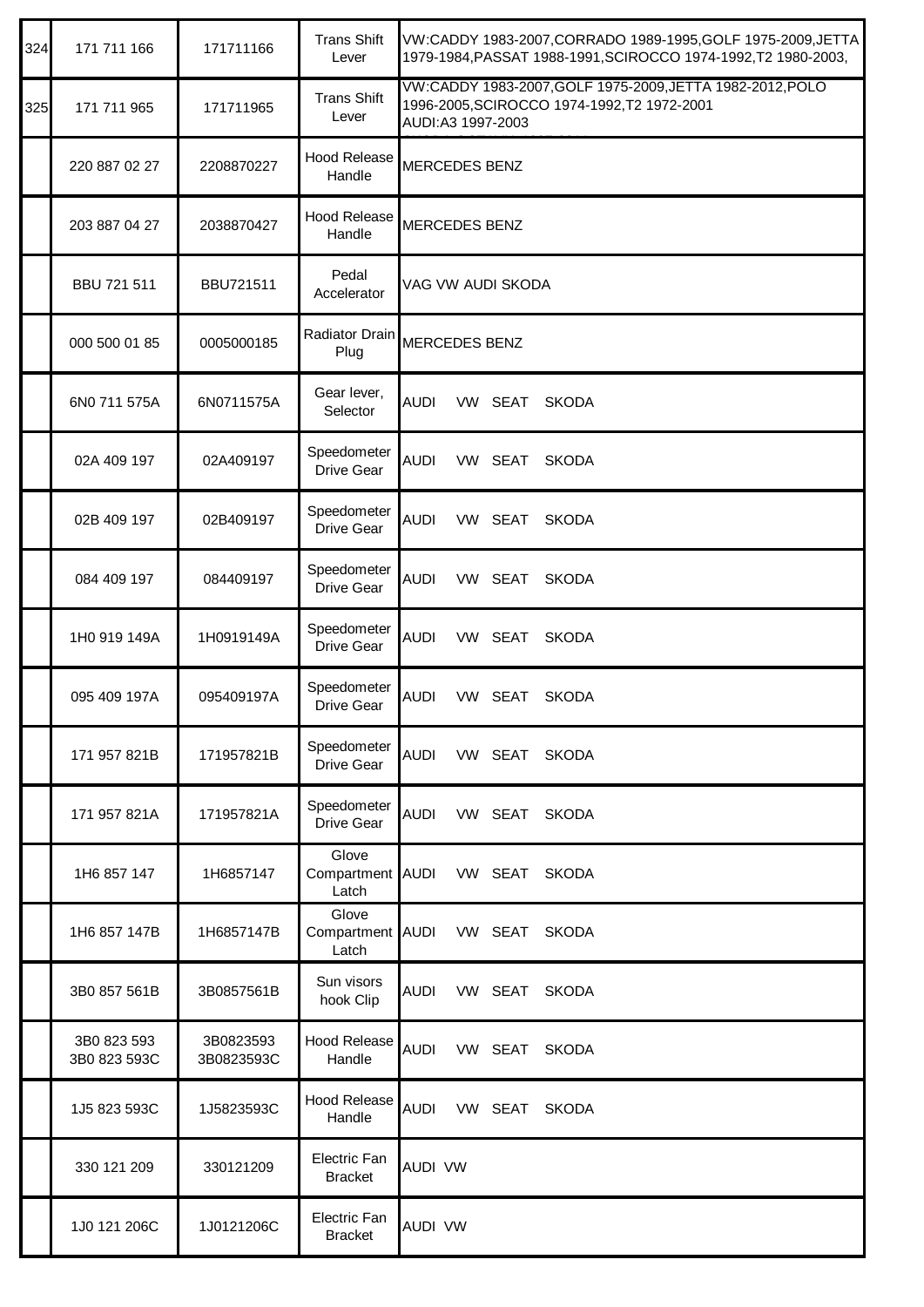|     | 1J0 121 206D                                          | 1J0121206D                                | Electric Fan<br><b>Bracket</b>               | AUDI VW                                                                                                                                                               |
|-----|-------------------------------------------------------|-------------------------------------------|----------------------------------------------|-----------------------------------------------------------------------------------------------------------------------------------------------------------------------|
|     | 203 540 02 53                                         | 2035400253                                | Transmission<br>Plug Wire<br>Harness         | Mercedes Benz                                                                                                                                                         |
|     | 51 21 8 226 050                                       | 51218226050                               | Inside Door<br>Handle                        | BMW E38 740i. BMW E38 740iL. BMW E38 750iL. BMW E39 525i                                                                                                              |
|     | 51 21 8 226 049                                       | 51218226049                               | Inside Door<br>Handle                        | BMW E38 740i. BMW E38 740iL. BMW E38 750iL. BMW E39 525i                                                                                                              |
|     | 17 11 7 573 780<br>17 11 1 436 255<br>17 11 2 249 365 | 17117573780<br>17111436255<br>17112249365 | Expansion<br><b>Coolant Tank</b>             | BMW 09-14 E46 E53 X5                                                                                                                                                  |
|     | 17 11 7 573 781<br>17 11 1 436 413<br>17 13 2 247 553 | 17117573781<br>17111436413<br>17132247553 | Expansion<br><b>Coolant Tank</b>             | BMW 3 Series Z4 X3 X5 E46 E83 E85 E86 E53                                                                                                                             |
|     | 12 51 7 646 145                                       | 12517646145                               | Coolant<br>Thermostat<br><b>Wire Harness</b> | MINI R60 R59 R58 R55 R56 07-12                                                                                                                                        |
|     | 12 51 8 611 289                                       | 12518611289                               | Thermostat<br>Adapter                        | 2011-2013 MINI Cooper S Countryman                                                                                                                                    |
|     | 9804315380                                            | 9804315380                                | <b>Wire Harness</b><br>Connector             | PSA Peugeot Citroen                                                                                                                                                   |
| 326 | 06H 121 026 CF                                        | 06H121026CF                               | Water Pump                                   | <b>AUDI</b><br>VW SEAT<br><b>SKODA</b>                                                                                                                                |
| 327 | 04E 103 464 G                                         | 04E103464G                                | <b>Breather Oil</b><br>Seperator             | VW:GOLF 2013-2019, JETTA 2013-2019, LAVIDA 2012-2019, PASSAT<br>2011-2019,<br>SANTANA 2013-2019, SAGITAR 2015-2019,                                                   |
| 328 | 04E 103 464 L                                         | 04E103464L                                | <b>Breather Oil</b><br>Seperator             | VW:BORA 2016-2019, CTRE 2016-2019, GOLF 2013-2019, JETTA 2013-<br>2019, LAVIDA 2012-2019, POLO 2011-2019, SAGITAR 2015-<br>2019, SANTANA 2013-2019, TOURAN 2004-2019, |
| 330 | 6Q0 858 602 E                                         | 6Q0858602E                                | Cup Holder                                   | VW:POLO 2002-2008                                                                                                                                                     |
| 331 | 036 121 188 B                                         | 036121188B                                | <b>Heater Pipe</b><br>Adapter                | VW:BORA 2008-2016, CADDY 2004-2011, GOLF 2005-2014, JETTA<br>2011-2018, POLO 2005-2019, SAGITAR 2012-2015<br>SKODA:FABIA 2005-2015, OCTAVIA 2004-2013, RAPID 2012-    |
| 332 | 6Y0 807 049 A                                         | 6Y0807049A                                | <b>Bumper</b><br><b>Bracket</b>              | SKODA: FABIA 2000-2004                                                                                                                                                |
| 333 | 6Y0 807 050 A                                         | 6Y0807050A                                | <b>Bumper</b><br><b>Bracket</b>              | SKODA: FABIA 2000-2004                                                                                                                                                |
| 334 | 5ND 807 394<br>5ND 807 393                            | 5ND807394<br>5ND807393                    | <b>Bumper</b><br><b>Bracket</b>              | VW:TIGUAN 2010-2018                                                                                                                                                   |
| 335 | 5ND 807 184<br>5ND 807 183                            | 5ND807184<br>5ND807183                    | <b>Bumper</b><br><b>Bracket</b>              | VW:TIGUAN 2010-2018                                                                                                                                                   |
| 336 | 357 881 671                                           | 357881671                                 | Seat Backrest<br>Adjuster Knob               | VW:CADDY 1996-2007,CORRADO 1989-1995,GOLF 1984-2002,JETTA<br>1989-2012, LUPO 1999-2006, PASSAT 1988-1997, POLO 1996-2003, T1<br>1964-2004, TRANSPORTER 1991-2004,     |
| 337 | 020 141 073 A                                         | 020141073A                                | Extension<br><b>Housing Cover</b>            | VW:CADDY 1983-2007, GOLF 1979-2009, JETTA 1979-2012, POLO<br>1996-2005, SCIROCCO 1979-1992,<br>SEAT:CORDOBA 1993-1999,INCA 1996-2003,TOLEDO 1992-1999,                |
| 338 | 020 301 192 A                                         | 020301192A                                | Transmission<br>Axle Flange<br>Sleeve        | VW:CADDY 1983-2007, GOLF 1979-2009, JETTA 1979-2012, POLO<br>1996-2005, SCIROCCO 1979-1992,<br>SEAT:CORDOBA 1993-1999,INCA 1996-2003,TOLEDO 1992-1999,                |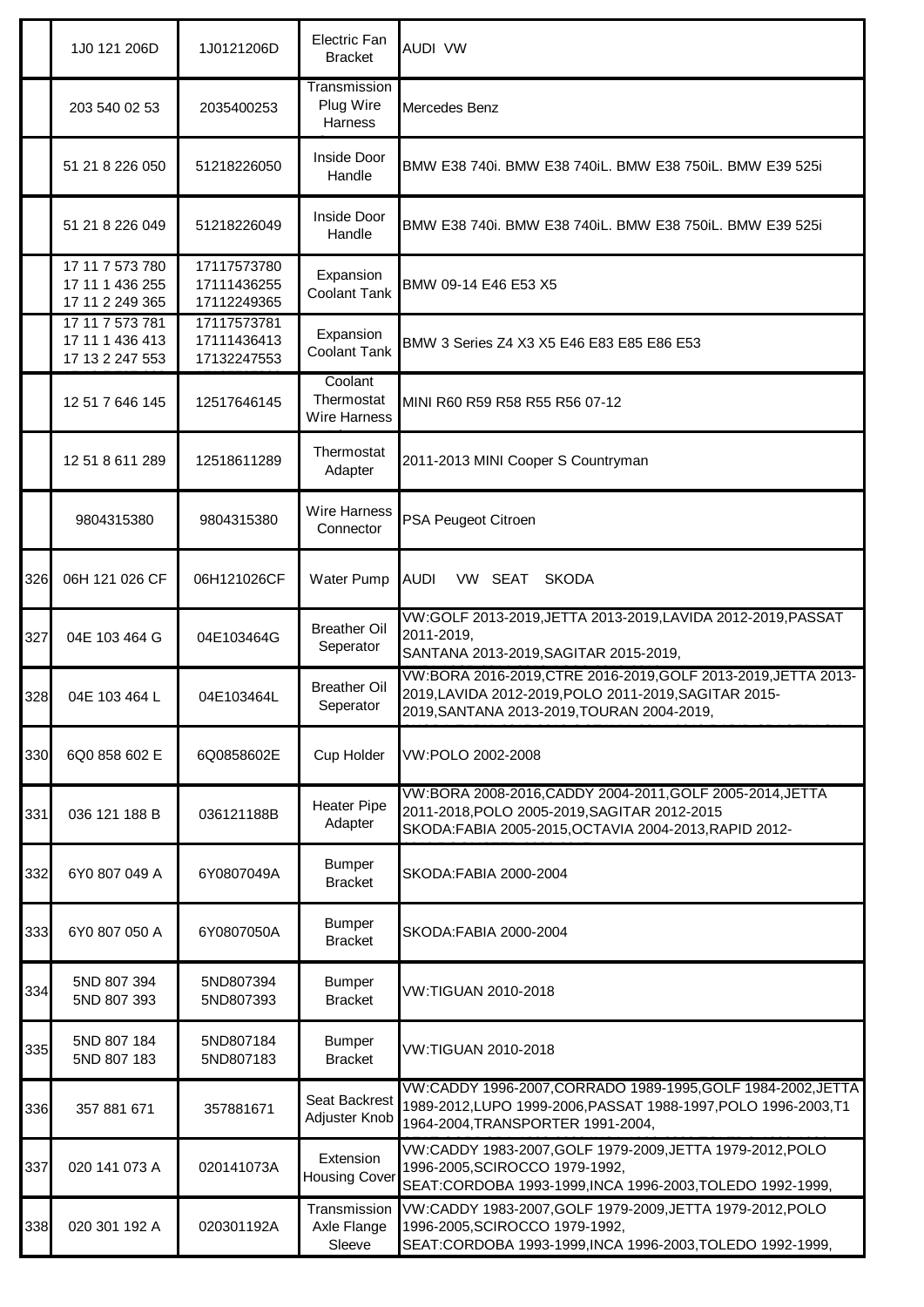| 339 | 1H0 819 136                    | 1H0819136                | <b>Blemd Door</b><br>Pin Bushing  | VW:BORA 2001-2016,LAVIDA:2008-2016,JETTA 1999-2001                                                                                                                                           |
|-----|--------------------------------|--------------------------|-----------------------------------|----------------------------------------------------------------------------------------------------------------------------------------------------------------------------------------------|
| 340 | 3A0 051 849                    | 3A0051849                | Radio Antenna<br>Mast             | VW:GOLF 1987-2007, PASSAT 1990-2005,<br>AUDI:COUQ 1990-1991,<br>SEAT: ALTEA 2004-2006, CORDOBA 1993-1999, TOLEDO 1992-1996,                                                                  |
| 341 | 1J0 711 550                    | 1J0711550                | <b>Shift Lever</b><br>Slide       | VW:FOX 2005-2010, GOLF 2003-2006, LUPO 1999-2006, POLO 2002-<br>2009, SHARAN 2003-2010,<br>AUDI:A2 2000-2005, ATT 1999-2006,                                                                 |
| 342 | 1H0 807 193                    | 1H0807193                | <b>Bumper</b><br><b>Bracket</b>   | VW:GOLF 1984-2009, JETTA 1985-2012, PASSAT 1985-1994, POLO<br>1991-1996, TRANSPORTER 1993-2004,<br>SEAT: ALHAMBRA 1996-2000, CORDOBA 1993-1999, INCA 1996-                                   |
| 343 | 191 823 533                    | 191823533                | <b>Hood Release</b><br>Lever      | VW:CADDY 1983-1992, GOLF 1984-1993, JETTA 1985-2012, POLO<br>1982-1994, SCIROCCO 1984-1992<br>AUDI:A50 1975-1978                                                                             |
| 344 | 357 837 581                    | 357837581                | Cover                             | Winder Handle VW:CORRADO 1989-1995, EUROVAN 1992-1994, PASSAT 1988-<br>1994, TRANSPORTER 1991-1995,                                                                                          |
| 345 | 191 837 581                    | 191837581                | <b>Winder Handle</b><br>Cover     | VW:GOLF 1984-2009, JETTA 1985-2012, L80 1995-1997, PASSAT 1982-<br>1988, POLO 1982-1994, T1 1964-2004, T2 1972-2003,<br>SEAT: TOLEDO 1992-1999                                               |
| 346 | 1H0 837 581 D                  | 1H0837581D               | Winder Handle<br>Cover            | VW:AMAROK 2010-2019, BEETLE 1998-2010, BORA 2001-2015, CADDY<br>1996-2005, GOLF 1992-2009, LT 1990-2007, POLO 1996-2005, SHARAN<br>1996-2000, TRANSPORTER 1993-2019,                         |
| 347 | 1J0 711 761 B                  | 1J0711761B               | Gear Cable<br>End                 | VW:BEETLE 1998-2016, BORA 2001-2019, CADDY 2004-2008, CC 2012-<br>2017, EOS 2006-2016, GOLF 1998-2016, JETTA 1999-2018, LUPO 1999-<br>2006, PASSAT 2006-2015, POLO 1995-2019, SCIROCCO 2009- |
| 348 | 1J0 711 761 A                  | 1J0711761A               | Gear Cable<br>End                 | VW:BEETLE 1998-2010, BORA 2001-2002, CADDY 1996-2005, GOLF<br>1999-2014, JETTA 1999-2002, LUPO 1999-2006, POLO 1995-<br>2015, SHARAN 2001-2005,                                              |
| 349 | 1J0 711 761 C                  | 1J0711761C               | Gear Cable<br>End                 | VW:BEETLE 1998-2010, BORA 2001-2016, CADDY 2004-2008, EOS<br>2006-2008, GOLF 1998-2019, JETTA 1999-2010, LUPO 1999-<br>2006, PASSAT 2006-2019, POLO 2002-2019, SHARAN 2003-                  |
| 351 | 191 881 671                    | 191881671                | Seat Back<br>Adjustment<br>Knob   | VW:CADDY 1983-1992, CORRADO 1989-1995, GOLF 1979-2009, JETTA<br>1982-1992, PASSAT 1982-1988, POLO 1982-1994, SCIROCCO 1981-<br>1992,                                                         |
| 354 | 1K0 423 831 B                  | 1K0423831B               | <b>Steering Tie</b><br>Rod Boot   | VW:JETTA 2011-2014                                                                                                                                                                           |
| 355 | 026 109 107 B                  | 026109107B               | <b>Engine Timing</b><br>Cover     | VW:CADDY 1983-2005, CORRADO 1989-1995, GOLF 1984-1999, IMOT<br>1977-2009, JETTA 1987-2012, PASSAT 1985-1997, POLO 1996-<br>2005, SCIROCCO 1984-1992, TRANSPORTER 1991-1994,                  |
| 356 | 06B 109 145 E<br>06B 109 123 E | 06B109145E<br>06B109123E | <b>Engine Timing</b><br>Cover     | VW:BORA 2008-2016, JETTA 1991-2012                                                                                                                                                           |
| 357 | 06A 109 108 B                  | 06A109108B               | <b>Engine Timing</b><br>Cover     | VW:BEETLE 1998-2005, BORA 2001-2016, GOLF 1998-2009, PASSAT<br>1997-2005, SHARAN 2001-2005,<br>AUDI:A3 1997-2003,A4 1995-2001,                                                               |
| 358 | 026 109 175 A                  | 026109175A               | <b>Engine Timing</b><br>Cover     | VW:CADDY 1983-1992, CORRADO 1989-1995, GOLF 1984-1993, JETTA<br>1987-2012, PASSAT 1985-1994, SCIROCCO 1984-<br>1992, TRANSPORTER 1991-2004,                                                  |
| 359 | 026 109 173 A                  | 026109173A               | <b>Engine Timing</b><br>Cover     | VW:CADDY 1983-2005, CORRADO 1989-1995, GOLF 1984-1999, IMOT<br>1977-2009, JETTA 1987-2012, PASSAT 1985-1997, POLO 1996-<br>2005, SCIROCCO 1984-1992, TRANSPORTER 1991-1994,                  |
| 360 | 048 109 173 A                  | 048109173A               | <b>Engine Timing</b><br>Cover     | VW:BORA 2001-2005, GOLF 1994-2009, PASSAT 1994-2005, POLO<br>2001-2010, SHARAN 1996-2000,<br>AUDI:A3 1997-2003,A4 1995-2001,A6 1995-1997,A80 1990-1996,A80Q                                  |
| 361 | 026 198 175                    | 026198175                | <b>Engine Timing</b><br>Cover     | <b>VW</b>                                                                                                                                                                                    |
| 362 | 191 881 213                    | 191881213                | Seat Rail<br>Runner Guide<br>Clip | VW:CADDY 1983-2007, CORRADO 1989-1995, GOLF 1975-2009, JETTA<br>1979-2012, LUPO 1999-2006, PASSAT 1978-1997, POLO 1982-<br>2005, SCIROCCO 1979-1992,                                         |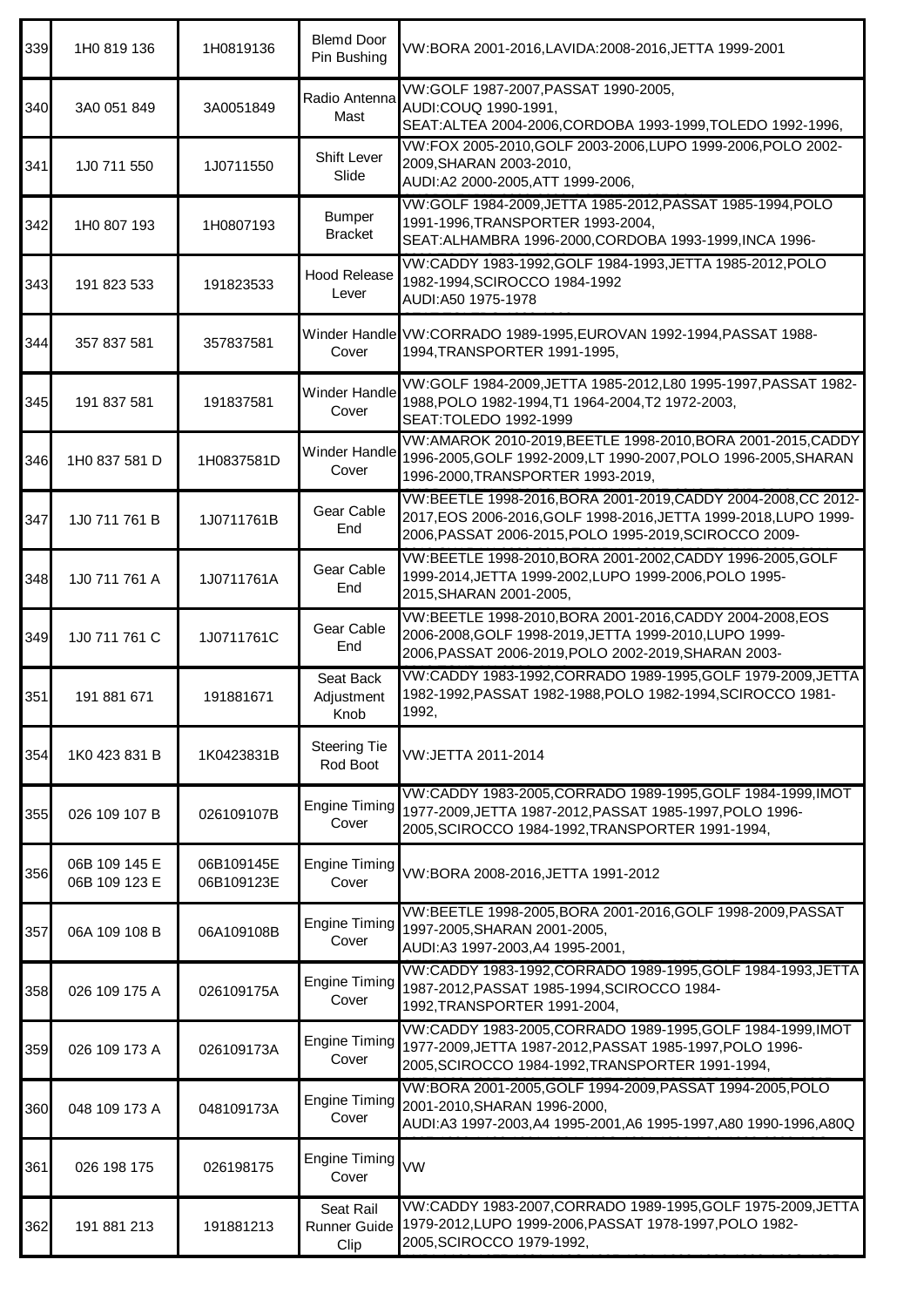| 363 | 171 881 213 B                  | 171881213B               | Seat Runner<br>Guide                         | VW:CADDY 1983-2007, GOLF 1975-2009, JETTA 1979-2012, LUPO<br>1999-2006, PASSAT 1974-1997, POLO 1975-2005, SCIROCCO 1974-<br>1992, T1 1964-2004,                                                    |
|-----|--------------------------------|--------------------------|----------------------------------------------|----------------------------------------------------------------------------------------------------------------------------------------------------------------------------------------------------|
| 364 | 1J5 807 183 B<br>1J5 807 184 B | 1J5807183B<br>1J5807184B |                                              | Bumper Guide VW:JETTA 1999-2007, BORA 2001-2007                                                                                                                                                    |
| 365 | 8D0 012 244 A                  | 8D0012244A               | <b>Wheel Bolt</b><br>Cap Removal<br>Tool     | VW:BEETLE 1998-2010, BORA 2001-2015, CORRADO 1989-1995, GOLF<br>1984-2016, PASSAT 1994-1997, POLO 1991-2000, SCIROCCO 2009-<br>2014,                                                               |
| 366 | 8D0 601 173 D                  | 8D0601173D               | Wheel Lug<br><b>Bolt Cap</b>                 | AUDI:A2 2000-2005,A3 1997-2007,A4 1996-2005,A4Q 1995-2002,A6<br>1997-2008, A6Q 1996-2001, A6AR 2000-2005, A8 1994-2007, A8Q 1999-<br>2003, AA4C 2003-2006, ACA 1992-2000, ACO 1995-1996, ATT 1999- |
| 367 | 321 601 173 A                  | 321601173A               | <b>Head Wheel</b><br><b>Bolt Cap</b>         | VW:CADDY 1983-2007, CORRADO 1989-1995, GOLF 1975-2009, JETTA<br>1979-2012, PASSAT 1974-1997, POLO 1975-2000, SCIROCCO 1974-<br>1992,                                                               |
| 368 | 035 103 245 G                  | 035103245G               |                                              | VW:PASSAT 2000-2012,<br>Breather Valve AUDI:A200 1984-1988,A20Q 1985-1988,A4 2001-2008,AA4C 2003-<br>2009, ATT 2003-2006,                                                                          |
| 369 | 035 103 245 A                  | 035103245A               |                                              | VW:BEETLE 1998-2010, BORA 2001-2006, GOLF 1979-2006, JETTA<br>Breather Valve 1979-2006, PASSAT 1978-2009, POLO 2005-2010, SCIROCCO 1979-<br>1992, SHARAN 1996-2010,                                |
| 370 | 433 862 117                    | 433862117                | <b>Breather Valve</b>                        | VW:CADDY 1996-2005, CORRADO 1989-1995, GOLF 1984-1999, JETTA<br>1985-1999,LT 1990-2007, PASSAT 1988-2012, POLO 1996-<br>2005, SHARAN 1996-2010, TRANSPORTER 1991-2019, T2 1985-2019,               |
| 371 | 1H0 857 520                    | 1H0857520                | Side Mirror<br>Adjusting<br>Knob             | VW:GOLF 1992-1999,                                                                                                                                                                                 |
| 372 | 3B0 953 123                    | 3B0953123                | <b>Indicator Bulb</b><br>Holder              | VW:PASSAT 1997-2000<br>AUDI:A100 1991-1994,A10Q 1989-1994,A20Q 1988-1991,A80 1985-<br>1996, A80Q 1985-1996, ACA 1992-2000, ACO 1981-1996, ACOQ 1985-                                               |
| 373 | 251 919 372                    | 251919372                | Coolant Level<br>Sensor                      | VW:CADDY 1983-1992, GOLF 1982-1993, IMD 1981-2008, JETTA 1982-<br>1989,LT 1983-1996, PASSAT 1985-1994, POLO 1982-1990, SCIROCCO<br>1982-1992, T2 1972-2001,                                        |
| 374 | 7M0 919 376                    | 7M0919376                | <b>Washer Fluid</b><br>Level Sensor          | VW:AMAROK 2013-2019, BEETLE 2012-2019, BORA 2001-2007, CADDY<br>2004-2019, GOLF 1998-2019, JETTA 1999-2018, PASSAT 1997-<br>2019.POLO 2003-2019.SCIROCCO 2009-2018,TOURAN 2003-2015,               |
| 375 | 251 919 372 A                  | 251919372A               | <b>Coolant Level</b><br>Sensor               | VW:CADDY 1983-1992, GOLF 1984-1993, LT 1990-1996, MARINE 2002-<br>2016SCIROCCO 1984-1992, T2 1972-2003,                                                                                            |
| 376 | 191 837 187                    | 191837187                | Door Lock<br>Knob                            | VW:CORRADO 1989-1995, GOLF 1984-1994, JETTA 1985-<br>2012, PASSAT 1981-1988, POLO 1982-1994, SCIROCCO 1981-1992, T1<br>1964-2004,                                                                  |
| 377 | 1H0 837 187 A                  | 1H0837187A               | Door Lock<br>Knob                            | VW:CADDY 1999-2005, GOLF 1992-2009, JETTA 1994-1999, POLO<br>1995-2005,<br>SEAT:CORDOBA 2000-2002, INRA 1999-2001                                                                                  |
| 378 | 058 133 753 B                  | 058133753B               | Vacuum<br><b>Suction Pump</b><br>Purge Valve | VW:BEETLE 1998-2010, BORA 2001-2009, GOLF 1998-2014, PASSAT<br>1997-2012, PHAETON 2002-2010, POLO 2005-2008,<br>AUDI:A100 1991-1994,A10Q 1991-1992,A3 1997-2003,A4 1995-                           |
| 379 | 6E0 955 985 A<br>6E0 955 985 B | 6E0955985A<br>6E0955985B | Windshield<br>Washer Jet<br>Wiper Spray      | VW:GOLF 1998-2009, JETTA 1999-2006, LUPO 1999-2006, PASSAT<br>2001-2005, POLO 2000-2010, TRANSPORTER 2003-2007, TOUAREG<br>2003-2007,                                                              |
| 380 | 06A 115 130                    | 06A115130                | Oil Pump<br>Chain<br>Tensioner               | VW:BEETLE 1998-2010, BORA 2001-2016, CADDY 1996-2015, GOLF<br>1998-2014, IMOT 1977-2019,<br>JETTA 1991-2018, PASSAT 1997-2012, POLO 2000-2015, SHARAN                                              |
| 382 | 03C 115 433 B                  | 03C115433B               | Oil Filter<br><b>Housing Cover</b>           | VW:EOS 2006-2008, GOLF 2004-2009, JETTA 2006-2018, PASSAT<br>2006-2011, POLO 2002-2014, TIGUAN 2008-2011, TOURAN 2003-2010,<br>AUDI:A3 2004-2008                                                   |
| 383 | 15650-33010                    | 1565033010               | Oil Filter<br><b>Housing Cover</b>           | TOYOTA:AURIS 200610-201210,COROLLA 200611-201306,ETIOS<br>201012-, IQ 200811-201405, URBAN 200901-201604, VERSO-S 201011-<br>201504, YARIS 200511-201407,                                          |
| 384 | 06E 115 433 C                  | 06E115433C               | Oil Filter                                   | AUDI:A4 2013-2015, A6 2015-2019, A8 2014-2017, A8Q 2015-2017, A6AR<br>Housing Cover 2013-2019, A5CA 2012-2017, A5CO 2012-2016, AQ5 2013-2017,                                                      |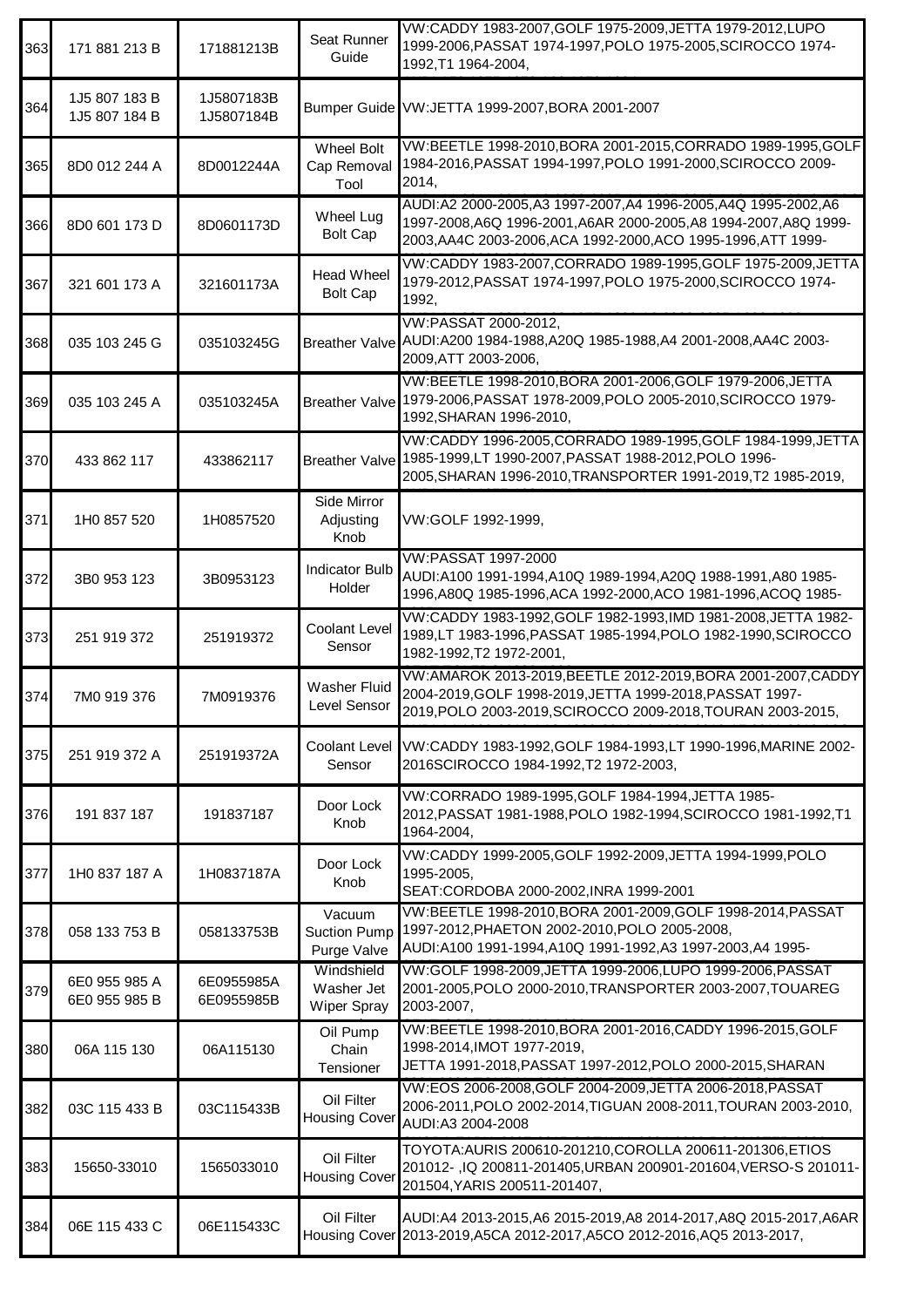| 385         | 06D 115 408 B                  | 06D115408B               | Oil Filter<br><b>Housing Cover</b> | VW:EOS 2007-2011, GOLF 2004-2016, JETTA 2005-2011, PASSAT<br>2006-2011, POLO 2013-2014, SCIROCCO 2009-2018, TOURAN 2003-<br>2008,                                            |
|-------------|--------------------------------|--------------------------|------------------------------------|------------------------------------------------------------------------------------------------------------------------------------------------------------------------------|
| 386         | 06E 115 405 K                  | 06E115405K               | Oil Filter<br>Housing              | <b>VW:TOUAREG 2013-2018,</b><br>AUDI:A4 2013-2015, A5CO 2012-2016, A5CA 2012-2017, A6 2011-<br>2019, A6AR 2013-2019, A7 2011-2018, A8 2014-2017, A8Q 2015-                   |
| 387         | 06F 115 397 H/J                | 06F115397H/J             | Oil Filter<br>Housing              | VW:EOS 2006-2011, GOLF 2004-2016, JETTA 2005-2011, PASSAT<br>2006-2008, POLO 2013-2014, SCIROCCO 2009-2018,<br>AUDI:A1 2011-2014,A3 2004-2013,A4 2005-2008,A6 2005-2011,AA4C |
| 388         | 06K 103 281C                   | 06K103281C               | Oil Cover                          | VW                                                                                                                                                                           |
| 389         | 04E 115 251N                   | 04E115251N               | Oil Pick-Up<br>Tube                | VW                                                                                                                                                                           |
| 390         | 06K 115 251AB                  | 06K115251AB              | Oil Pump<br>Suction pipe           | VW                                                                                                                                                                           |
| 391         | 06J 115 251T                   | 06J115251T               | Oil Pump<br>Suction pipe           | VW                                                                                                                                                                           |
| 392         | 06K 115 251AE                  | 06K115251AE              | Oil Pump<br>Suction pipe           | VW                                                                                                                                                                           |
| 393         | 03C 115 251N                   | 03C 115 251N             | Oil Pump<br>Suction pipe           | VW                                                                                                                                                                           |
| 394         | 06K 103 598S                   | 06K103598S               | Oil Pan                            | VW                                                                                                                                                                           |
| 395         | 06L 103 598F                   | 06L103598F               | Oil Pan                            | VW                                                                                                                                                                           |
| 396         | 06E 121 168                    | 06E121168                | Thermostat<br>Housing<br>Flange    | VW                                                                                                                                                                           |
| 397         | 03C 115 251 AE                 | 03C115251AE              | Oil Pump<br>Suction pipe           | VW                                                                                                                                                                           |
| 398         | 06H 103 269 H<br>06H 103 269 L | 06H103269H<br>06H103269L | <b>Engine Timing</b><br>Cover      | <b>VW</b>                                                                                                                                                                    |
| 399         | 11 53 1 714 738                | 11531714738              | <b>Water Pipe</b>                  | BMW:3 1987-2000, 5 1989-1996, Z3 1994-1999                                                                                                                                   |
| 400         | 11 53 1 709 232                | 11531709232              | Water Pipe                         | BMW:3 1997-2001, Z3 1998-2002                                                                                                                                                |
| 401         | 11 53 1 743 679                | 11531743679              | Thermostat<br>Housing<br>Flange    | BMW:3 1992-2000,5 1994-1996,Z3 1994-1999                                                                                                                                     |
| 402         | 11 53 1 708 808                | 11531708808              | Thermostat<br>Housing<br>Flange    | BMW:3 1998-2002, Z3 1998-2002                                                                                                                                                |
| $403$   $1$ | 53 7 512 73                    | 11537512733              | Thermostat<br>Housing<br>Flange    | <b>BMW</b>                                                                                                                                                                   |
|             | 404 1 53 7 512 73              | 11537512733              |                                    | BMW, with Thermostat                                                                                                                                                         |
| 405         | 17 11 1 723 520                | 17111723520              | Expansion<br>Tank                  | BMW:3 1990-1999,5 1995-2000,7 1995-1998,Z3 1997-2000                                                                                                                         |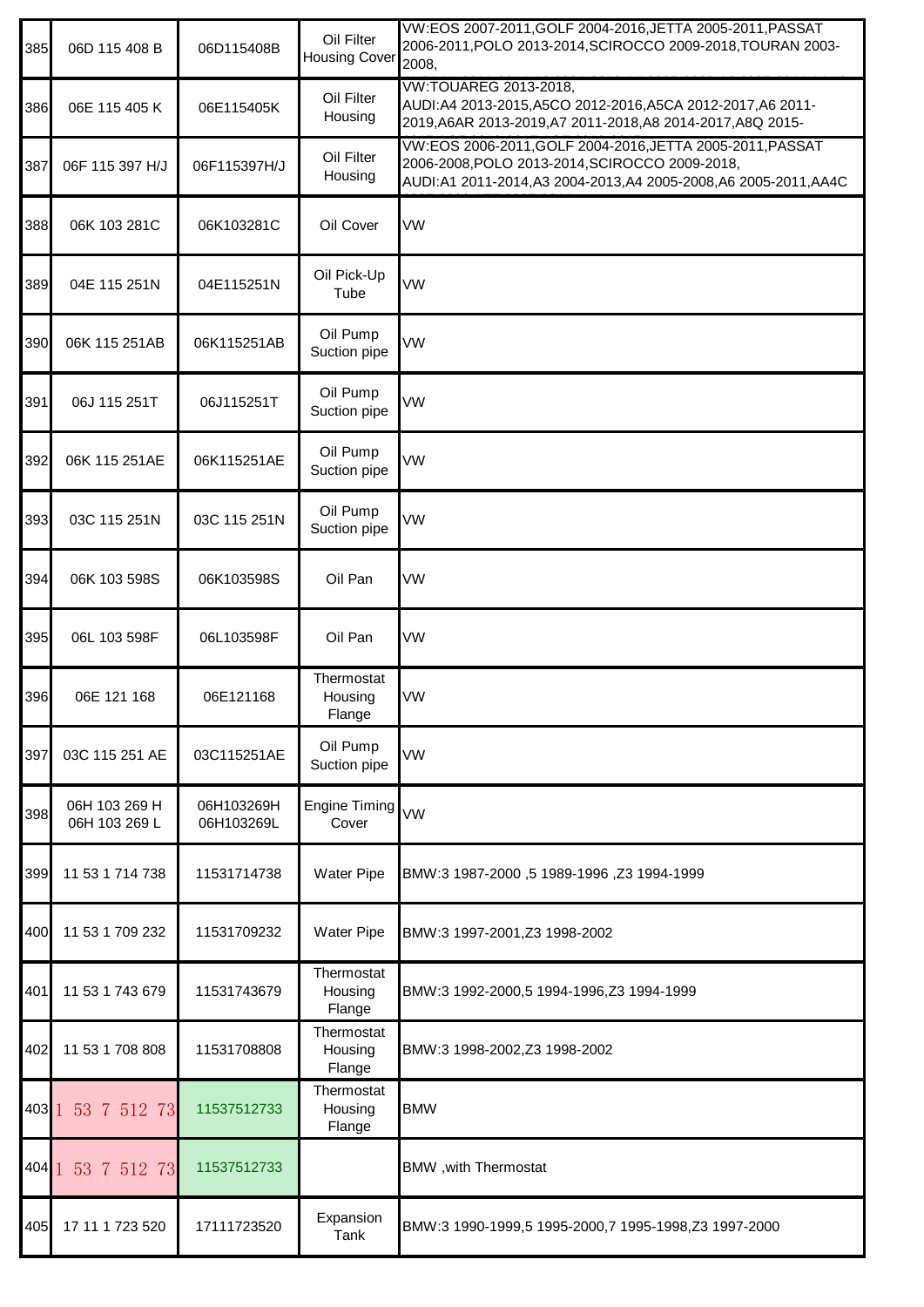| 406 | 17 11 7 639 024            | 17117639024 | Radiator Cap                            | <b>BMW</b>                                                                                        |
|-----|----------------------------|-------------|-----------------------------------------|---------------------------------------------------------------------------------------------------|
| 407 | 17 11 7 639 023            | 17117639023 | Radiator Cap                            | <b>BMW</b>                                                                                        |
| 408 | 17 11 7 639 022            | 17117639022 | Radiator Cap BMW                        |                                                                                                   |
| 409 | 17 11 7 639 020            | 17117639020 | Radiator Cap                            | <b>BMW</b>                                                                                        |
| 410 | 17 11 7 639 021            | 17117639021 | Radiator Cap                            | <b>BMW</b>                                                                                        |
| 411 | 11 12 1 743 294            | 11121743294 | Radiator Cap                            | BMW:3 1991-2006,5 1989-2002,7 1995-1998,X5 2003-2006,Z3 1994-<br>2002,                            |
| 412 | 1306.J5<br>17 13 2 754 264 | 17132754264 | Radiator Cap                            | BMW:I3 2013-2017                                                                                  |
| 413 | 11 61 1 432 559            | 11611432559 | Crankcase<br>Hose                       | Valve Breather BMW E46 E39 X3 X5                                                                  |
| 414 | 11 61 7 504 535            | 11617504535 | Crankcase<br>Valve Breather BMW<br>Hose |                                                                                                   |
| 415 | 11 61 1 440 317            | 11611440317 | Crankcase<br>Hose                       | Valve Breather BMW:3 1997-2001,5 1995-2002,7 1995-1998,Z3 1997-2000,                              |
| 416 | 11 51 7 542 128            | 11517542128 | Coolant<br>Flange                       | <b>BMW</b>                                                                                        |
| 417 | 11 61 7 504 536            | 11617504536 | Crankcase<br>Valve Breather<br>Hose     | BMW:3 1997-2006,5 1996-2005,7 1995-2005,X3 2003-2006,X5 2003-<br>2006,Z3 1997-2002,Z4 2002-2005,  |
| 418 | 11 15 7 532 649            | 11157532649 | Crankcase<br>Valve Breather<br>Hose     | BMW:3 1997-2006,5 1995-2005,7 2002-2005,X3 2003-2006,Z3 1997-<br>2002, Z4 2002-2005,              |
| 419 | 11 15 7 520 035            | 11157520035 | Crankcase<br>Hose                       | Valve Breather BMW:3 1997-2001,5 1995-2002,7 1995-1998,Z3 1997-2000,                              |
| 420 | 11 15 7 532 628            | 11157532628 | Crankcase<br>Hose                       | Valve Breather BMW:X5 2003-2006                                                                   |
| 421 | 11 15 1 703 775            | 11151703775 | Crankcase<br>Valve Breather BMW<br>Hose |                                                                                                   |
| 422 | 11 61 7 533 399            | 11617533399 | Crankcase<br>Valve Breather<br>Hose     | BMW:3 1997-2006,5 2000-2005,7 2002-2005,Z3 1998-2002,Z4 2002-<br>2005, X3 2003-2006, X5 2003-2006 |
| 423 | 11 61 7 533 398            | 11617533398 | Crankcase<br>Valve Breather<br>Hose     | BMW:3 1998-2006,5 2000-2005,7 2002-2005, X3 2003-2006, X5 2003-<br>2006,Z3 1998-2002,Z4 2002-2005 |
| 424 | 13 71 7 795 284            | 13717795284 | Air Intake<br>Hose Pipe                 | BMW:3 2004-2007                                                                                   |
| 426 | 11 12 7 810 707            | 11127810707 | Thermostat<br>Housing<br>Flange         | <b>BMW</b>                                                                                        |
| 427 | 11 53 7 560 130            | 11537560130 | Thermostat<br>Housing<br>Flange         | <b>BMW</b>                                                                                        |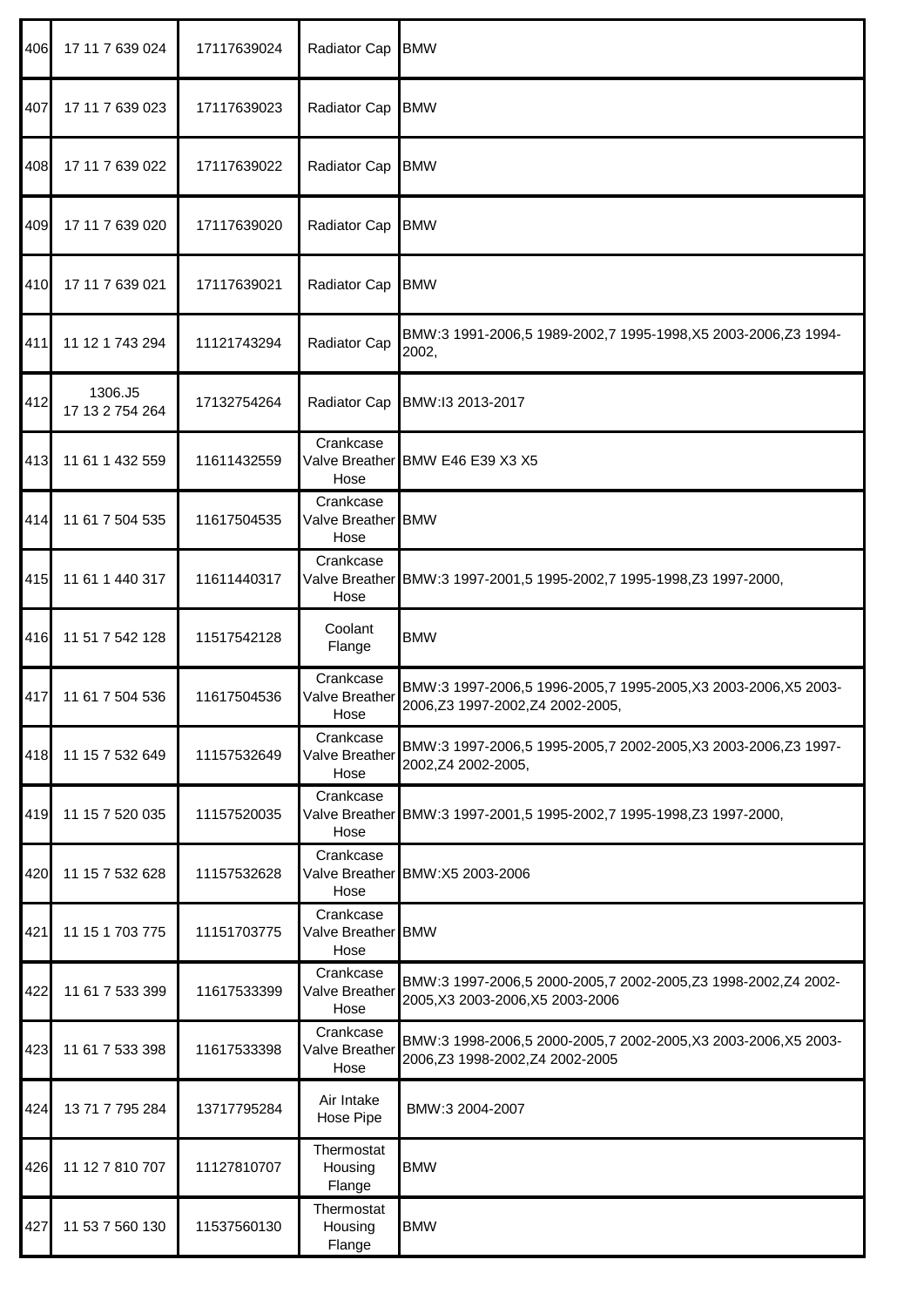| 428 | 13 71 7 582 312                        | 13717582312              | Air Intake<br>Hose Pipe | <b>BMW</b>                                                           |
|-----|----------------------------------------|--------------------------|-------------------------|----------------------------------------------------------------------|
| 432 | 11 42 7 521 353                        | 11427521353              | Oil Filter Cap          | BMW:5,6,7,X5                                                         |
| 433 | 11 42 7 615 389                        | 11427615389              | Oil Filter Cap          | BMW:5,6,7,X5,X6                                                      |
| 434 | 11 42 7 525 334                        | 11427525334              | Oil Filter Cap          | BMW:1,2,3,4,5,6,7,X1,X3,X4,X5,X6,Z4                                  |
| 435 | 11 42 1 744 000                        | 11421744000              | Oil Filter Cap          | BMW:3,5,7,X3,Z3,Z4                                                   |
| 436 | 11 42 7 508 968                        | 11427508968              | Oil Filter Cap          | BMW:1,3                                                              |
|     | 7701 476 503                           | 7701476503               | Oil Filter Cap          | <b>Renault Opel</b>                                                  |
|     | 272 180 0038                           | 2721800038               | Oil Filter Cap          |                                                                      |
|     | 1142 8507 685                          | 11428507685              | Oil Filter Cap          | BMW E84 E90N E91N E92N E93N F01N F06                                 |
|     | 1142 7625 483                          | 11427625483              | Oil Filter Cap          | BMW F20 F20N F21 F21N F30 F30N F31                                   |
|     | 674 012 62 09<br>03D 115 433B          | 6740126209<br>03D115433B | Oil Filter Cap          | Volkswagen, Audi, Seat, Skoda                                        |
|     | 1S7G-6A832-BB                          | 1S7G6A832BB              | Oil Filter Cap          | Ford Mondeo Fiesta S Max Galaxy Mazda                                |
|     | 3C3Z-9G270-AA                          | 3C3Z9G270AA              | Oil Filter Cap          | Ford                                                                 |
|     | 12605565<br>24460712,<br>90537438,     |                          | Oil Filter Cap          | <b>GM</b>                                                            |
|     | 55593189<br>5650963 650170             |                          | Oil Filter Cap          | Buick, GMC, Cadillac, Hummer, Saturn, Oldsmobile, Pontiac, Chevrolet |
|     | 68079747AC<br>68079747AA<br>68079747AB |                          | Oil Filter Cap          | Jeep Chrysler Ram Dodge                                              |
|     | 68191350AA                             |                          | Oil Filter Cap          | Jeep Chrysler Ram Dodge                                              |
|     | 26350-3CAB1                            | 263503CAB1               | Oil Filter Cap          | Hyundai KIA                                                          |
|     | 1142 7808 764                          | 11427808764              | Oil Filter Cap          | BMW 3, 5 X1, X3 - E93, E60 E61 E84, E83                              |
|     | 1142 7802 118                          | 11427802118              | Oil Filter Cap          | BMW E60N E61N E81 E82 E83N E87N E88                                  |
|     | 1142 7789 323                          | 11427789323              | Oil Filter Cap          | <b>BMW 3 E46</b>                                                     |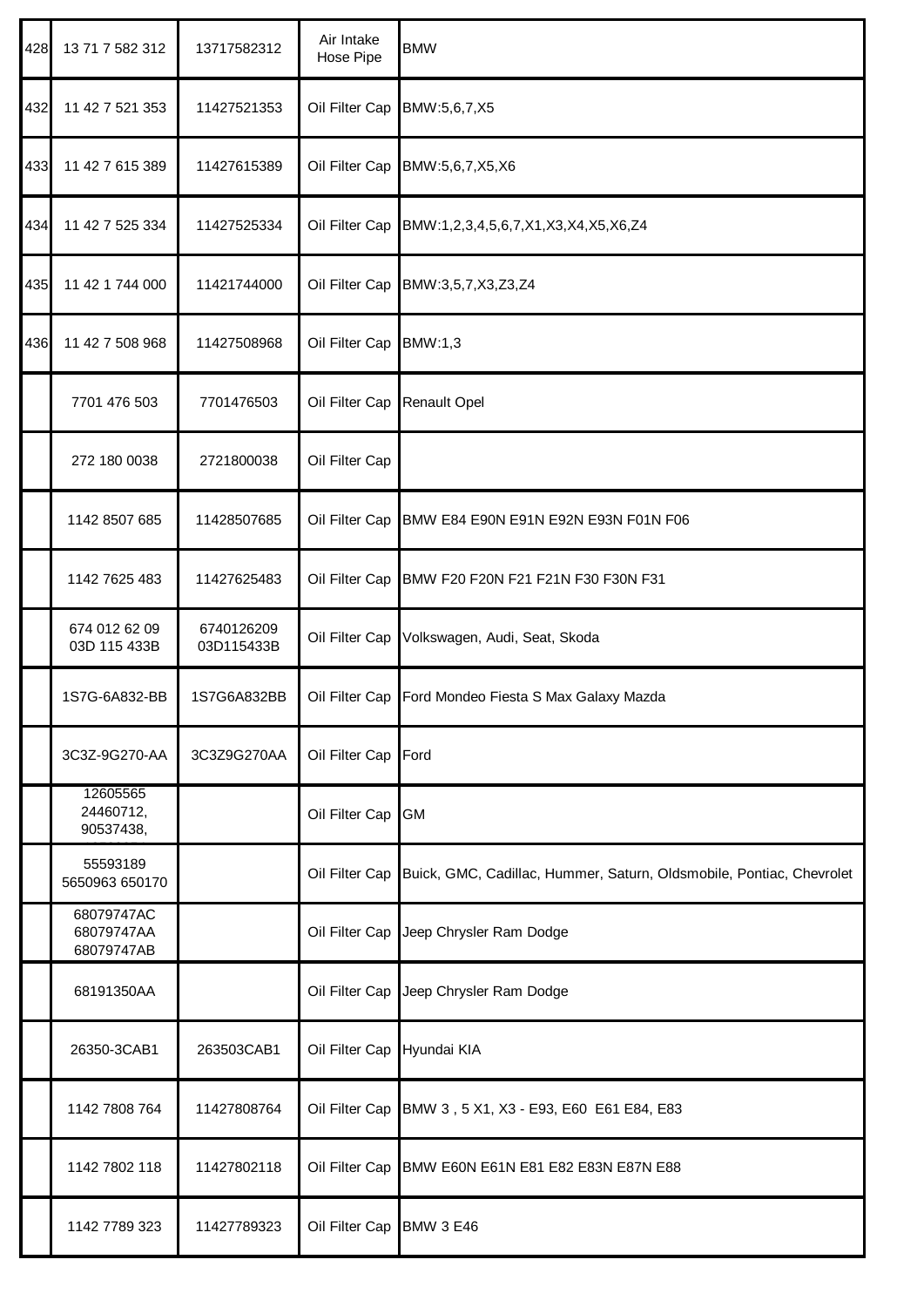|     | 1142 8575 907   | 11428575907  | Oil Filter Cap                           | BMW F45 F46 F55 F56                         |
|-----|-----------------|--------------|------------------------------------------|---------------------------------------------|
|     | 1142 8583 900   | 11428583900  | Oil Filter Cap                           | BMW F10 F12 F02 F07                         |
|     | 1142 8593 190   | 11428593190  | Oil Filter Cap                           | <b>BMW F45 F46 F48 MINI</b>                 |
|     | 1142 7787 696   | 11427787696  | Oil Filter Cap                           | E46/E60/E61/E65/E83/E87/E90                 |
| 448 | 102 200 04 17   | 1022000417   | Thermostat<br>Housing<br>Flange          | MERCEDES BENZ:G-CLASS, KOMBI ESTATE, SALOON |
| 449 | 276 200 01 56   | 2762000156   | Thermostat<br>Housing<br>Flange          | BENZ:M276                                   |
| 450 | 271 200 23 52   | 2712002352   | Thermostat<br>Housing<br>Flange          | BENZ:M271                                   |
| 451 | A 271 200 12 56 | A2712001256  | Thermostat<br>Housing<br>Flange          | BENZ:M271                                   |
| 452 | A 276 203 01 02 | A2762030102  | <b>Water Pipe</b>                        | BENZ:M276                                   |
| 453 | A 210 501 06 15 | A2105010615  | Radiator Cap                             | <b>BENZ</b>                                 |
| 454 | 163 500 00 06   | 1635000006   | Radiator Cap                             | <b>BENZ</b>                                 |
| 456 | 112 018 01 82   | 1120180182   | Crankcase<br>Valve Breather BENZ<br>Hose |                                             |
| 457 | 112 018 02 82   | 1120180282   | Crankcase<br>Valve Breather BENZ<br>Hose |                                             |
| 458 | 112 018 03 82   | 1120180382   | Crankcase<br>Valve Breather BENZ<br>Hose |                                             |
| 459 | 112 018 04 82   | 1120180482   | Crankcase<br>Valve Breather BENZ<br>Hose |                                             |
| 460 | 102 094 19 87   | 1020941987   | Idle Air Control<br>Valve Hose           | <b>BENZ</b>                                 |
| 461 | 102 094 48 82   | 1020944882   | Idle Air Control BENZ<br>Valve Hose      |                                             |
| 462 | 601 016 04 81   | 6010160481   | Crankcase<br>Valve Breather BENZ<br>Hose |                                             |
| 463 | 102 094 43 87   | 1020944387   | Crankcase<br>Valve Breather BENZ<br>Hose |                                             |
| 464 | A 278 200 00 00 | A2782000000  | Turbocharger<br>Coolant Line             | <b>BENZ</b>                                 |
| 465 | 271 090 19 29-1 | 2710901929-1 | Turbocharger<br>Intake Pipe              | <b>BENZ</b>                                 |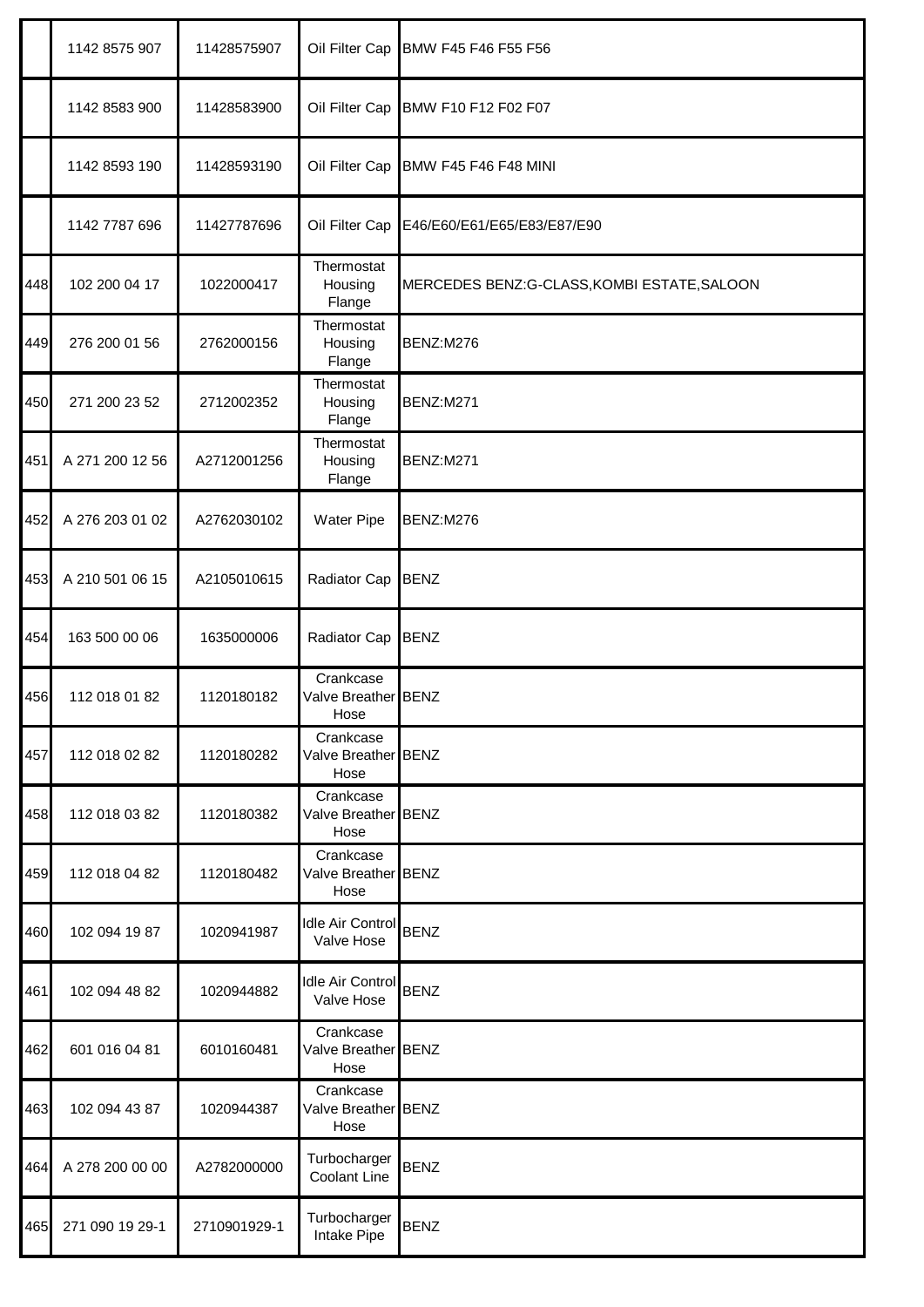| 466 | 271 200 24 52                    | 2712002452  | Thermostat<br>Pipe               | <b>BENZ</b>                                   |
|-----|----------------------------------|-------------|----------------------------------|-----------------------------------------------|
| 467 | A 222 271 00 97                  | A2222710097 | Transmission<br>oil cooler hose  | <b>BENZ</b>                                   |
| 468 | A 210 992 00 10                  | A2109920010 | Gear Selector<br><b>Bush</b>     | <b>BENZ</b>                                   |
| 469 | A 000 997 02 24                  | A0009970224 | Drain Plug                       | <b>BENZ</b>                                   |
| 470 | A 271 180 12 10                  | A2711801210 | Oil Filter<br>Housing            | BENZ:C250, W204                               |
| 471 | A 271 180 03 38                  | A2711800338 | Oil Filter<br><b>Housing Cap</b> | <b>BENZ:M271</b>                              |
| 472 | A 651 180 01 38                  | A6511800138 | Oil Filter<br><b>Housing Cap</b> | BENZ:M651                                     |
| 473 | A 272 180 00 38                  | A2721800038 | Oil Filter<br><b>Housing Cap</b> | <b>BENZ:M272</b>                              |
| 474 | A 112 180 07 10                  | A1121800710 | Oil Filter<br>Housing Cap        | BENZ:M112,M113                                |
| 475 | A 271 180 02 38                  | A2711800238 | Oil Filter<br><b>Housing Cap</b> | <b>BENZ:M271</b>                              |
| 476 | A 270 180 04 00                  | A2701800400 | Oil Filter<br><b>Housing Cap</b> | BENZ:M260,M264,M270,M274                      |
| 477 | 642 180 00 38                    | 6421800038  | Oil Filter<br>Housing Cap        | <b>BENZ</b>                                   |
|     | 18 20 014<br>90566947<br>1820138 | 1820014     | <b>Heater Valve</b>              | <b>GM Saab</b>                                |
| 478 | A 272 090 29 82                  | A2720902982 | Air Hose                         | BENZ:GLK280,GLK350                            |
| 479 | A 272 090 28 82                  | A2720902882 | Air Hose                         | BENZ:GLK280,GLK350                            |
| 480 | A 271 090 05 82                  | A2710900582 | Air Hose                         | BENZ:C180,C200,E200,                          |
| 481 | A 272 090 35 82                  | A2720903582 | Air Hose                         | BENZ:C230,C250,C280,C300,C350,E250,E300,E350, |
| 482 | A 272 090 36 82                  | A2720903682 | Air Hose                         | BENZ:C230,C250,C280,C300,C350,E250,E300,E350, |
| 483 | A 271 090 09 82                  | A2710900982 | Air Hose                         | BENZ:C180,C200,C250,E200,E250,E260,           |
| 484 | A 271 090 02 82                  | A2710900282 | Air Hose                         | BENZ:C160,C180,C200,CLC160,CLK200,            |
| 485 | A 271 094 12 82                  | A2710941282 | Air Hose                         | BENZ:E200                                     |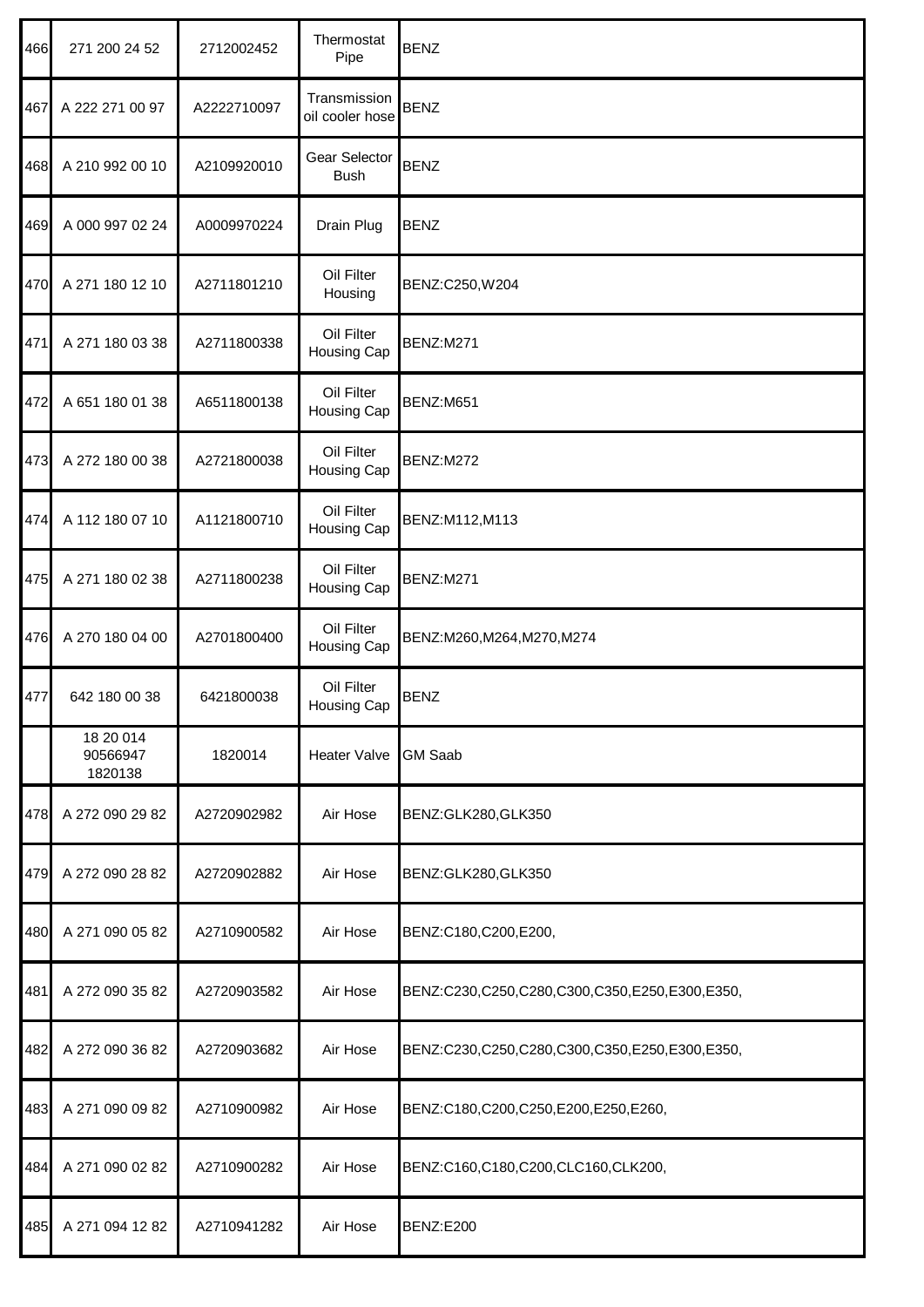| 486 | A 271 094 13 82                    | A2710941382                | Air Hose | BENZ:SLK200                                                                                                                |
|-----|------------------------------------|----------------------------|----------|----------------------------------------------------------------------------------------------------------------------------|
| 487 | A 270 090 03 82                    | A2700900382                | Air Hose | BENZ:A160,A180,A200,A220,A250,B160,B180,B200,B220,B250,CLA18<br>0, CLA200, CLA220, CLA250, GLA180, GLA200, GLA220, GLA250, |
| 488 | A 272 090 34 82                    | A2720903482                | Air Hose | BENZ: S280, S350, S400                                                                                                     |
| 489 | A 272 090 33 82                    | A2720903382                | Air Hose | BENZ:S280,S350,S400                                                                                                        |
| 490 | A 271 090 03 82                    | A2710900382                | Air Hose | BENZ:C230                                                                                                                  |
| 491 | A 273 090 03 82                    | A2730900382                | Air Hose | BENZ:CL550,S350,S450,S500,S550,                                                                                            |
| 492 | A 273 090 02 82                    | A2730900282                | Air Hose | BENZ:CL550,S350,S450,S500,S550,                                                                                            |
| 493 | A 278 090 24 82                    | A2780902482                | Air Hose | BENZ:ML63,ML500,GL450,GL/GLS500,GLS63,GLE63,GLE500,                                                                        |
| 494 | A 278 090 25 82                    | A2780902582                | Air Hose | BENZ:ML63,ML500,GL450,GL/GLS500,GLS63,GLE63,GLE500,                                                                        |
| 495 | A 278 090 20 82                    | A2780902082                | Air Hose | BENZ:CLS63,CLS500,E63,E500,E550,                                                                                           |
| 496 | A 278 090 51 82                    | A2780905182                | Air Hose | BENZ:CLS63,CLS500,E63,E500,E550,                                                                                           |
| 497 | A 278 090 47 82                    | A2780904782                | Air Hose | BENZ:S63,S500,CL63,CL500                                                                                                   |
| 498 | A 278 090 48 82                    | A2780904882                | Air Hose | BENZ:S63,S500,CL63,CL500                                                                                                   |
| 499 | A 272 090 30 82<br>A 272 094 18 82 | A2720903082<br>A2720941882 | Air Hose | BENZ:SLK200,SLK280,SLK350,                                                                                                 |
| 500 | A 272 094 19 82                    | A2720941982                | Air Hose | BENZ:SLK200,SLK280,SLK350,                                                                                                 |
| 501 | A 272 090 02 82                    | A2720900282                | Air Hose | BENZ:C230,C280,C350,                                                                                                       |
| 502 | A 272 090 07 82                    | A2720900782                | Air Hose | BENZ:C230,C280,C350,                                                                                                       |
| 503 | A 642 094 87 97                    | A6420948797                | Air Hose | BENZ:ML/GLE350,GL/GLS350,GLE350                                                                                            |
| 504 | A 642 094 88 97                    | A6420948897                | Air Hose | BENZ:ML/GLE350,GL/GLS350,GLE350                                                                                            |
| 505 | A 274 090 06 82                    | A2740900682                | Air Hose | <b>BENZ</b>                                                                                                                |
| 506 | 274 090 00 82                      | 2740900082                 | Air Hose | <b>BENZ</b>                                                                                                                |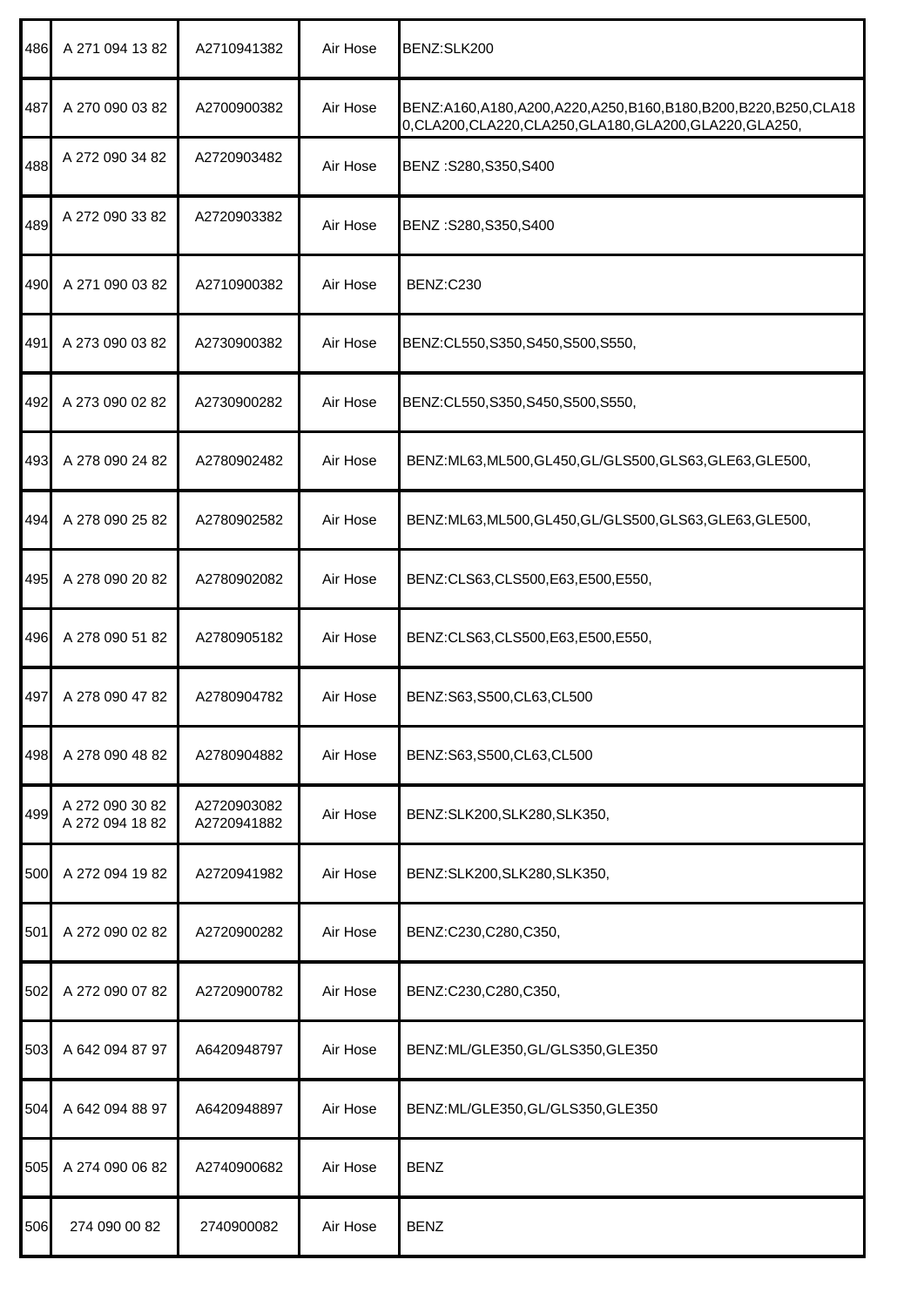| 507 | 270 090 02 82                          | 2700900282  | Air Hose                        | <b>BENZ</b>  |
|-----|----------------------------------------|-------------|---------------------------------|--------------|
| 508 | 651 090 00 00                          | 6510900000  | Air Hose                        | <b>BENZ</b>  |
| 509 | 274 200 02 56                          | 2742000256  | Thermostat<br>Housing<br>Flange | <b>BENZ</b>  |
|     | 511 414901/271 180 18 14901/271 180 18 |             | Air Hose                        | <b>BENZ</b>  |
| 512 | 271 018 13 82                          | 2710181382  | Air Hose                        | <b>BENZ</b>  |
| 513 | 272 142 12 83                          | 2721421283  | Air Hose                        | <b>BENZ</b>  |
| 514 | 272 142 11 83                          | 2721421183  | Air Hose                        | <b>BENZ</b>  |
| 515 | 272 142 10 83                          | 2721421083  | Air Hose                        | <b>BENZ</b>  |
| 516 | 211 328 00 58                          | 2113280058  | Seal Holder                     | <b>BENZ</b>  |
| 518 | 64 22 00 11 56                         | 6422001156  | Thermostat<br>Housing<br>Flange | <b>BENZ</b>  |
| 519 | A 202 832 11 15                        | A2028321115 | Thermostat<br>Housing<br>Flange | <b>BENZ</b>  |
| 520 | A 202 832 10 15                        | A2028321015 | Thermostat<br>Housing<br>Flange | <b>BENZ</b>  |
| 523 | 96813425<br>96553255                   |             | Expansion<br>Tank               | GM, OPEL     |
| 524 | 1304603<br>90410057                    |             | Expansion<br>Tank               | GM, OPEL     |
| 525 | 1304231<br>1304648<br>90410058         |             | Expansion<br>Tank               | GM, OPEL     |
| 526 | 1304223                                |             | Expansion<br>Tank               | OPEL: ASTRA  |
| 527 | 1304222                                |             | Expansion<br>Tank               | <b>GM</b>    |
| 528 | 1304218                                |             | Expansion<br>Tank               | OPEL: VECTRA |
| 529 | 1304207                                |             | Expansion<br>Tank               | GM, OPEL     |
| 530 | 09129170<br>1304 234                   | 1304234     | Expansion<br>Tank               | GM, OPEL     |
| 531 | 09128766<br>1304233                    |             | Expansion<br>Tank               | GM, OPEL     |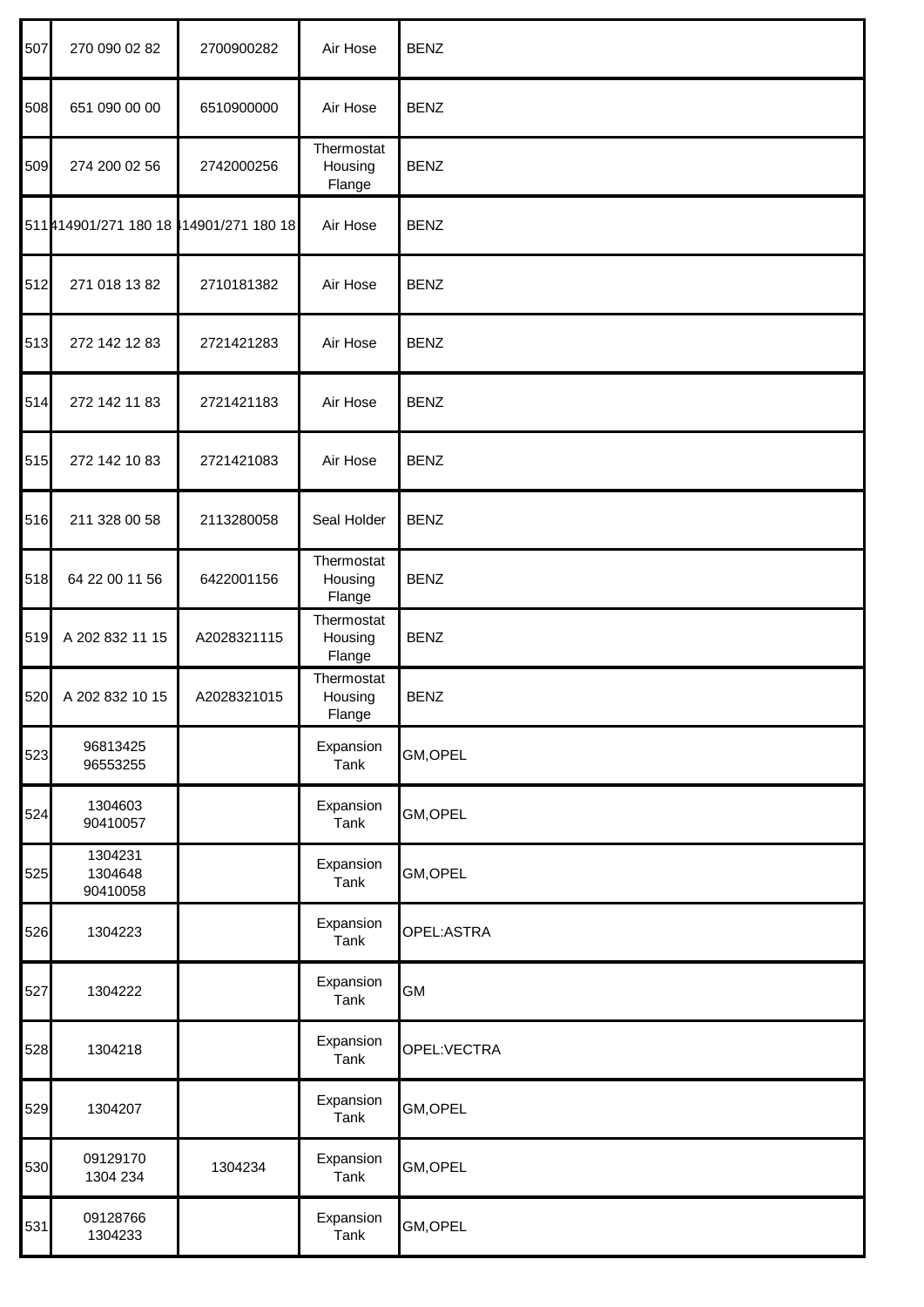| 532 | 93367723                     |                          | Expansion<br>Tank | GM,OPEL                                                                                                                                                                                     |
|-----|------------------------------|--------------------------|-------------------|---------------------------------------------------------------------------------------------------------------------------------------------------------------------------------------------|
| 533 | 46742378                     |                          | Radiator Cap      | FIAT 1.4BAR:BRAVO 1998-2001,IDEA 2003-2012,LINEA 2007-<br>2014, MULTIPLA 1998-2010, MAREA 1999-2002 PUNTO 1999-2014,                                                                        |
| 534 | 52252297                     |                          | Radiator Cap      | VW                                                                                                                                                                                          |
| 535 | 46799364                     |                          | Radiator Cap      | FIAT:BRAVO 2007-2014, IDEA 2003-2012, LINEA 2007-2014, PALIO<br>2002-2011, PANDA 2013-2016, PUNTO 2005-2017, STILO 2001-<br>2007, SIENA 2002-2012, 500L 2012-2017, 500 2007-2015            |
| 536 | 46521714                     |                          | Radiator Cap      | <b>FIAT</b>                                                                                                                                                                                 |
| 537 | 46556738                     |                          | Radiator Cap      | FIAT:COUPE 1994-2000, CROMA 1990-1996                                                                                                                                                       |
| 538 | 8200 048 224<br>7700 805 131 | 8200048224<br>7700805131 | Radiator Cap      | <b>RENAULT</b>                                                                                                                                                                              |
| 539 | 1306.C9                      | 1306C9                   | Radiator Cap      | <b>PEUGEOT</b>                                                                                                                                                                              |
| 540 | 1306 C6                      | 1306C6                   | Radiator Cap      | <b>PEUGEOT</b>                                                                                                                                                                              |
| 541 | 1306 C7<br>1306 84           | 1306C7<br>130684         | Radiator Cap      | PEUGEOT                                                                                                                                                                                     |
| 542 | 9C34-8101-AA                 | 9C348101AA               | Radiator Cap      | <b>LINCOLN</b>                                                                                                                                                                              |
| 543 | 46556737                     |                          | Radiator Cap      | FIAT 1.0BAR:BRAVO 1995-2001, BRAVA 1995-2001, DUNA 1986-<br>1990, MILLE 1994-1997, MAREA 1996-2002, PANDA 1985-2003, PUNTO<br>1993-2010, SEICENTO 1998-2010, TIPO 1987-1995, UNO 1989-2010, |
| 544 | 46764668                     |                          |                   | Radiator Cap FIAT 1.2BAR: PALIO 2002-2011, SIENA 2002-2012                                                                                                                                  |
| 545 | 51784095                     |                          | Radiator Cap      | FIAT 1.0BAR:PALIO 1997-2011, SIENA 1997-2012, UNO 1995-2010,                                                                                                                                |
| 546 | 15075118                     |                          | Radiator Cap      | CADILLAC:ESCALADE 2007-2014, SLS 2007-2013, SRX 2005-2009,                                                                                                                                  |
| 547 | 46556739                     |                          | Radiator Cap      | FTAT 0.7BAR                                                                                                                                                                                 |
| 548 | 15076936                     |                          | Radiator Cap      | CADILLAC:CTS 2005-2013,CT6 2016-2017, ESCALADE 2007-2014                                                                                                                                    |
| 549 | 944 5462                     | 9445462                  | Radiator Cap      | VOLVO:S40 1996-2004,760 1983-1990                                                                                                                                                           |
| 550 | 135 7775                     | 1357775                  | Radiator Cap      | VOLVO:240 1975-1993,260 1976-1985,340 1985-1991,360 1985-1989                                                                                                                               |
| 551 | 96420303                     |                          | Radiator Cap      | <b>BUICK</b>                                                                                                                                                                                |
| 552 | 1301104                      |                          | Radiator Cap      | <b>FORD</b>                                                                                                                                                                                 |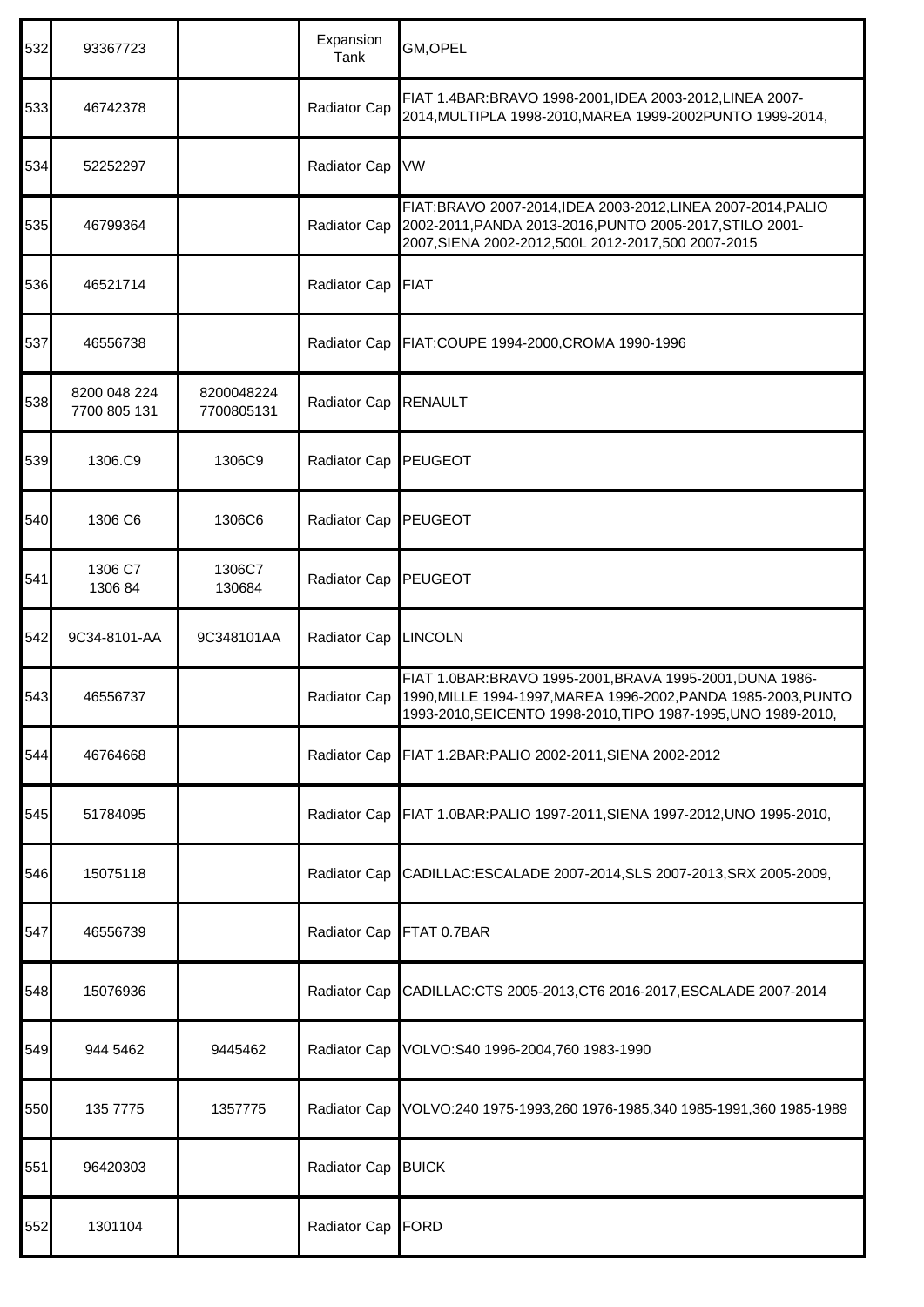| 553 | 13502509                                             |                                         | Radiator Cap | GM                                                                                                                             |
|-----|------------------------------------------------------|-----------------------------------------|--------------|--------------------------------------------------------------------------------------------------------------------------------|
| 554 | 13502353                                             |                                         | Radiator Cap | GM                                                                                                                             |
|     | 1180.F9 1180.P2                                      |                                         | Cap          | PEUGEOT CIRTOEN                                                                                                                |
|     | 8200 800 258 44<br>18 625                            | 8200800258<br>4418625                   | Cap          | <b>DACIA</b><br><b>RENAULT</b>                                                                                                 |
|     | 05080172AA 111<br>018 0302<br>102<br>018 0402<br>102 | 1110180302<br>1020180402<br>1020180802  | Cap          | <b>BENZ</b>                                                                                                                    |
|     | 17 11 4 379 047                                      | 17114379047                             | Cap          | <b>BMW</b>                                                                                                                     |
|     | 1112 1716 993<br>11121 716 998                       | 11121716993<br>11121716998              | Cap          | <b>BMW</b>                                                                                                                     |
|     | 13 04 677<br>9202799                                 | 1304677                                 | Cap          | <b>BMW</b><br><b>VW</b><br><b>FORD</b><br>CADILLAC<br><b>NISSAN</b><br><b>OPEL</b><br><b>VOLVO</b><br><b>DACIA</b><br>VAUXHALL |
|     | 025 121 321B<br>025 121 321A                         | 025121321B<br>025121321A                | Cap          | VW                                                                                                                             |
|     | 1J0 201 550A<br>1J0 201 553C<br>1J0 201 550BF        | 1J0201550A<br>1J0201553C<br>1J0201550BF | Cap          | VW SEAT<br><b>AUDI</b><br><b>SKODA</b>                                                                                         |
|     | 171 121 321D<br>443 121 321                          | 171121321D<br>443121321                 | Cap          | VW                                                                                                                             |
|     | 3711744116<br>06K 103 485C                           | 06K103485C                              | Cap          | <b>AUDI</b><br>VW SEAT<br><b>SKODA</b>                                                                                         |
|     | 04E 103 485A<br>03C 103 485B<br>3711851116           | 04E103485A<br>03C103485B                | Cap          | VW SEAT SKODA<br>AUDI                                                                                                          |
|     | 6U0 121 321A                                         | 6U0121321A                              | Cap          | VW SKODA                                                                                                                       |
|     | 191 201 551A<br>533 201 551F<br>9142606              | 191201551A<br>533201551F<br>191201551D  | Cap          | VW OPEL SEAT<br>AUDI                                                                                                           |
|     | 3M5H8100AD<br>30680002<br>1224233                    |                                         | Cap          | FORD<br>RANGE ROVER MAZDA VOLVO                                                                                                |
|     | 7370374                                              |                                         | Cap          | FORD                                                                                                                           |
|     | 94580172                                             |                                         | Cap          |                                                                                                                                |
|     | 08 08 203<br>553 201 553A<br>1H0 201 553B            | 0808203<br>553201553A<br>1H0201553B     | Cap          | VAUXHALL VW AUDI OPEL SEAT                                                                                                     |
|     | ###############                                      | 065 090<br>5650831<br>4502304           | Cap          | OPEL<br>VAUAHALL                                                                                                               |
|     | 13 04 666<br>13 04 661<br>13 04 660                  | 1304666<br>1304661<br>1304660           | Cap          | VAUXHALL OPEL CHEVROLET                                                                                                        |